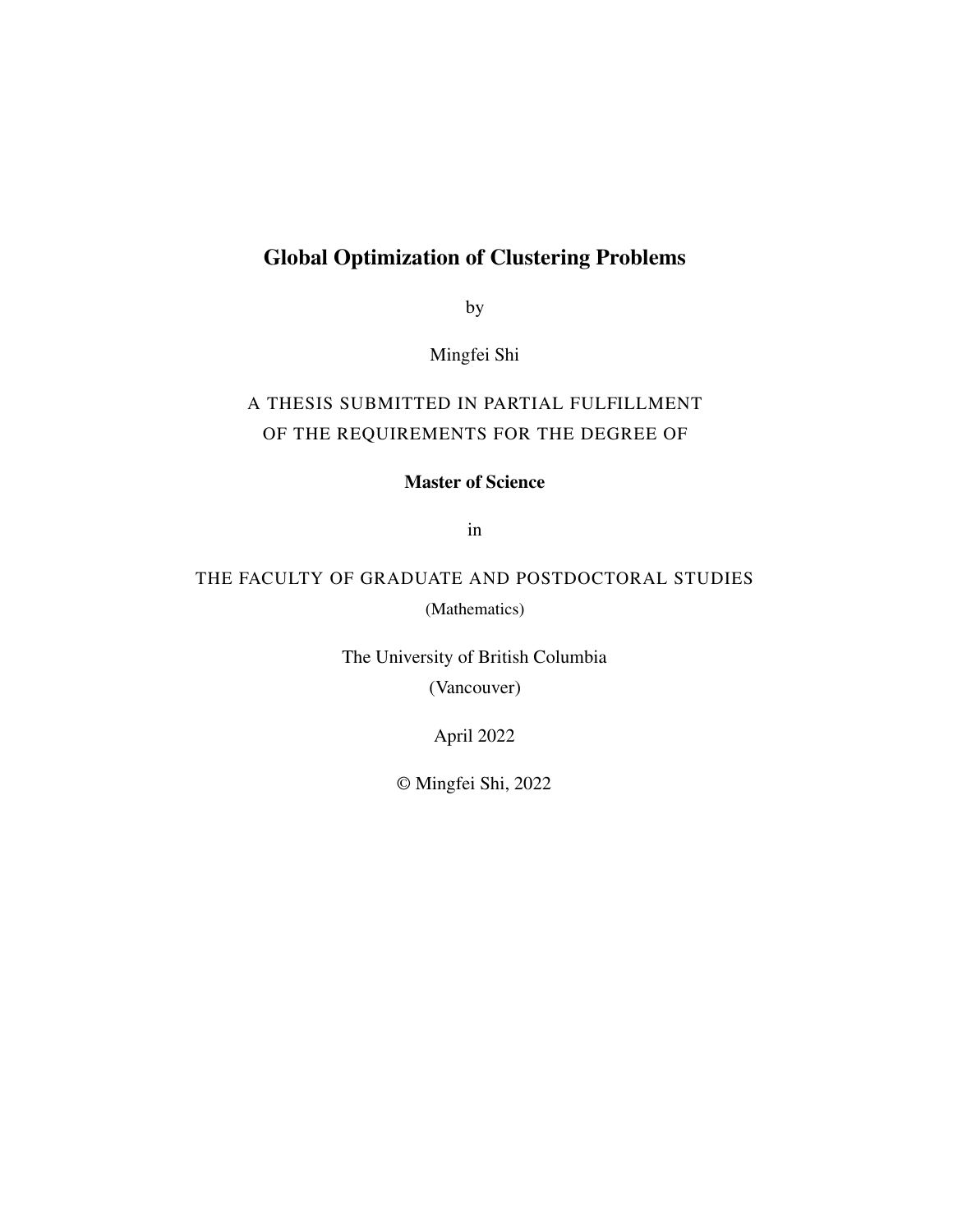The following individuals certify that they have read, and recommend to the Faculty of Graduate and Postdoctoral Studies for acceptance, the thesis entitled:

#### Global Optimization of Clustering Problems

submitted by Mingfei Shi in partial fulfillment of the requirements for the degree of Master of Science in Mathematics.

#### Examining Committee:

Yankai Cao, Assistant Professor, Chemical and Biological Engineering, UBC *Supervisor*

Bhushan Gopaluni, Professor, Chemical and Biological Engineering, UBC *Supervisory Committee Member*

Philip D. Loewen, Professor, Department of Mathematics, UBC *Supervisory Committee Member*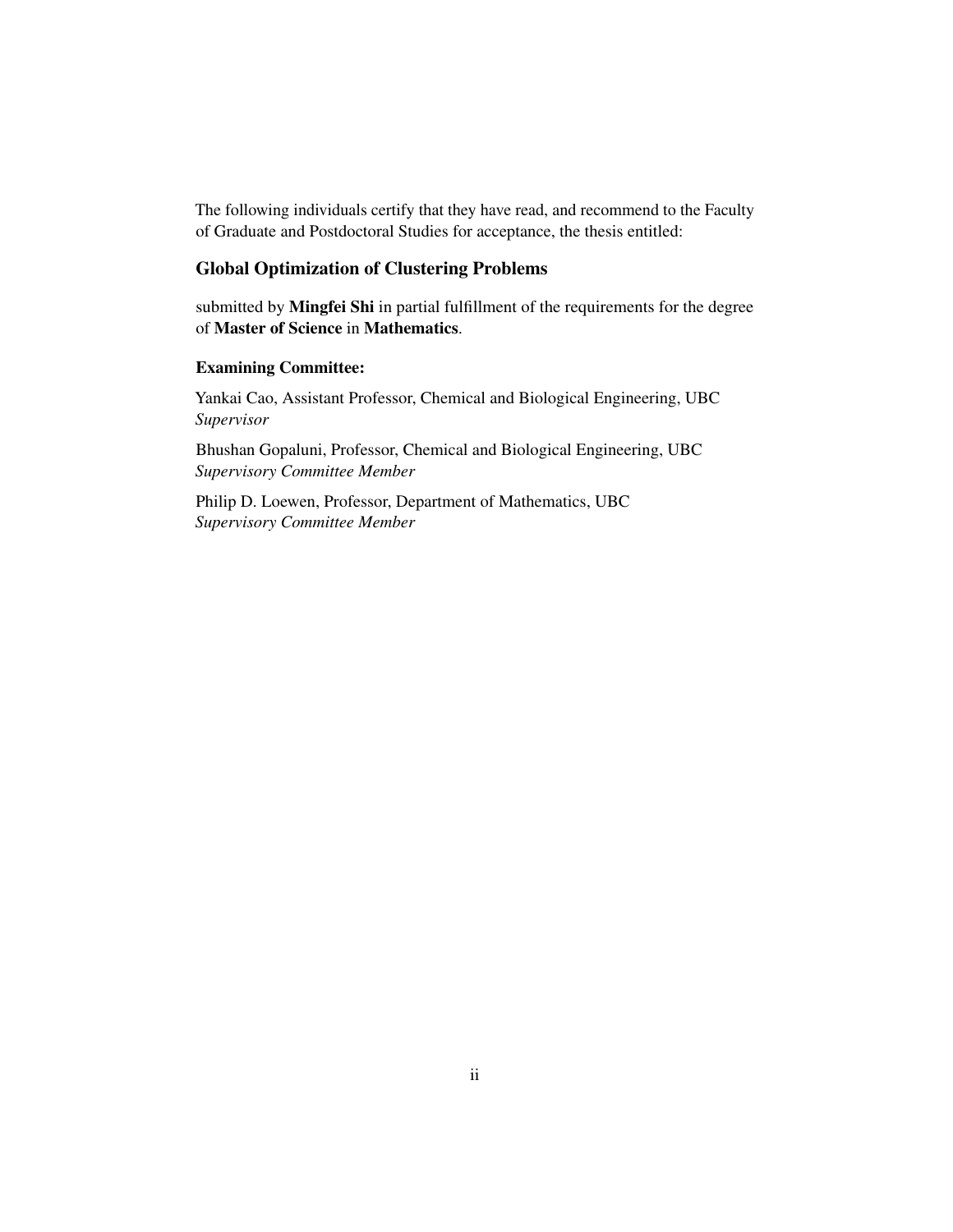### <span id="page-2-1"></span><span id="page-2-0"></span>Abstract

Clustering is a fundamental unsupervised machine learning task that aims to aggregate similar data into one cluster and separate those in diverse into different clusters. Cluster analysis can always be formulated as an optimization problem. Various objective functions may lead to different clustering problems. In this thesis, we concentrate on *k*-means and *k*-center problems. Each can be formulated as a mixed-integer nonlinear programming problem. The work about *k*-means clustering optimization has been published on ICML 2021 [\[30\]](#page-52-0). Moreover, we also submitted the work about global optimization of *k*-center clustering to ICML 2022 and the paper has been accepted in Phase 1 of reviewing. This thesis provides a practical global optimization algorithm for these two tasks based on a reduced-space spatial branch and bound (BB) scheme. This algorithm can guarantee convergence to the global optimum by only branching on the centers of clusters, which is independent of the dataset's cardinality. We also design several methods to construct lower and upper bounds at each node in the BB scheme. In addition, for *k*-center problem, a set of feasibility-based bounds tightening techniques are proposed to narrow down the domain of centers and significantly accelerate the convergence. To demonstrate the capacity of this algorithm, we present computational results on UCI datasets and compare our proposed algorithms with the off-the-shelf global optimal solvers and classical local optimal algorithms. For *k*-means clustering, the numerical experiments demonstrated our algorithm's ability to handle datasets with up to 200,000 samples. Besides, for *k*-center clustering, the serial implementation of the algorithm on the dataset with 14 million samples and 3 features can attain the global optimum to an optimality gap of 0.1% within 2 hours.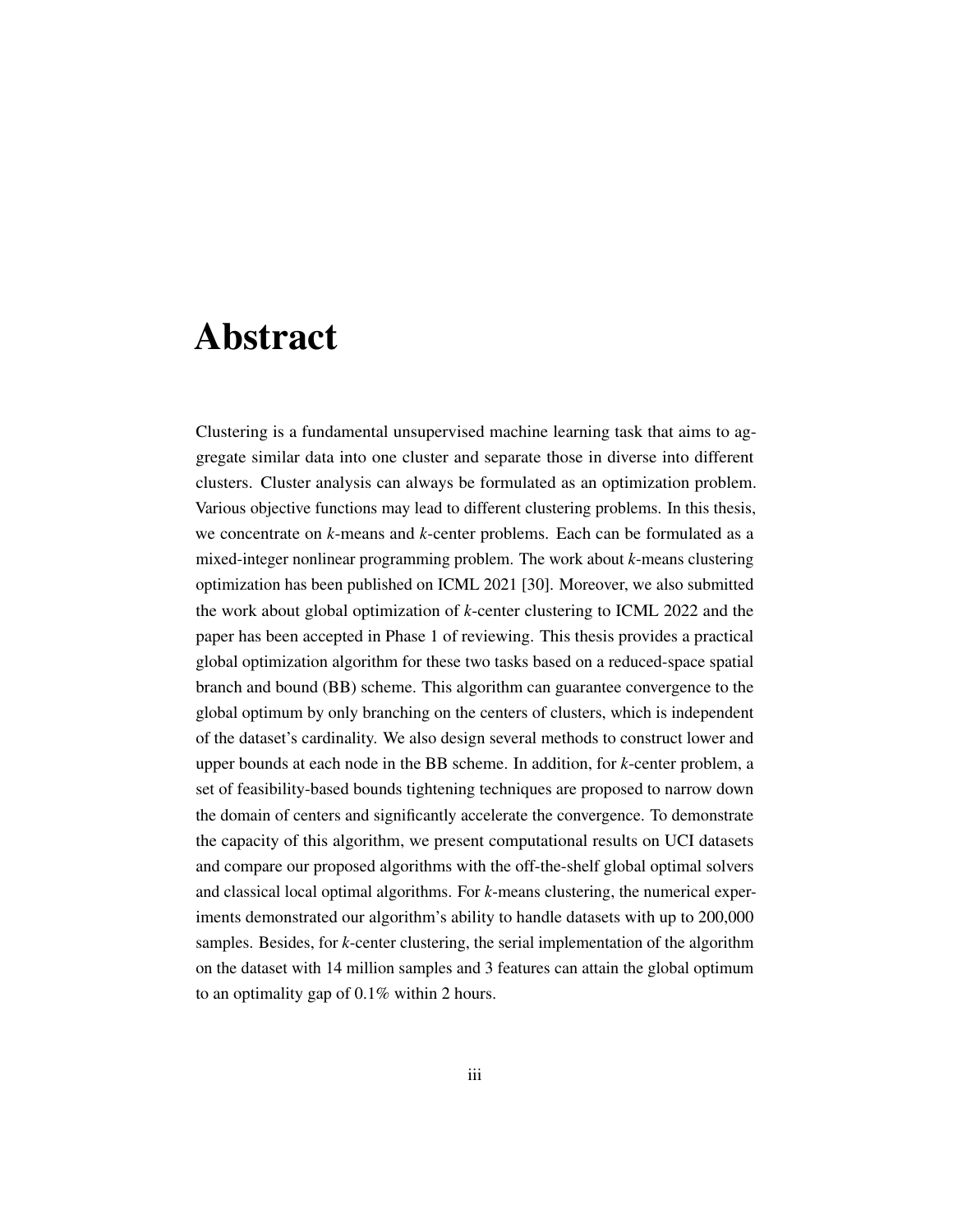## <span id="page-3-0"></span>Lay Summary

Clustering is a fundamental unsupervised machine learning task that plays a vital role in various fields of applications, such as customer grouping, data summarization, and facility location determination. However, investigating directly on the global solution of the *k*-means and *k*-center clustering is still in deficiency, especially for large datasets.

The first goal of this thesis is to design a practical global optimization algorithm for *k*-means and *k*-center clustering problems, which can guarantee convergence to the global optimum. The second goal of this thesis is to accelerate the convergence of this algorithm.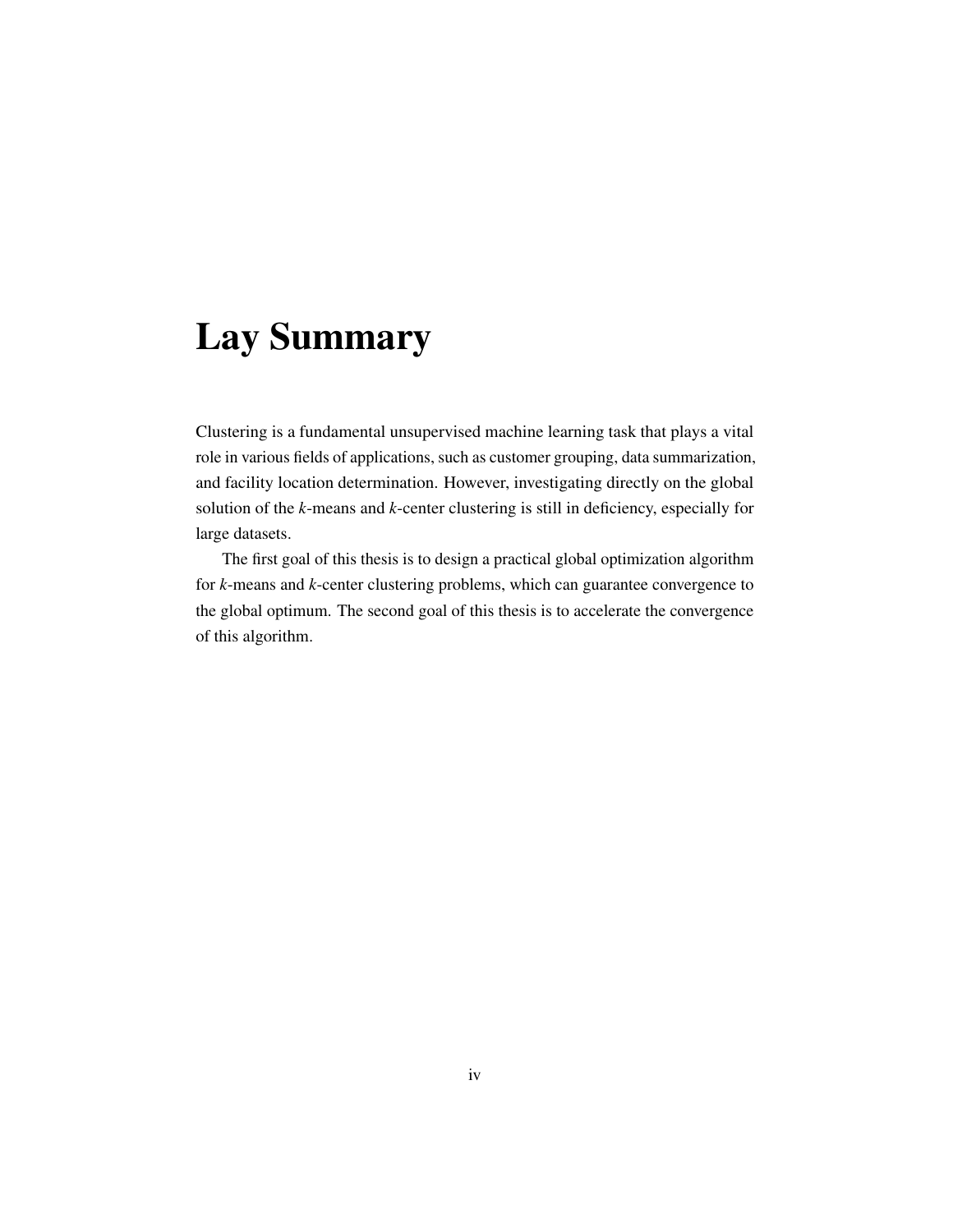### <span id="page-4-1"></span><span id="page-4-0"></span>Preface

This thesis is an original work done in collaboration with and under the guidance of my supervisor Professor Yankai Cao.

This thesis concentrates on two clustering problems, i.e., *k*-means clustering and *k*-center clustering. The work about *k*-means clustering problem has been published on ICML 2021 [\[30\]](#page-52-0) of which I am an author. Besides, the work about *k*-center clustering has been accepted in Phase 1 of reviewing at ICML 2022 at the time of this submission.

As the author of this thesis, I was responsible for the formulations, models and methods presented in this thesis. Moreover, I was also responsible for the computational experiments of *k*-center clustering in Chapter [4.](#page-32-0) I also wrote the codes related to *k*-center problem, and the complete code used for the *k*-center problem can be found in <https://github.com/mingfei-shi/Kcenter>. The computational experiments of *k*-means problem in Section [3.3](#page-26-0) were conducted by another author of [\[30\]](#page-52-0) and used with permission.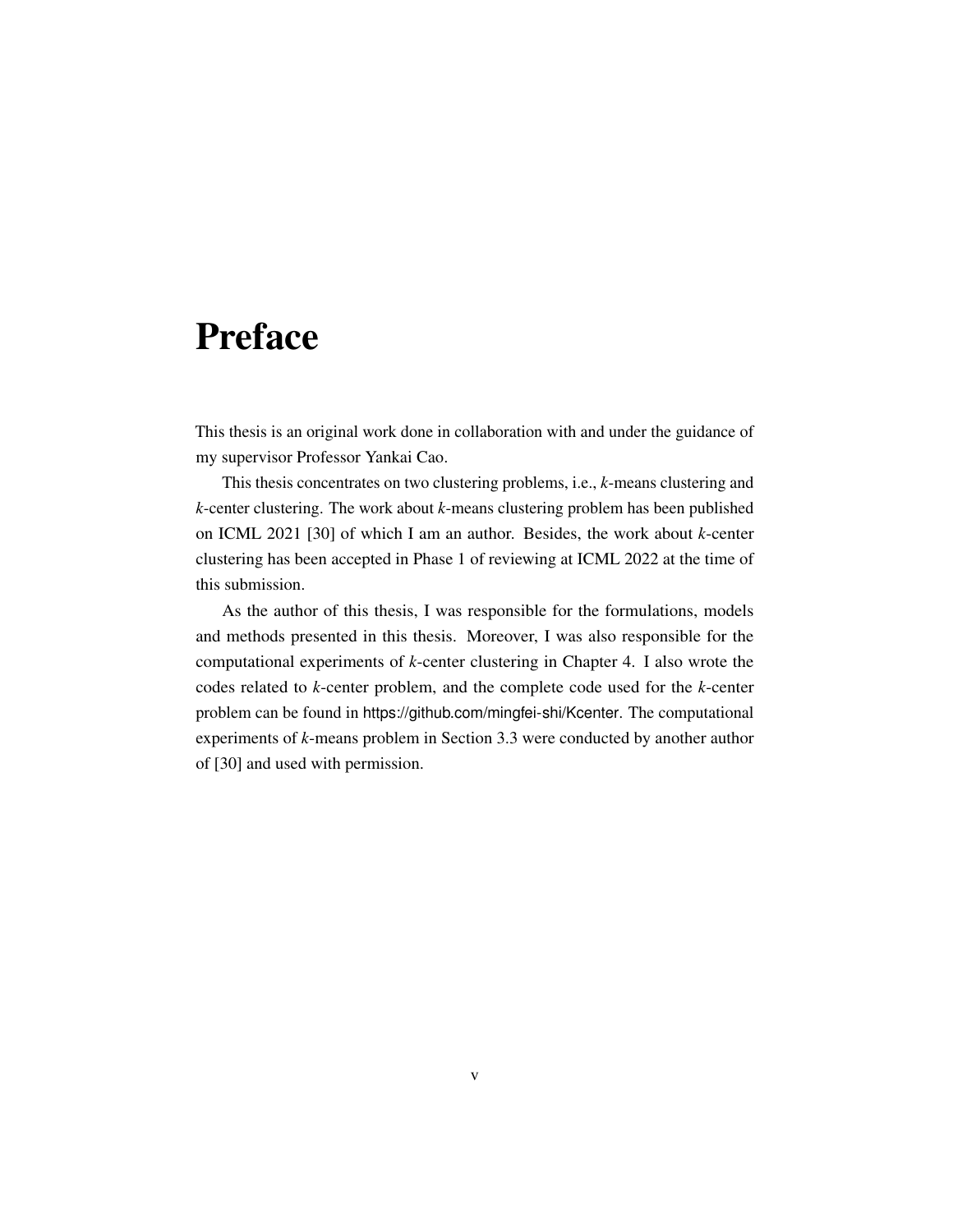## <span id="page-5-0"></span>Table of Contents

|              |     |                                       | <b>iii</b>     |
|--------------|-----|---------------------------------------|----------------|
|              |     |                                       | iv             |
|              |     |                                       | $\mathbf{v}$   |
|              |     |                                       | vi             |
|              |     |                                       | viii           |
|              |     |                                       | ix             |
|              |     |                                       | $\mathbf{x}$   |
| $\mathbf{1}$ |     |                                       | $\mathbf{1}$   |
|              | 1.1 |                                       | $\mathbf{1}$   |
|              | 1.2 |                                       | $\overline{3}$ |
|              | 1.3 |                                       | $\overline{4}$ |
| $\mathbf{2}$ |     |                                       | 6              |
|              | 2.1 |                                       | 6              |
|              | 2.2 | Reduced-space Branch and Bound Scheme | 10             |
| 3            |     |                                       | 11             |
|              | 3.1 | Lower Bounds                          | 12             |
|              |     | 3.1.1 Basic Lower Bounding Problem    | 12             |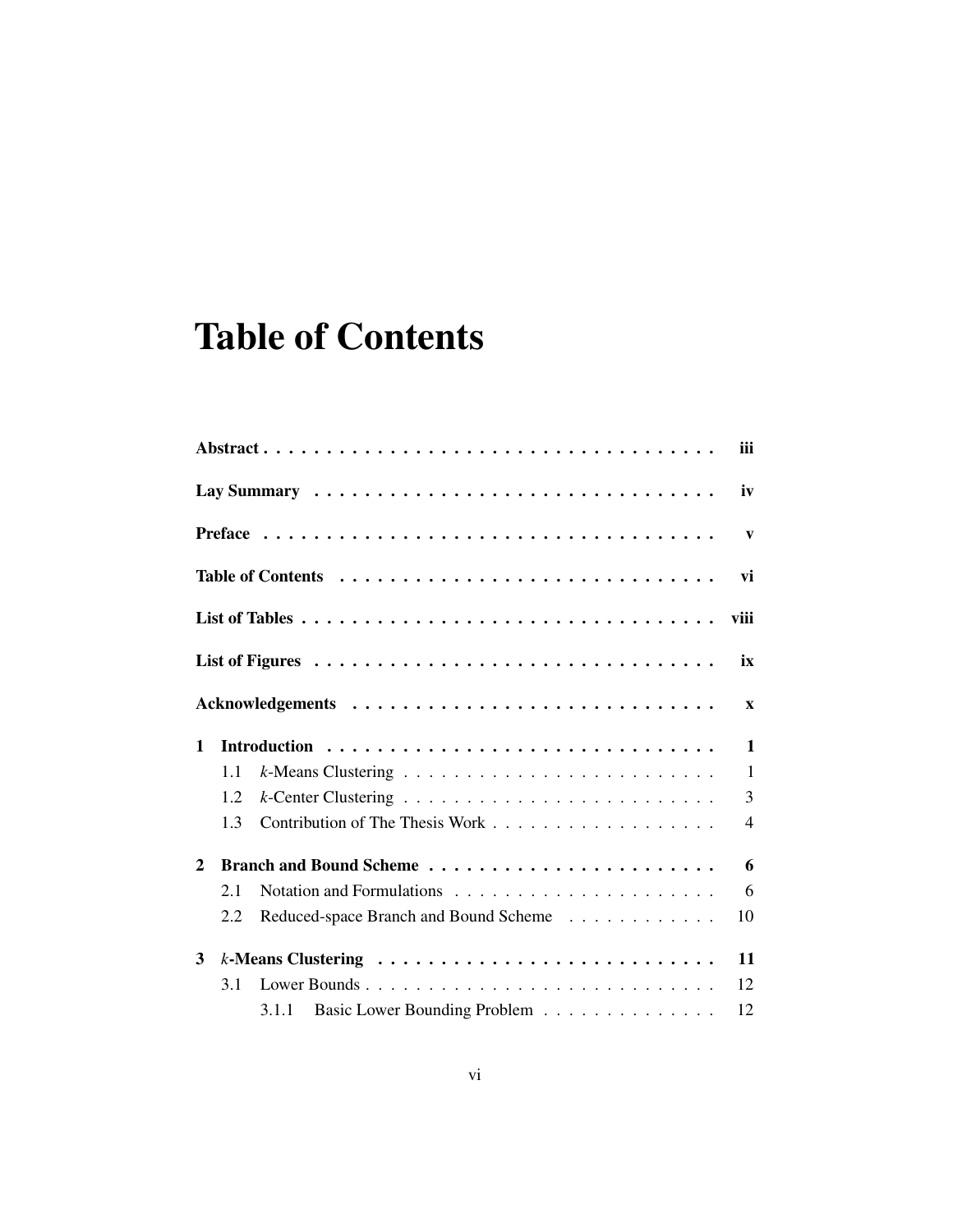|   |     | 3.1.2 | Adaptive Sample Grouping                            | 13 |
|---|-----|-------|-----------------------------------------------------|----|
|   |     | 3.1.3 | Lagrangian Decomposition                            | 15 |
|   | 3.2 |       | Upper Bounds                                        | 16 |
|   |     | 3.2.1 | Basic Upper Bounding Problem                        | 16 |
|   |     | 3.2.2 |                                                     | 16 |
|   | 3.3 |       |                                                     | 17 |
|   |     | 3.3.1 | Numerical Results of Synthetic Data                 | 18 |
|   |     | 3.3.2 | Numerical Results of Real-world Data                | 20 |
| 4 |     |       |                                                     | 23 |
|   | 4.1 |       |                                                     | 23 |
|   | 4.2 |       |                                                     | 25 |
|   | 4.3 |       |                                                     | 25 |
|   |     | 4.3.1 |                                                     | 26 |
|   |     | 4.3.2 | Feasibility-Based Bounds Tightening                 | 29 |
|   |     | 4.3.3 |                                                     | 29 |
|   | 4.4 |       |                                                     | 30 |
|   |     | 4.4.1 | Numerical Results of Small Scale Datasets           | 32 |
|   |     | 4.4.2 | Numerical Results of Large Scale Datasets           | 32 |
| 5 |     |       | Convergence Analysis of The Branch and Bound Scheme | 36 |
|   | 5.1 |       |                                                     | 36 |
|   | 5.2 |       |                                                     | 39 |
| 6 |     |       |                                                     | 40 |
|   |     |       |                                                     | 41 |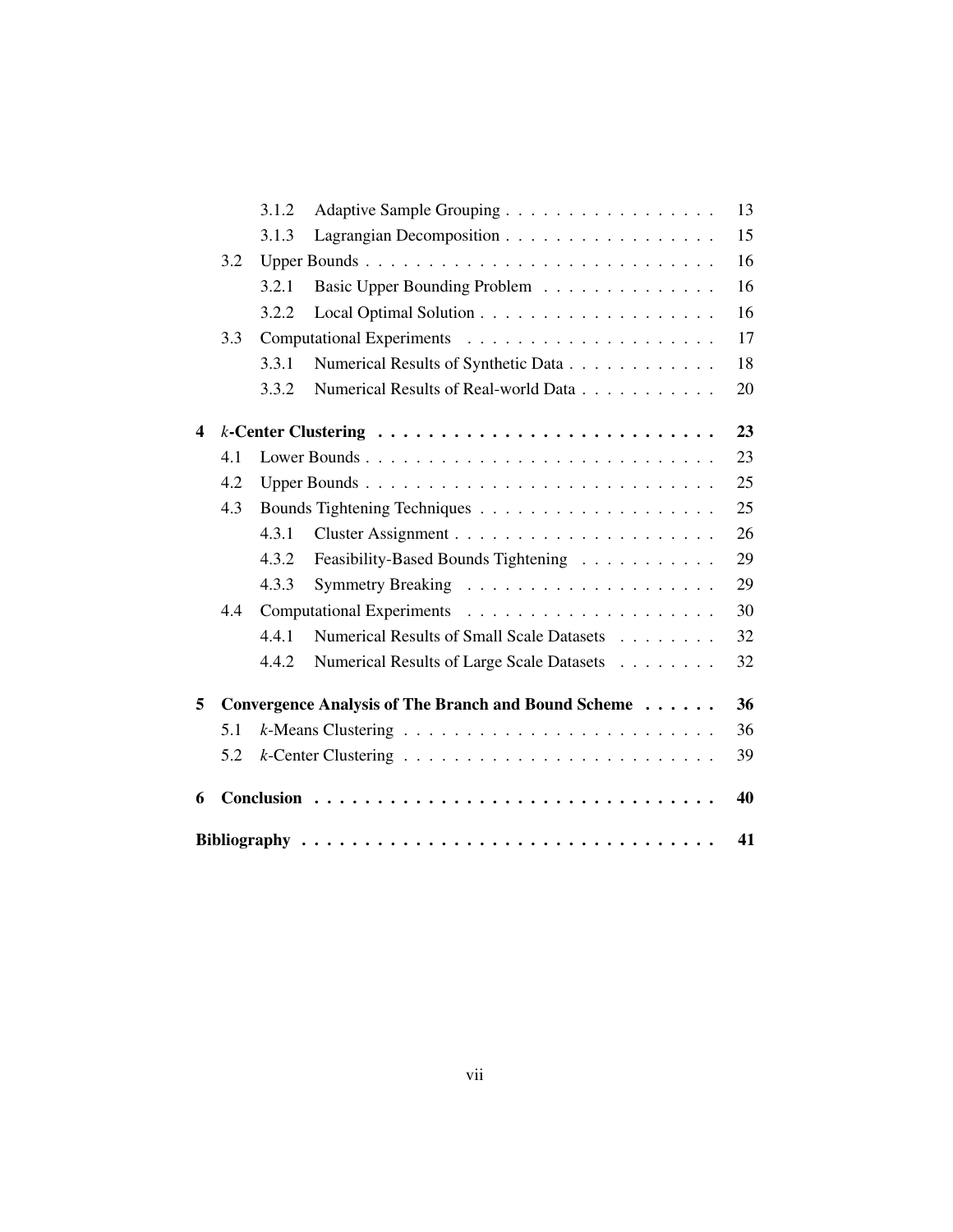## <span id="page-7-1"></span><span id="page-7-0"></span>List of Tables

| Table 3.1 | Computational results of different algorithms on synthetic datasets. 19     |    |
|-----------|-----------------------------------------------------------------------------|----|
| Table 3.2 | Computational results of large synthetic dataset in parallel. (BB+LD+SG,    |    |
|           |                                                                             | 20 |
| Table 3.3 | Computational results of different algorithms on real-world                 |    |
|           |                                                                             | 21 |
| Table 3.4 | Comparison on datasets with Aloise et al. [4]. (BB+LD+SG, $k = 2$ ) 22      |    |
| Table 4.1 | Computational results of datasets with millions of samples.                 | 34 |
| Table 4.2 | Computational results of large-scale datasets. $(1,000 < S < 1,000,000)$ 35 |    |
|           |                                                                             |    |
| Table 4.3 | Computational results of small-scale datasets. $(S \le 1,000)$              | 35 |
|           |                                                                             |    |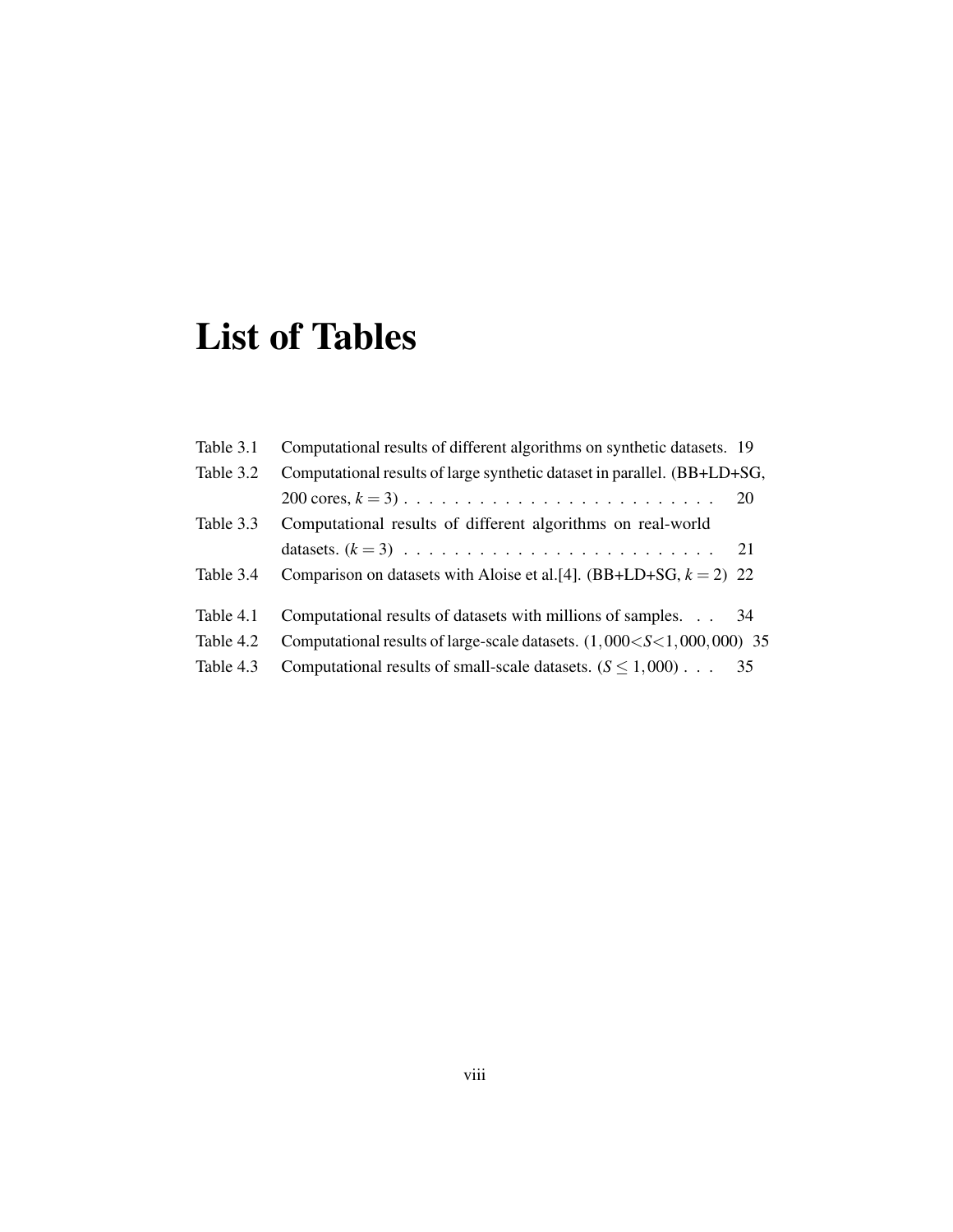# <span id="page-8-0"></span>List of Figures

| Figure 4.1 | Center-based assignment with 3 clusters. In this example,                                                                            |    |
|------------|--------------------------------------------------------------------------------------------------------------------------------------|----|
|            | $\beta_s^2(M^2) > \alpha$ ( $b_s^2 = 0$ ) and $\beta_s^3(M^3) > \alpha$ ( $b_s^3 = 0$ ). Therefore,                                  |    |
|            | we assign $x_s$ to the first cluster $(b_s^1 = 1)$ .                                                                                 | 27 |
| Figure 4.2 | Sample-based assignment with 3 clusters. Assume we have                                                                              |    |
|            | already known that $x_1, x_2, x_3$ belong to cluster 1,2 and 3, re-                                                                  |    |
|            | spectively. $x_s$ is the sample to be determined. In this example,                                                                   |    |
|            | $  x_s - x_1  _2^2 > 4\alpha$ ( $b_s^1 = 0$ ) and $  x_s - x_2  _2^2 > 4\alpha$ ( $b_s^2 = 0$ ). There-                              |    |
|            | fore, $x_s$ is assigned to cluster 3 ( $b_s^3 = 1$ ).                                                                                | 28 |
| Figure 4.3 | Ball-based bounds tightening in two-dimensional space. In                                                                            |    |
|            | this example, suppose it is determined that two points $x_i$ and                                                                     |    |
|            | $x_i$ belong to the kth cluster. We first compute the index set                                                                      |    |
|            | of samples within all balls and original box, $S^k_+(M) := \{ s \in$                                                                 |    |
|            | $S   x_s \in M^k \cap B_{\alpha}(x_i) \cap B_{\alpha}(x_j)$ . We then generate the smallest                                          |    |
|            | box containing these samples in $S^k_+(M)$ . The red rectangle is                                                                    |    |
|            | the tighter bounds we obtained.                                                                                                      | 30 |
| Figure 4.4 | Box-based bounds tightening in two-dimensional space. In this                                                                        |    |
|            | example, we first generate two boxes with $R_{\alpha}(x_i) := \{x   x_i -$                                                           |    |
|            | $\sqrt{\alpha} \leq x \leq x_i + \sqrt{\alpha}$ and $R_{\alpha}(x_i) = \{x   x_i - \sqrt{\alpha} \leq x \leq x_i + \sqrt{\alpha}\}.$ |    |
|            | We then create a tighten bounds with $\hat{M}^k = R_{\alpha}(x_i) \cap R_{\alpha}(x_j) \cap M^k$ .                                   |    |
|            | The red rectangle is the tighter bounds we want. $\dots$                                                                             | 31 |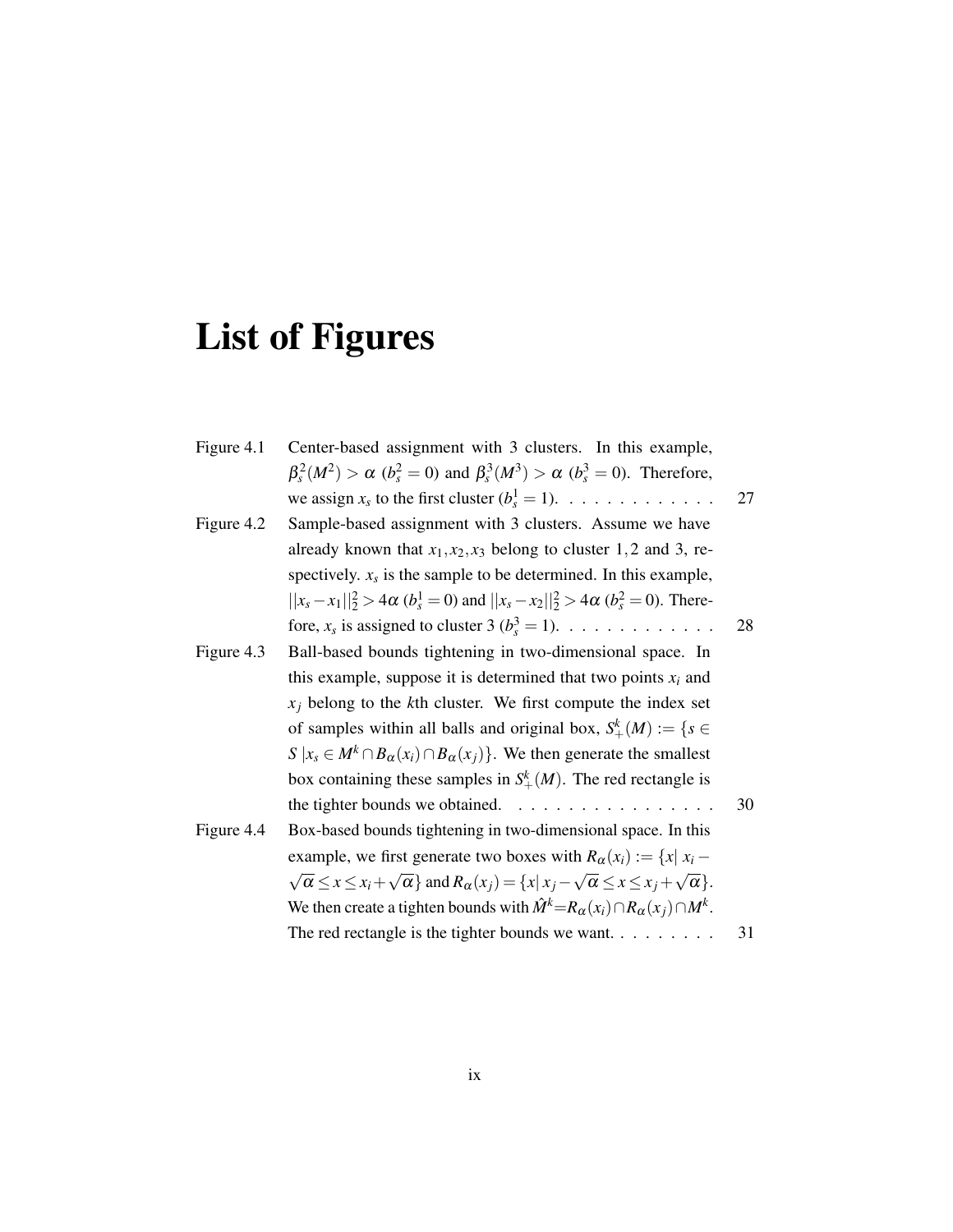## <span id="page-9-0"></span>Acknowledgements

First, I would like to offer my enduring gratitude to my supervisor, Professor Yankai Cao, for his insightful guidance and patient advising.

Furthermore, I would also like to thank Kaixun Hua and Jiayang Ren for their support. This work would not have been possible without them.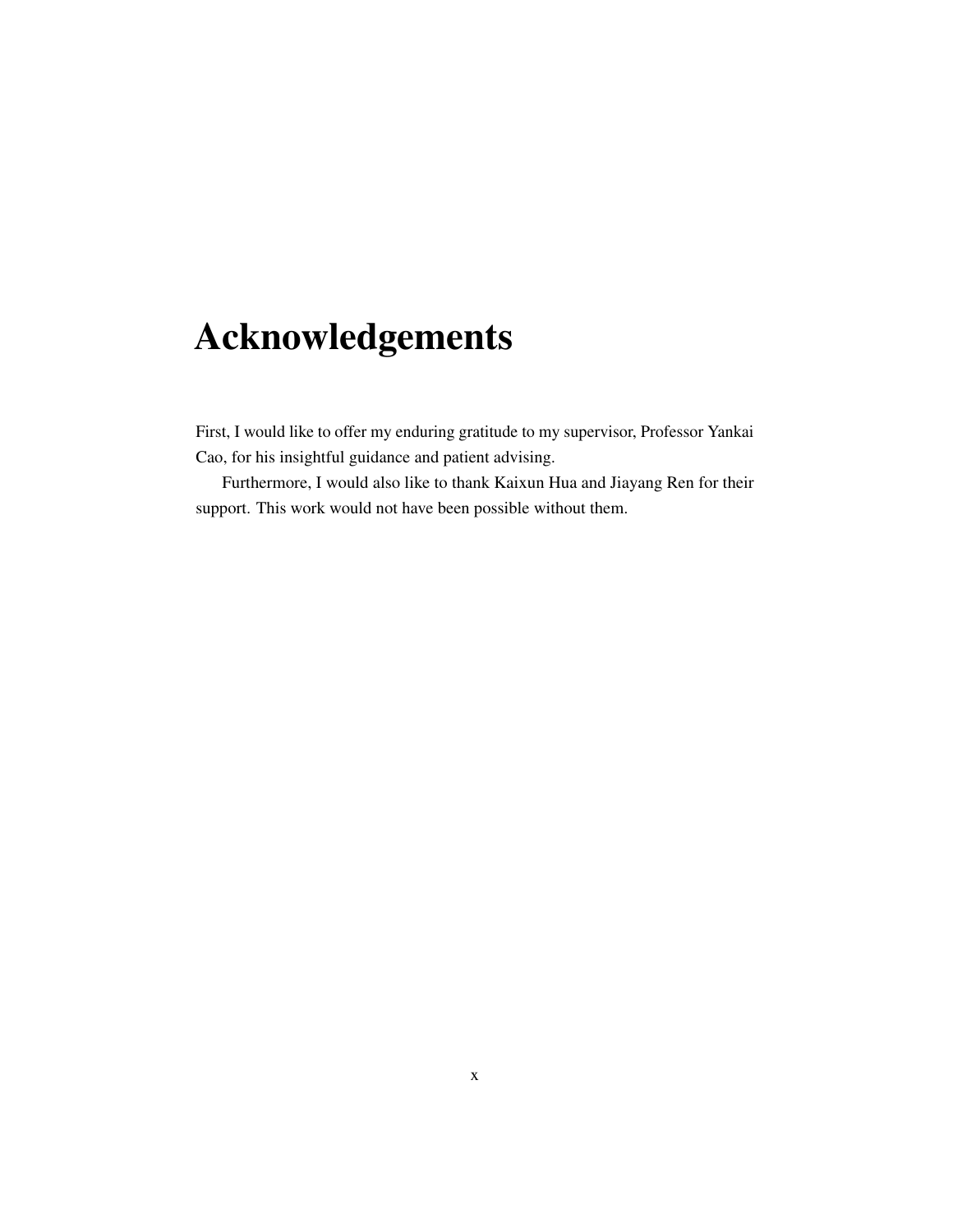### <span id="page-10-2"></span><span id="page-10-0"></span>Chapter 1

## Introduction

Clustering is a fundamental unsupervised machine learning task that plays a vital role in various fields of applications, such as customer grouping [\[2\]](#page-50-2), data summarization [\[27,](#page-52-1) [34\]](#page-53-0), and facility location determination [\[26\]](#page-52-2). Clustering aims to aggregate similar data into one cluster and separate those in diverse into different clusters [\[45\]](#page-53-1). Cluster analysis can always be formulated as an optimization problem. Various objective functions are designed and lead to different algorithms to find clusters [\[40\]](#page-53-2), such as *k*-means and *k*-center clustering, which are the main concentrations of this thesis.

#### <span id="page-10-1"></span>1.1 *k*-Means Clustering

*k*-means problem is a fundamental target of the clustering problems that minimize the within-cluster sum-of-squared-error or in short the minimum sum-of-squares criteria. It tends to minimize the distance between points to their corresponding cluster centers to achieve the best cohesion and separation of the resulted clusters [\[48\]](#page-54-0). There are many heuristic methods proposed for solving the *k*-means clustering task. For instance, the *k*-means clustering algorithm [\[39\]](#page-53-3) provides a coordinate descent based method to produce a result for the *k*-means problem. However, due to the non-convexity of the *k*-means objectives, the classic *k*-means algorithm is sensitive to the initialization and easy to fall under the local minimum [\[52\]](#page-54-1). To overcome this limitation, several modifications to the classical *k*-means clustering algorithm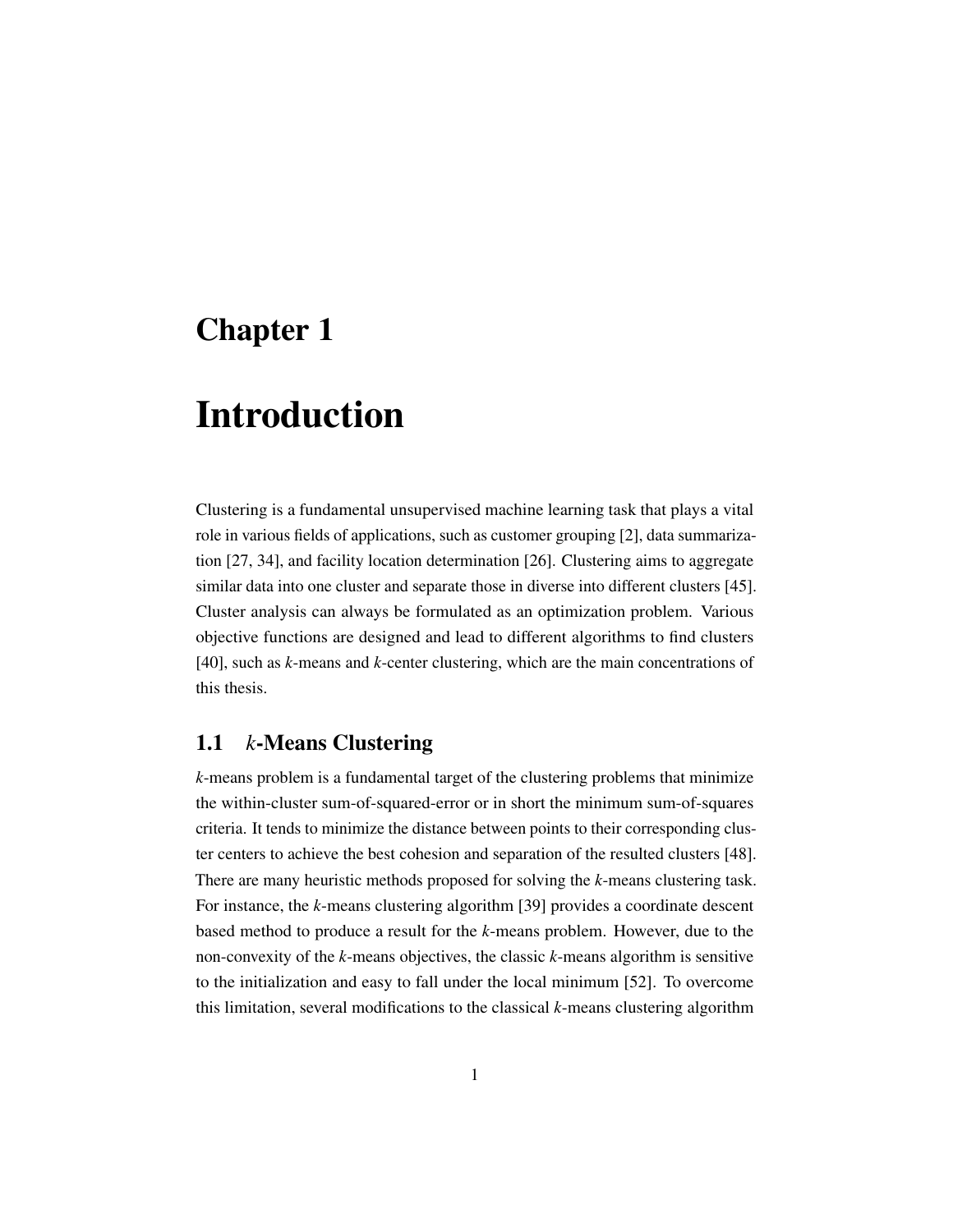<span id="page-11-0"></span>have been proposed in order to obtain the global optimal solutions for the *k*-means clustering [\[1,](#page-50-3) [38,](#page-53-4) [50,](#page-54-2) [52\]](#page-54-1). However, none of these works provide the deterministic guarantee of locating the global minimum. Investigating directly on the global solution of the *k*-means problem is still in deficiency.

It is well-known that clustering problems can be reformulated as mixed integer programming problems [\[21,](#page-51-0) [35,](#page-53-5) [47\]](#page-54-3). Specifically, the *k*-means clustering can be treated as a Mixed Integer Second Order Cone Programming (MISOCP) problem. Branch and bound (BB) scheme is the most widely used algorithm for solving these optimization problems to global optimality and is well implemented in several popular solving packages, like BARON [\[49\]](#page-54-4), ANTIGONE [\[42\]](#page-53-6), and SCIP [\[22\]](#page-52-3). The BB paradigm depends on the efficient evaluation of lower and upper bounds of the optimal solution. It is able to reduce the gap between lower and upper bounds based on two key principles, that is to partition the search spaces into smaller regions that can be solved recursively (e.g. branching), and to prune the search regions that it can prove will not contain an optimal solution (e.g. bounding) [\[43\]](#page-53-7). Nevertheless, the direct application of the BB scheme does not scale well with the size of samples because branching may need to be performed on all variables to guarantee convergence and the number of variables increases linearly as the number of samples. Thus, it is infeasible to find the global optimum of the clustering tasks using the classical BB scheme if the number of samples is moderate (e.g. 100 data samples).

To handle the issue, in the thesis, we reformulate the *k*-means clustering as a two-stage optimization problem. This is because several approaches have been proposed in the stochastic programming community focusing on improving the scalability of global search by exploiting the structure of two-stage problems. These methods include generalized Benders decomposition [\[24\]](#page-52-4), nonconvex Benders decomposition [\[36,](#page-53-8) [37\]](#page-53-9), and Lagrangian relaxation [\[10,](#page-51-1) [31,](#page-52-5) [33\]](#page-52-6). In this thesis, we adapted our recent work of [\[8\]](#page-50-4) on the reduced-space BB scheme for two-stage optimization problems and tailored it for the *k*-means problem. The novelty of the approach proposed in [\[8\]](#page-50-4) is that it guarantees the convergence to the global optimum by only branching on first-stage variables (branching on second-stage variables is performed implicitly during the computation of bounds). In the context of the clustering task, the centers of clusters are regarded as the first-stage variables,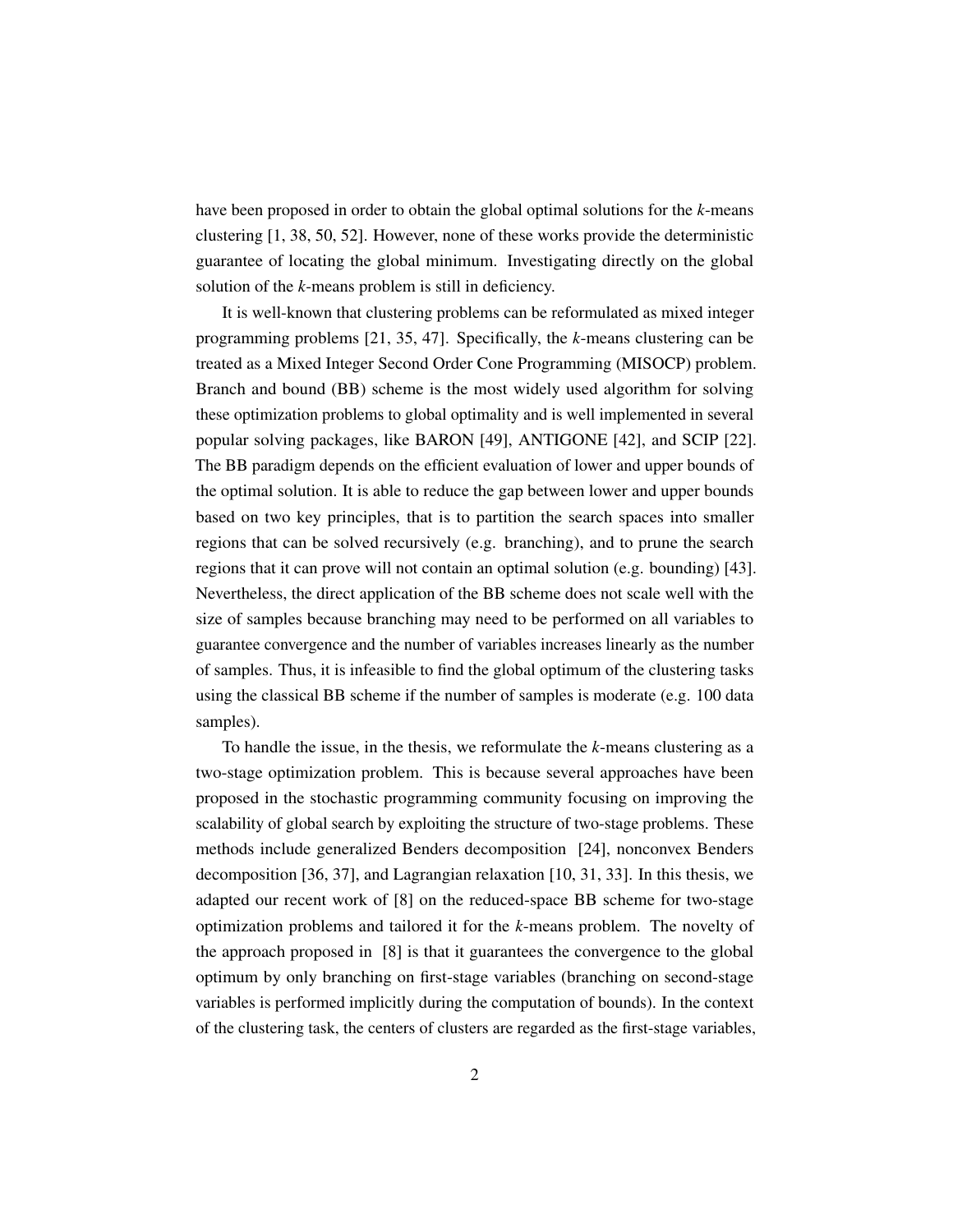<span id="page-12-1"></span>while the binary variables indicating the class of each data sample are treated as the second-stage variables. It implies that the number of variables need to be partitioned on is independent of the dataset's cardinality.

#### <span id="page-12-0"></span>1.2 *k*-Center Clustering

Another clustering problem we focus on in this thesis is the *k*-center problem. It picks a subset of *k* samples as centers to represent *k* clusters, and each sample is assigned to its closest center to form the cluster. The distance from a sample to its closest center is called the within-cluster distance. The objective of the *k*-center problem is to minimize the maximum within-cluster distance of the dataset [\[32\]](#page-52-7). As an NP-hard problem [\[25\]](#page-52-8), there is no way to achieve an optimal solution in a polynomial-time unless  $P = NP$  [\[23\]](#page-52-9). Therefore, many heuristic approximation algorithms are developed to quickly get a near-optimal feasible solution.

The 2-approximation greedy algorithm is one of the most effective heuristic ways to solve the *k*-center problem [\[25\]](#page-52-8). It starts from a randomly selected center, and then the new centers are chosen as the farthest points to the previously selected centers. [\[5\]](#page-50-5) applied a complete-linkage-based algorithm that can outperform traditional algorithms with proper ordering heuristics for sample. However, the later experiments showed that it seldom finds optimal solutions [\[3\]](#page-50-6). Parametric pruning [\[28\]](#page-52-10) transferred the *k*-center problem as finding a minimum dominating set in a pruned graph. It developed corresponding heuristics to solve the dominating set problems. An experimental comparison of these heuristic algorithms indicated the 2-approximation greedy algorithm as the fastest in practical [\[41\]](#page-53-10). Nevertheless, none of the above algorithms can guarantee a global optimal solution for the *k*-center problem.

The exact algorithms that attempt to solve the *k*-center problem to global optimum lie in many directions. Early seminal works focus on reducing searching space for the optimal solution. For example, [\[16\]](#page-51-2) proposed an iterative algorithm that solves the *k*-center problem by performing a binary search over possible solution values. In each iteration, a set-covering problem is solved. [\[19\]](#page-51-3) leveraged the binary search scheme and designed a new integer linear programming formulation of the *k*-center problem and generated tighter lower bounds than pure LP relaxations. It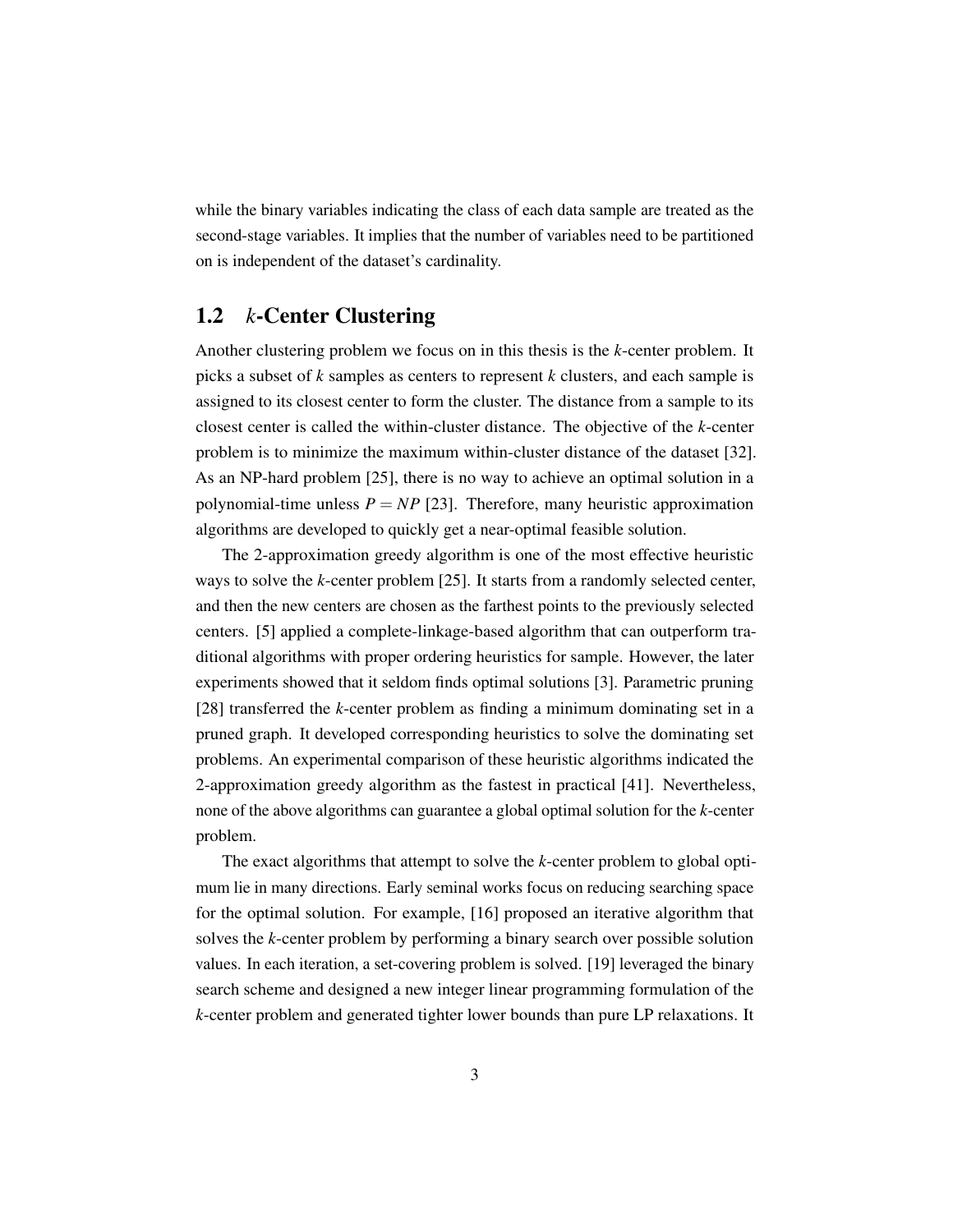<span id="page-13-1"></span>was the first algorithm that could solve a dataset of size up to 1817 samples. Another direction to attain global optimum includes adapting a constraint programming framework. [\[18\]](#page-51-4) proposed a general constraint clustering algorithm that can solve the datasets with up to 5000 samples in 50 seconds. [\[7\]](#page-50-7) introduces a block of covering constraints for the formulation of *k*-center problem and updates the lower and upper bound of the problem in the same iteration. However, their algorithm does not perform well on large datasets [\[13\]](#page-51-5).

Recently, the strategy of iterative solving reduced subproblems has been proposed by researchers to solve the *k*-center problem to global optimality on large datasets. [\[3\]](#page-50-6) presented a sampling-based exact algorithm, which alternates between an exact procedure on a small sample of points and a heuristic procedure to test the optimality of the current solution. Their computational experiment shows that this algorithm can obtain a reasonable solution for a dataset containing 581,012 observations within 4 hours. However, this work does not report the optimality gap, an important index to evaluate the solution quality. [\[12\]](#page-51-6) and [\[11\]](#page-51-7) proposed an iterative algorithm based on relaxation but only considered a small subset of the data samples. They set up heuristics to iteratively update the subset samples to approach the global optimal. Moreover, [\[13\]](#page-51-5) designed a row generation algorithm that iteratively solves a smaller subproblem, and reported the solution of a dataset with 1 million samples to a gap of 6% within 9 hours. However, none of these methods provides a convergence guarantee that the algorithm will converge to an arbitrarily small gap within a finite number of steps. Therefore, these methods often lead to a nontrivial optimality gap, especially for large datasets.

#### <span id="page-13-0"></span>1.3 Contribution of The Thesis Work

In this thesis, we design an exact global optimization algorithm based on a reducedspace spatial branch and bound scheme for *k*-means clustering and *k*-center clustering problem. We prove that our algorithm is guaranteed to converge to the global optimum by only branching on the centers of clusters. We formulate the *k*-means problem and *k*-center problem into a two-stage optimization problem respectively and we propose decomposable approaches to compute lower bounds. Moreover, to generate tighter lower bounds, we propose adaptive grouping and Lagrangian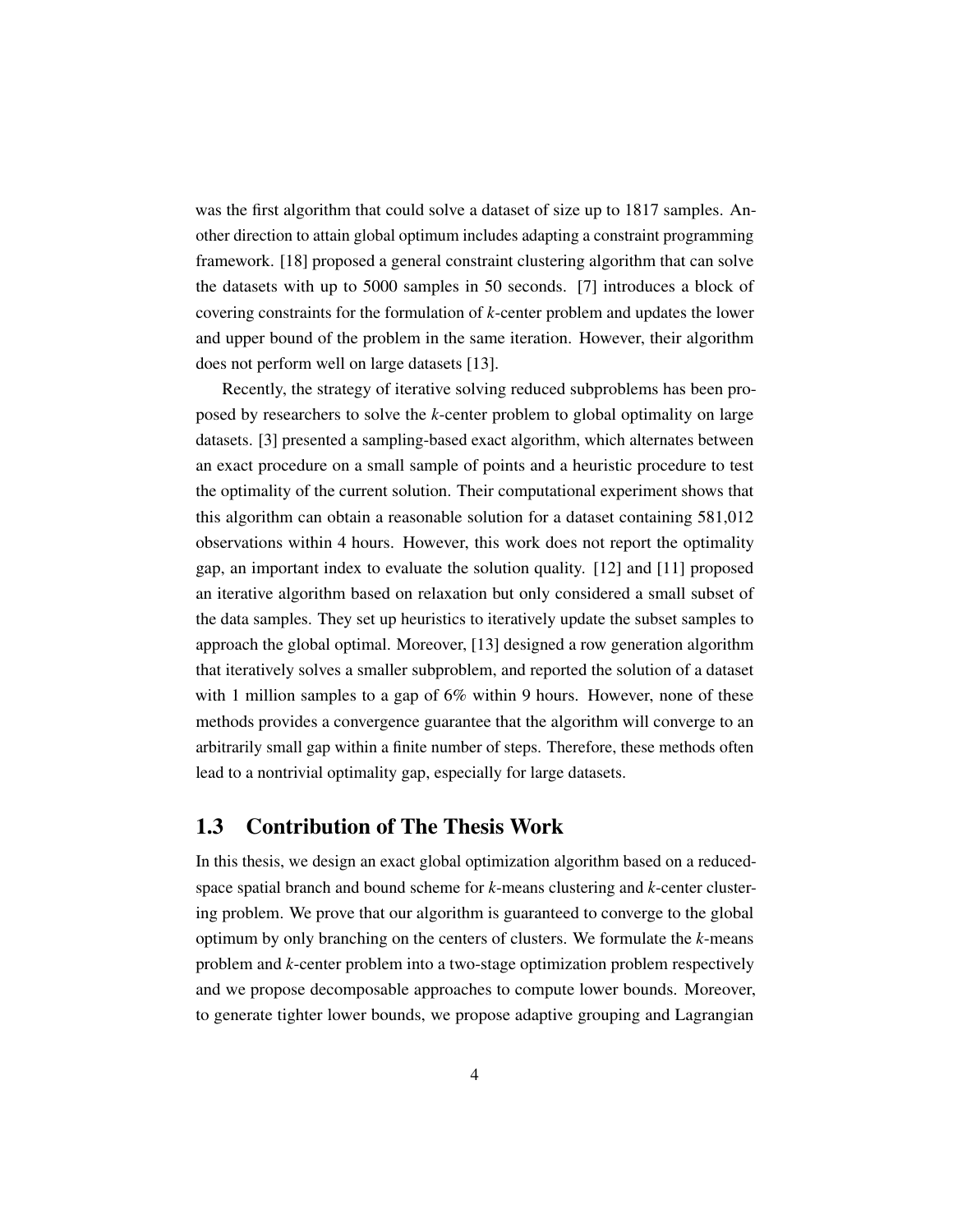decomposition to construct lower bounding problems for the *k*-means problem. As for the *k*-center problem, we design several bounds tightening techniques to significantly reduce the search space of the BB algorithm and accelerate the solution process. We demonstrate that the assignment of clusters of many samples can be determined without knowing the optimal solution. Bounds tightening techniques coupled with the decomposable lower bounding techniques enable our algorithm to be extremely scalable.

Besides, to evaluate the performance of our algorithm, for the *k*-means problem, we present an open-source implementation of the proposed algorithm in Julia on both synthetic and real-world datasets. Our algorithm and implementation enlarge the application of finding the global optimum of *k*-means problem to the scale of datasets with up to 210,000 samples (200 cores, under 3% optimality gap within the runtime of 4 hours). Remarkably, numerical experiments on the several real-world datasets show that our implementation can converge to a small gap  $( $0.1\%$ )$  under 12 hours in serial or 1 hour in parallel with small number of clusters, while current state of the art need a long time ( $\geq$  50 hours) or cannot solve. Moreover, for the *k*-center problem, we provide an implementation of the algorithm and performed extensive computational experiments on 29 UCI datasets. Our algorithm is significantly faster than the off-the-shelf global optimal solvers and provides much better solutions than heuristic approaches. Notably, for the dataset with 14 million samples and 3 features, the serial implementation of the algorithm can attain the global solution to an optimality gap of 0.1% within 2 hours.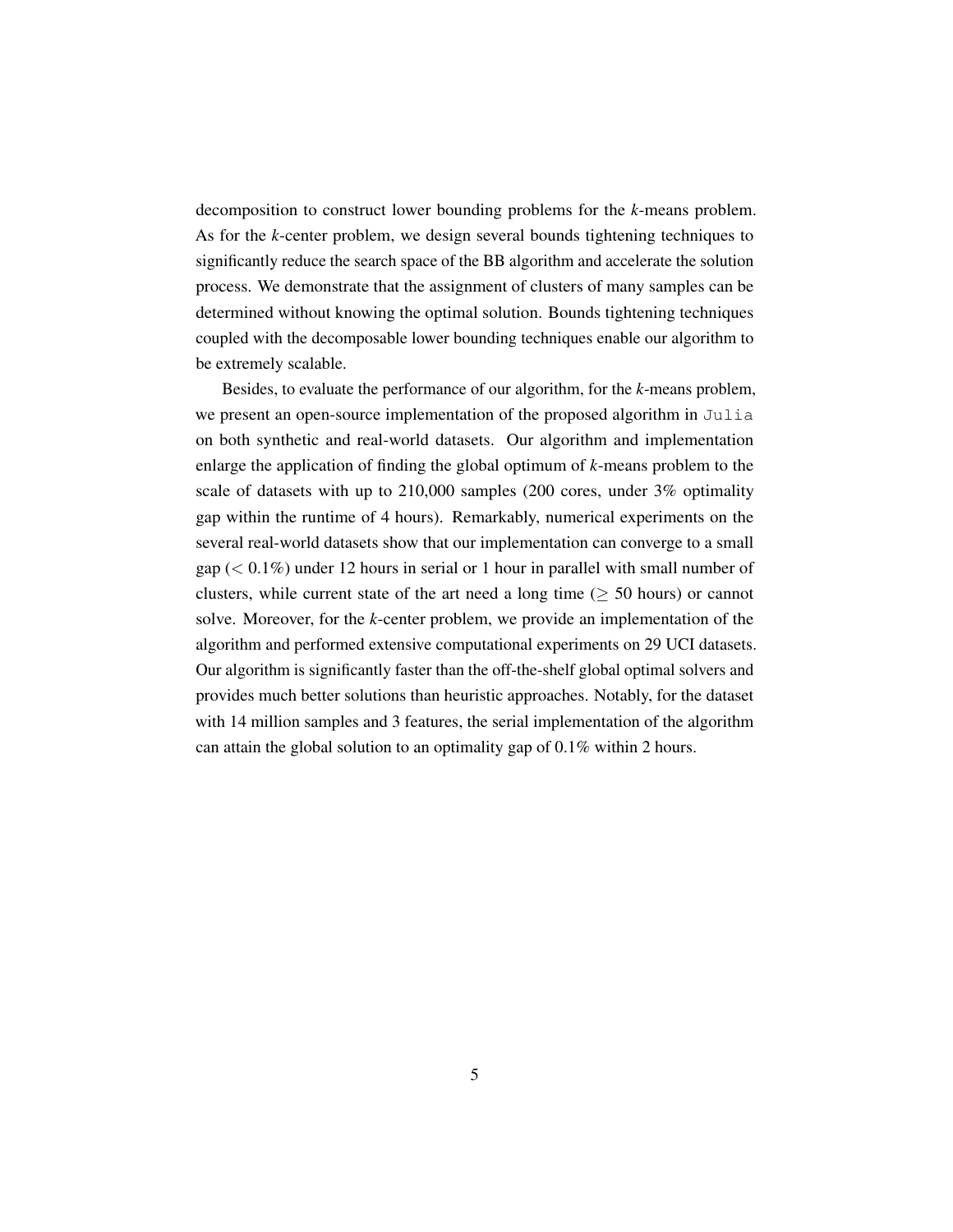### <span id="page-15-0"></span>Chapter 2

### Branch and Bound Scheme

This chapter introduces a reduced-space branch and bound algorithm for *k*-means and *k*-center clustering. Section [2.1](#page-15-1) presents the notation and formulations used in this thesis. The details of the branch and bound algorithm are proposed in Section [2.2.](#page-19-0)

#### <span id="page-15-1"></span>2.1 Notation and Formulations

Let  $X = \{x_1, \ldots, x_S\} \in \mathbb{R}^{A \times S}$  be a dataset with *S* samples and *A* attributes, in which  $x_i = [x_{i,1},...,x_{i,A}] \in \mathbb{R}^A$  is the *i*th sample and  $x_{i,a}$  is the *a*th attribute of *i*th sample. The followings are the notations used in this thesis.

- $s \in \mathcal{S} := \{1, \dots, S\}$  is the data sample set.
- $k \in \mathcal{K} := \{1, \dots, K\}$  is the cluster set.
- $\mu := [\mu^1, \dots, \mu^K]$  is the center of each cluster.
- ¯  $\mu$  is the lower bound of centers, i.e., ¯  $\mu_a^k = \min_s X_{s,a}, \forall k \in \mathcal{K}, a \in \{1, \cdots, A\}.$
- $\bar{\mu}$  is the upper bound of centers, i.e.,  $\bar{\mu}_a^k = \max_s X_{s,a}, \forall k \in \mathcal{K}, a \in \{1, \cdots, A\}.$
- $M_0 := \{ \mu \mid \underline{\mu} \le \mu \le \overline{\mu} \}$  is a closed set that represents the domain of centers.
- $d_s^k$  is the distance between sample  $x_s$  and center  $\mu^k$ .
- *d* ∗ *s* is the distance between *x<sup>s</sup>* and the center of its cluster.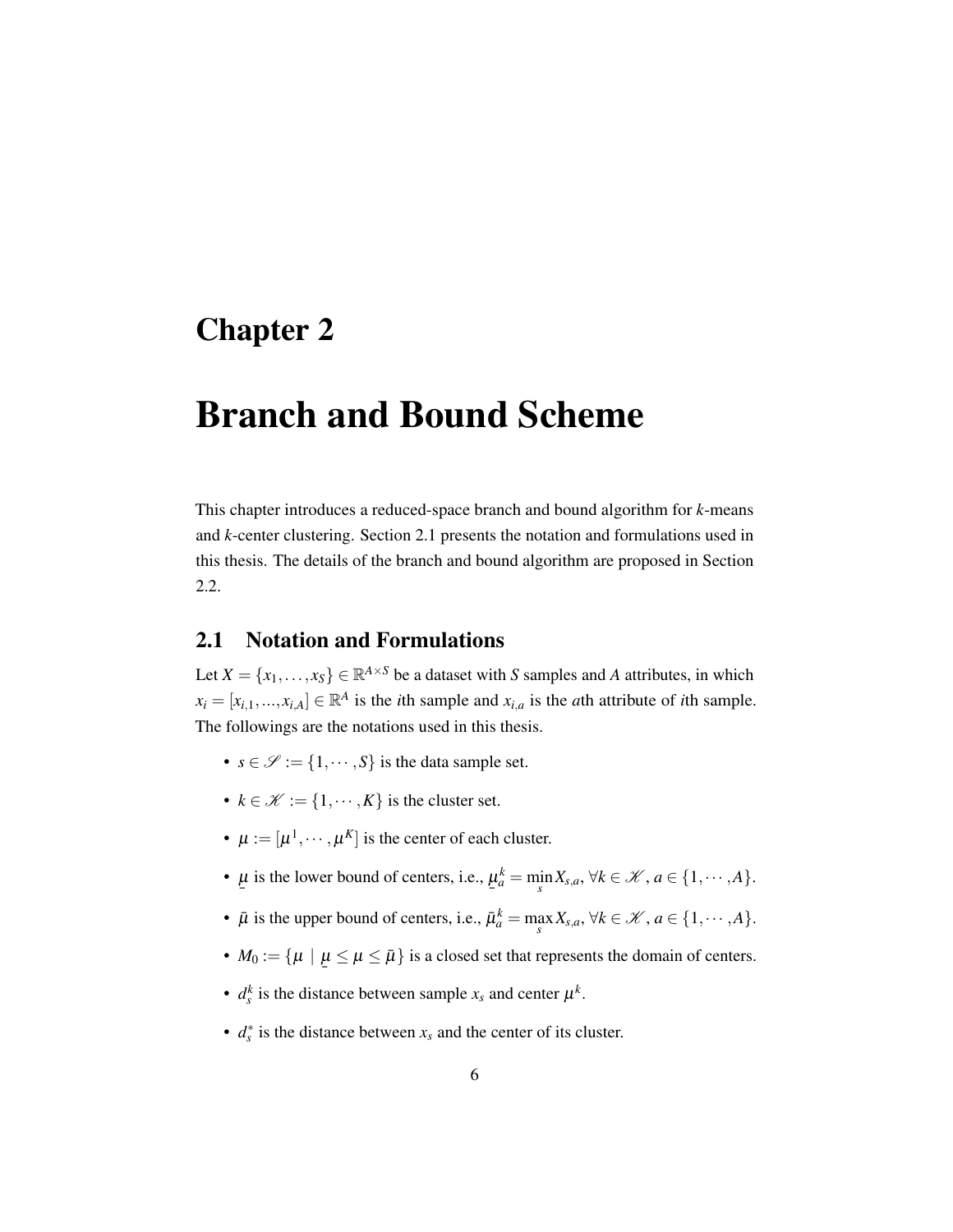- $b_s^k$  is a binary variable.  $b_s^k$  is equal to 1 if sample  $x_s$  belongs to the *k*th cluster, and 0 otherwise.
- $\lambda_s^k$  is a binary variable.  $\lambda_s^k$  is equal to 1 if  $\mu^k$  is chosen on  $x_s$ , and 0 otherwise.
- Denote  $d_s := [d_s^1, \cdots, d_s^K, d_s^*], d := [d_1, \cdots, d_s], b_s := [b_s^1, \cdots, b_s^K], b := [b_1, \cdots, b_s],$  $\lambda_{\scriptscriptstyle S} := [\lambda_{\scriptscriptstyle S}^{\,1},\cdots,\lambda_{\scriptscriptstyle S}^{\,K}], \, \lambda := [\lambda_1,\cdots,\lambda_S].$
- $N$ ,  $N_1$  and  $N_2$  are arbitrary large values.
- $z^{km}$  is the optimal value of *k*-means problem.  $z^{kc}$  is the optimal value of *k*-center problem.
- Denote  $M^k := \{\mu^k : \mu^k \le \mu^k \le \bar{\mu}^k\}$  where  $\mu$ <br>hound of *uk* reconstitutive bound of  $\mu^k$  respectively.  $\mu^k$  and  $\bar\mu^k$  are the lower and upper
- Denote  $\delta(M_0) := ||\bar{\mu} \underline{\mu}||_{\infty}$  as the diameter of the box set  $M_0$ .
- $\alpha$  is an upper bound and  $\beta$  is a lower bound.
- $d(x_s, T)$  is the distance from sample  $x_s$  to set *T*.

*k*-means clustering is a minimum sum-of-squares clustering task, which can be defined as:

$$
\min_{\mu} \sum_{s \in \mathscr{S}} \sum_{k \in \mathscr{K}} b_s^k ||x_s - \mu^k||_2^2 \tag{2.1}
$$

On the other hand, in the *k*-center clustering problem, the objective is to minimize the maximum within-cluster distance of the dataset, which can be formulated as:

$$
\min_{\mu \in X} \max_{s \in \mathscr{S}} \min_{k \in \mathscr{K}} ||x_s - \mu^k||_2^2 \tag{2.2}
$$

where we use  $\mu \in X$  to denote the "centers on samples" constraint that the center of each cluster is restricted to some data sample.

It is well-known that clustering problems can be treated as mixed integer programming problems. Correspondingly, *k*-means problem has the following opti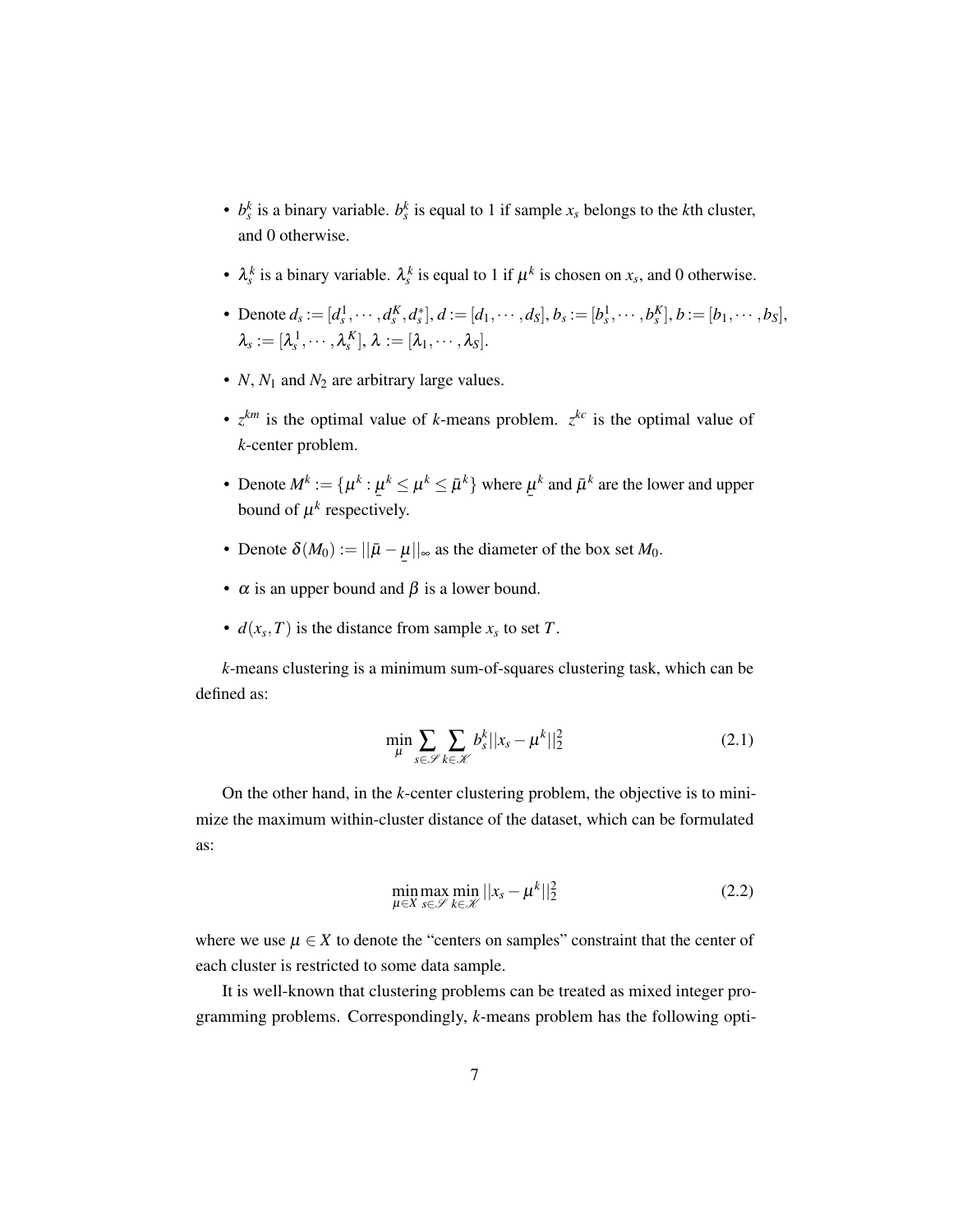mization formulation:

<span id="page-17-7"></span>
$$
\min_{\mu,d,b} \sum_{s \in \mathscr{S}} d_s^* \tag{2.3a}
$$

s.t. 
$$
d_s^k \ge ||x_s - \mu^k||_2^2
$$
 (2.3b)

<span id="page-17-0"></span>
$$
-N(1-b_s^k) \le d_s^* - d_s^k \le N(1-b_s^k)
$$
\n(2.3c)

$$
d \ge d_{s,*} \tag{2.3d}
$$

<span id="page-17-1"></span>
$$
\sum_{k \in \mathcal{K}} b_s^k = 1 \tag{2.3e}
$$

$$
b_s^k \in \{0, 1\} \tag{2.3f}
$$

$$
s \in \mathcal{S}, k \in \mathcal{K} \tag{2.3g}
$$

Constraint [2.3c](#page-17-0) is a big-M formulation and ensures that  $d_s^* = d_s^k$  if  $b_s^k = 1$ , and Constraint [2.3e](#page-17-1) guarantees that sample *x<sup>s</sup>* belongs to only one cluster.

Similarly, *k*-center clustering has a mixed integer nonlinear programming formulation as follows:

<span id="page-17-8"></span>
$$
\min_{\mu,d,b,\lambda} d_* \tag{2.4a}
$$

s.t. 
$$
d_s^k \ge ||x_s - \mu^k||_2^2
$$
 (2.4b)

<span id="page-17-10"></span><span id="page-17-9"></span><span id="page-17-3"></span><span id="page-17-2"></span>
$$
-N_1(1-b_s^k) \le d_s^* - d_s^k \le 0
$$
\n(2.4c)

$$
d_* \ge d_s^* \tag{2.4d}
$$

$$
\sum_{k \in \mathcal{K}} b_s^k = 1 \tag{2.4e}
$$

$$
b_s^k \in \{0, 1\} \tag{2.4f}
$$

<span id="page-17-5"></span><span id="page-17-4"></span>
$$
-N_2(1-\lambda_s^k) \le x_s - \mu^k \le N_2(1-\lambda_s^k)
$$
\n(2.4g)

$$
\sum_{s \in \mathscr{S}} \lambda_s^k = 1 \tag{2.4h}
$$

<span id="page-17-6"></span>
$$
\lambda_s^k \in \{0, 1\} \tag{2.4i}
$$

$$
b_s^k \ge \lambda_s^k \tag{2.4}
$$

$$
s \in \mathcal{S}, k \in \mathcal{K} \tag{2.4k}
$$

Constraint [2.4c](#page-17-2) is a big-M formulation and ensures that  $d_s^* = d_s^k$  if  $b_s^k = 1$  and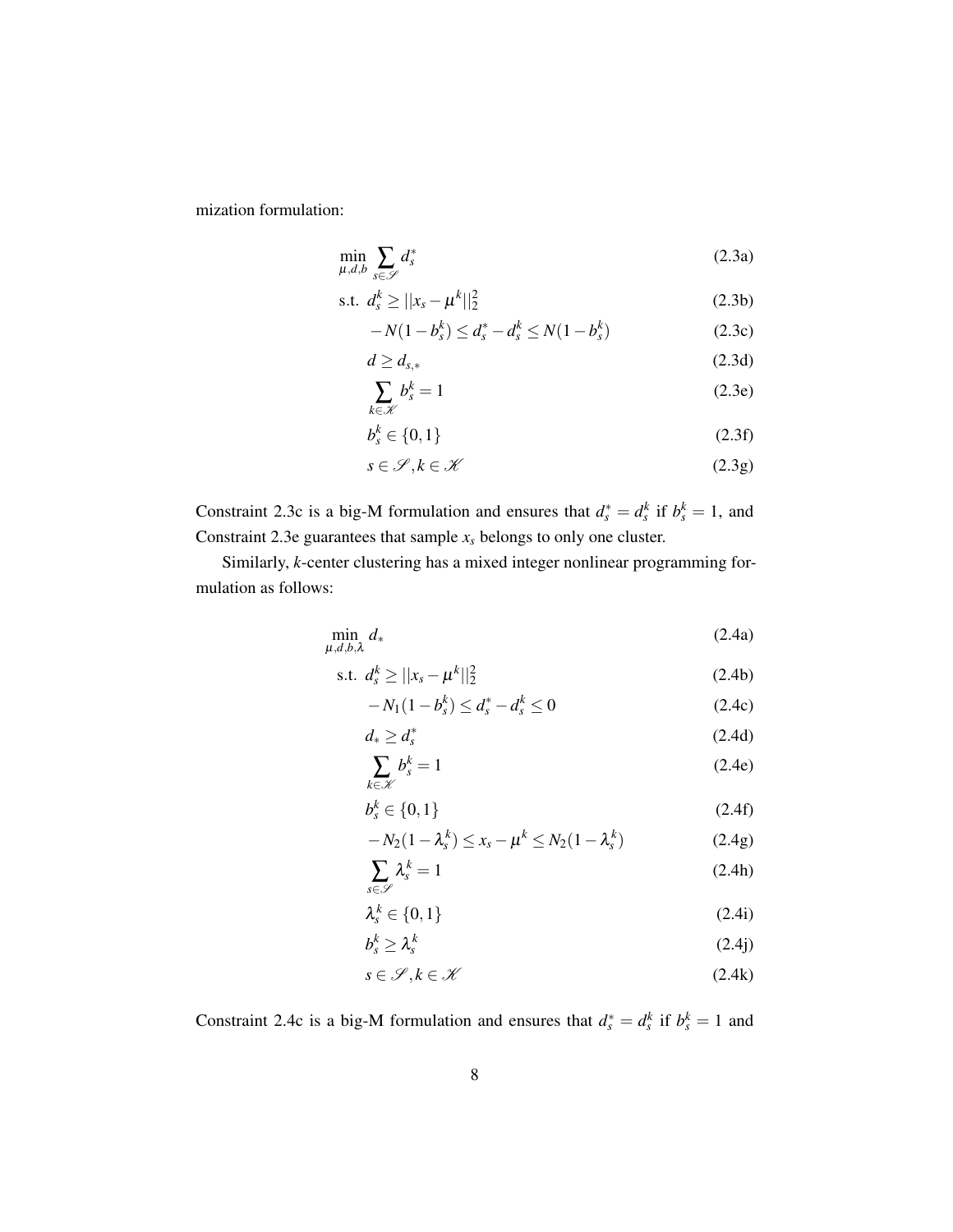$d_s^* \leq d_s^k$  otherwise, and Constraint [2.4e](#page-17-3) guarantees that sample  $x_s$  belongs to only one cluster. We also adapt Constraint [2.4g,](#page-17-4) [2.4h](#page-17-5) and [2.4j](#page-17-6) to represent  $\mu \in X$ , the restriction that centers are selected on data samples for each cluster. Specifically, Constraint [2.4g](#page-17-4) uses a big-M formula to make sure that  $\mu^k = x_s$  if  $\lambda_s^k = 1$ , and Constraint [2.4h](#page-17-5) confirms that each center can only be selected on one sample. Constraint 2.4*j* ensures that if  $x_s$  is the center of the *k*th cluster, then obviously it is assigned to the *k*th cluster.

There are two differences between *k*-means and *k*-center clustering. One is that they have various objectives. The other is that *k*-center problem has the "centers on samples" constraint, while *k*-means clustering does not have such constraint.

*k*-means and *k*-center clustering can be respectively presented as a two-stage problem with the same second-stage optimal problem:

<span id="page-18-3"></span>
$$
Q_s(\mu) = \min_{k \in \mathcal{K}} ||x_s - \mu^k||_2^2
$$
 (2.5)

With different objectives, the first-stage optimization of Problem [2.3](#page-17-7) has the form :

<span id="page-18-1"></span>
$$
z^{km} = \min_{\mu \in M_0} \sum_{s \in \mathscr{S}} Q_s(\mu). \tag{2.6}
$$

and Problem [2.4](#page-17-8) has the first-stage problem of the form:

<span id="page-18-2"></span>
$$
z^{kc} = \min_{\mu \in M_0 \cap X} \max_{s \in \mathscr{S}} Q_s(\mu). \tag{2.7}
$$

where  $\mu$  are the so-called first-stage variables.

Since  $Q_s(\mu)$  is the minimum of a finite number of continuous functions, we have:

<span id="page-18-0"></span>**Lemma 2.1.1.**  $Q_s(\mu)$  *is continuous on*  $\mu \in M_0$  *for all s*  $\in \mathcal{S}$ *.* 

Because of the compactness of  $M_0$  and Lemma [2.1.1,](#page-18-0) the clustering Problem [2.6](#page-18-1) can attain its minimum according to the generalized Weierstrass theorem.

For the *k*-center problem, it is obvious that we can attain the value of  $z^{kc}$  in Problem [2.7](#page-18-2) since  $\mu \in M_0 \cap X$ , which is a finite set.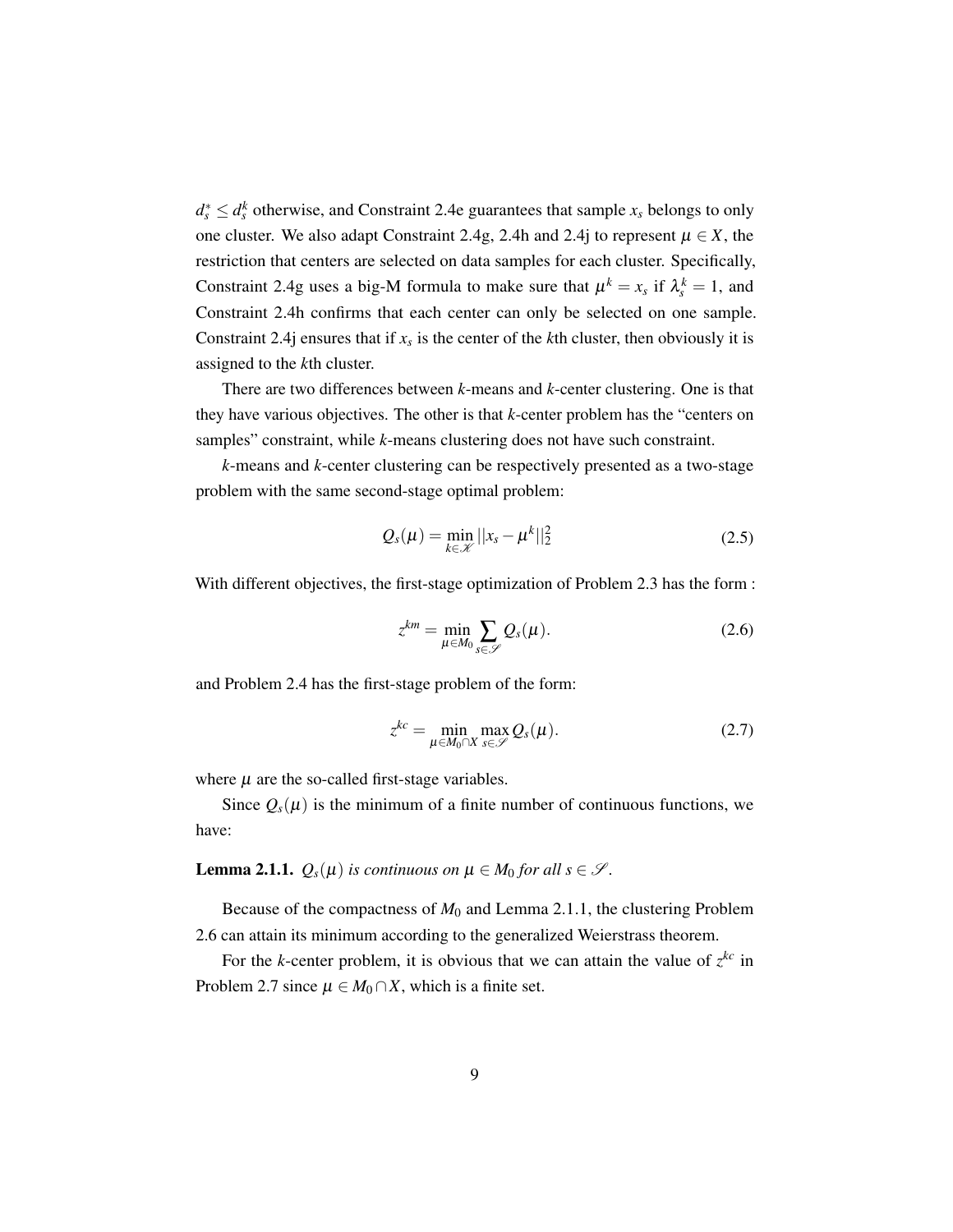#### <span id="page-19-0"></span>2.2 Reduced-space Branch and Bound Scheme

We tailor the reduced-space branch and bound scheme to solve Problem [2.6](#page-18-1) and [2.7.](#page-18-2) The details of the algorithm are given in Algorithm [1.](#page-19-1)

#### <span id="page-19-1"></span>Algorithm 1 Branch and Bound Scheme

```
Initialization
Initialize the iteration index i \leftarrow 0;
Set \mathbb{M} \leftarrow \{M_0\}, and tolerance \varepsilon > 0;
Compute initial upper and lower bounds \alpha_i = \alpha(M_0), \beta_i = \beta(M_0);
while \mathbb{M} \neq \emptyset do
    Node Selection
    Select a set M satisfying \beta(M) = \beta_i from M and delete it from M;
    Update i \leftarrow i + 1;
    Branching
    Find two subsets M_1 and M_2 s.t. \mathring{M}_1 \cap \mathring{M}_2 = \emptyset and M_1 \cup M_2 = M;
    if Solving k-means clustering then
        Update \mathbb{M} \leftarrow \mathbb{M} \cup \{M_1\} \cup \{M_2\}else if Solving k-center clustering then
        Update M ← M ∪ {M_1}, if M_1^k \cap X \neq \emptyset, \forall k \in \mathcal{K}Update M ← M ∪ {M_2}, if M_2^k \cap X \neq \emptyset, \forall k \in \mathcal{K}end if
    Bounding
    Compute upper and lower bound \alpha(M_1), \beta(M_1), \alpha(M_2), \beta(M_2);
    Let \beta_i \leftarrow \min\{\beta(M') \mid M' \in \mathbb{M}\};\alpha_i \leftarrow \min\{\alpha_{i-1}, \alpha(M_1), \alpha(M_2)\};Remove all M' from M if \beta(M') \ge \alpha_i;
    If |\beta_i - \alpha_i| \leq \varepsilon, STOP;
end while
```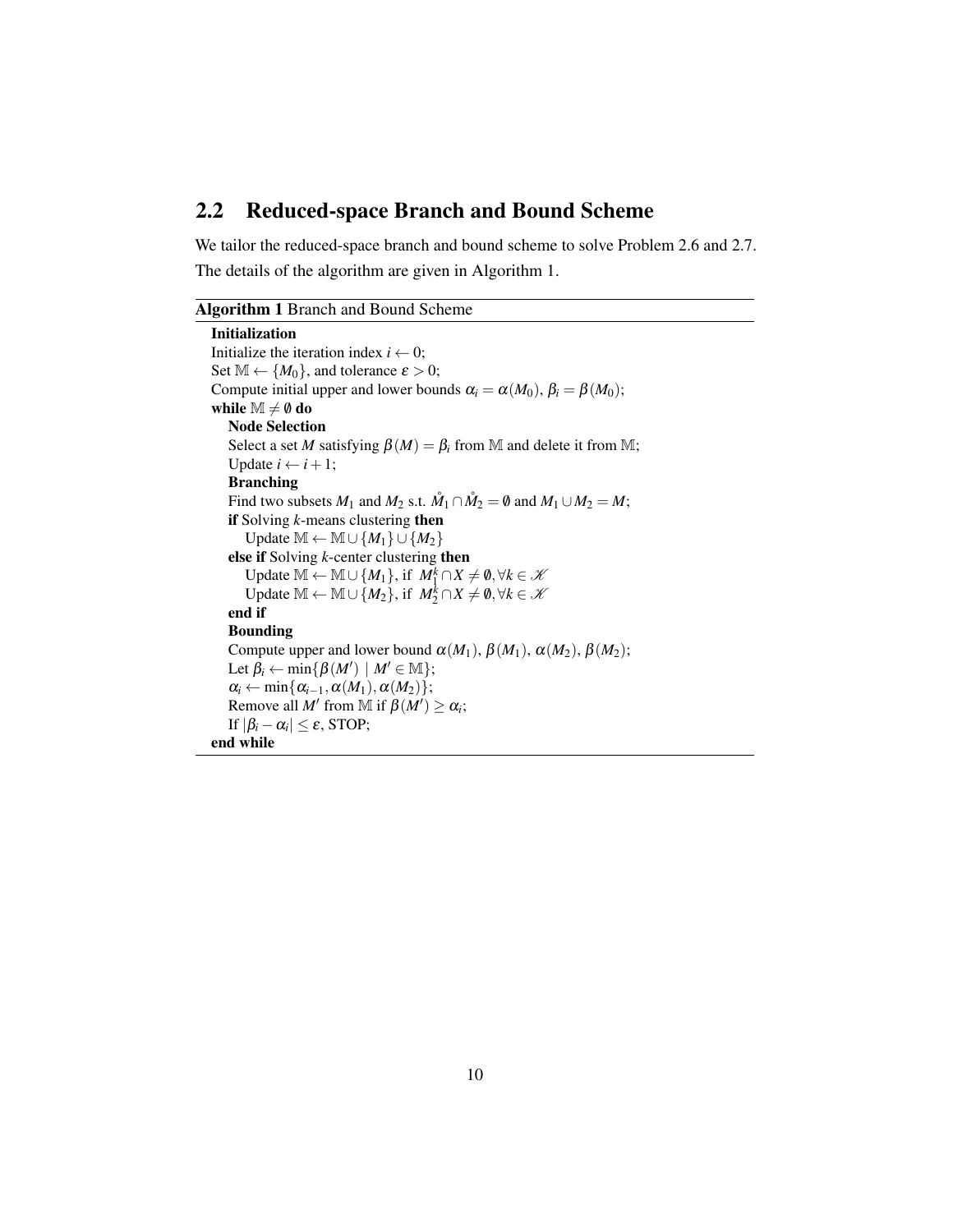### <span id="page-20-0"></span>Chapter 3

## *k*-Means Clustering

Based on different objectives and constraints, *k*-means and *k*-center problems have various approaches to obtaining lower bounds and upper bounds used in Algorithm [1.](#page-19-1) This chapter only concentrates on the *k*-means problem and introduces several methods to generate lower bounds and upper bounds. We also evaluate the performance of our branch and bound (BB) scheme on *k*-means clustering.

Using the two-stage formulation, when solving the Problem [2.6](#page-18-1) with BB algorithm, we solve the following problem at each node with respect to the partition set  $M \subseteq M_0$ :

<span id="page-20-3"></span><span id="page-20-1"></span>
$$
z^{km}(M) = \min_{\mu \in M} \sum_{s \in \mathscr{S}} Q_s(\mu)
$$
 (3.1)

The Problem [3.1](#page-20-1) is referred as the *primal node problem*. By replicating the center  $\mu$  for each sample, and enforcing the non-anticipativity constraints [3.2b,](#page-20-2) we give the lifted Problem [3.2](#page-20-3) as follow:

$$
\min_{\mu_s \in M} \sum_{s \in \mathscr{S}} Q_s(\mu_s) \tag{3.2a}
$$

<span id="page-20-2"></span>s.t. 
$$
\mu_s = \mu_{s+1}, s \in \{1, \cdots, S-1\}
$$
 (3.2b)

Formulations [3.1,](#page-20-1) [3.2](#page-20-3) are equivalent.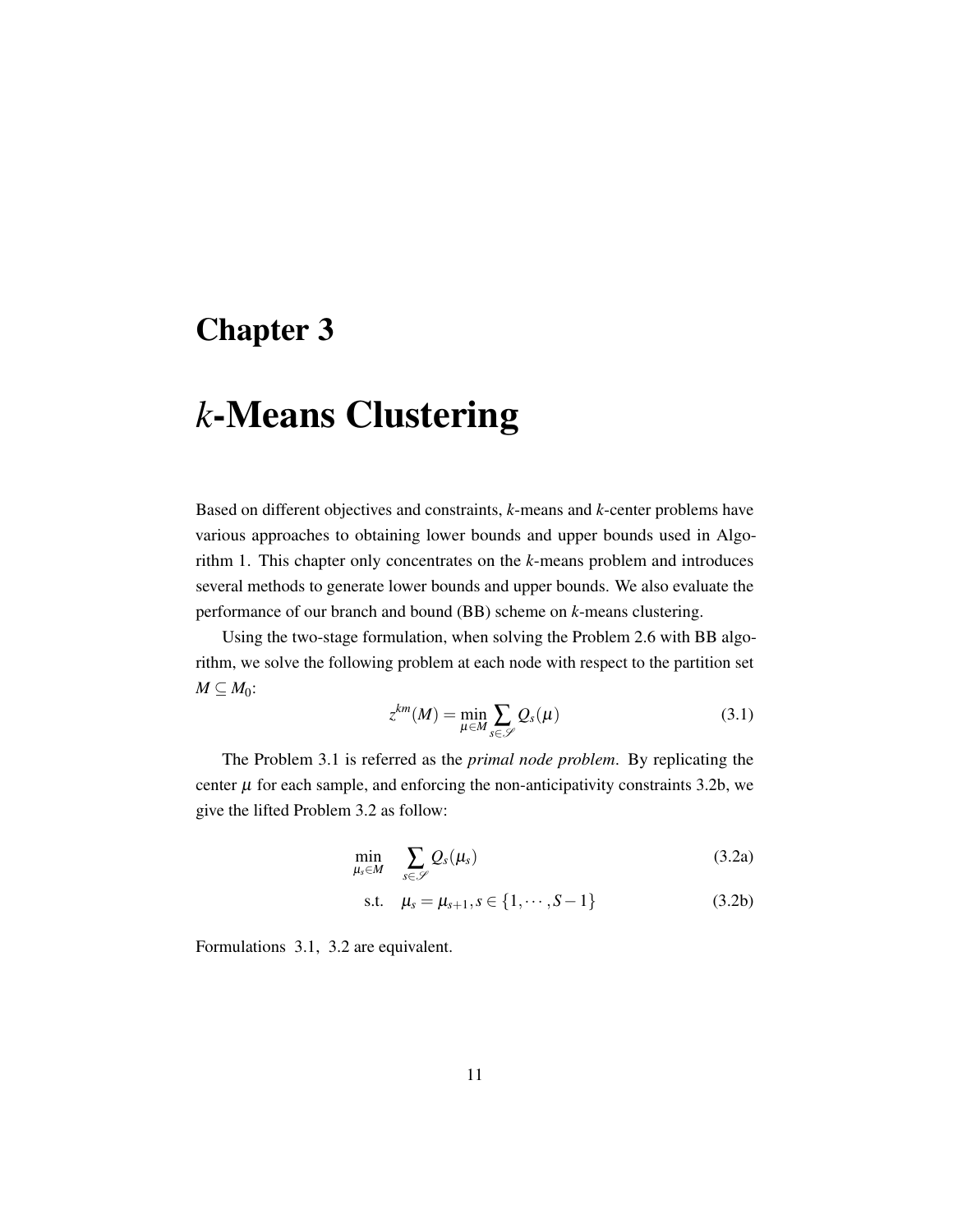#### <span id="page-21-0"></span>3.1 Lower Bounds

In this section, we describe methods to generate lower bounds for the primal node Problem [3.1](#page-20-1) and improvements to generate tighter bounds.

#### <span id="page-21-1"></span>3.1.1 Basic Lower Bounding Problem

By relaxing the non-anticipativity constraints [3.2b,](#page-20-2) we can obtain the following lower bounding problem:

<span id="page-21-2"></span>
$$
\beta(M) := \min_{\mu_s \in M} \sum_{s \in \mathscr{S}} Q_s(\mu_s) \tag{3.3}
$$

This problem can be easily decomposed into *S* sub-problems:

$$
\beta_s(M) = \min_{\mu \in M} Q_s(\mu). \tag{3.4}
$$

Here,  $\beta(M) = \sum$ *s*∈S  $\beta_s(M)$ . Since the non-anticipativity constraints are relaxed, the feasible region of [3.3](#page-21-2) is a superset of the feasible region of Problem [3.1.](#page-20-1) Thus  $\beta(M) \leq z^{km}(M)$  is always satisfied.

Because the closed-form solution to the second-stage problem is  $Q_s(\mu)$  =  $\min_{k} ||x_s - \mu^k||_2^2$ , we have:

$$
\beta_s(M) = \min_k \min_{\mu^k \in M^k} ||x_s - \mu^k||_2^2,
$$
\n(3.5)

Therefore, subproblem  $\beta_s(M)$  can be further decomposed into *K* subsubproblems:

<span id="page-21-3"></span>
$$
\beta_s^k(M^k) = \min_{\mu^k \in M^k} ||x_s - \mu^k||_2^2.
$$
\n(3.6)

Here  $\beta_s(M) = \min_k \beta_s^k(M^k)$ . Problem [3.6](#page-21-3) is a Quadratic Programming (QP) problem and the closed-form solution to this problem can be derived:  $\mu_a^k = \text{mid}\{\mu_a \in [1, 4] \}$  $\mu_a^k, x_{s,a}, \bar{\mu}_a^k$  $\forall a \in \{1, \cdots, A\}.$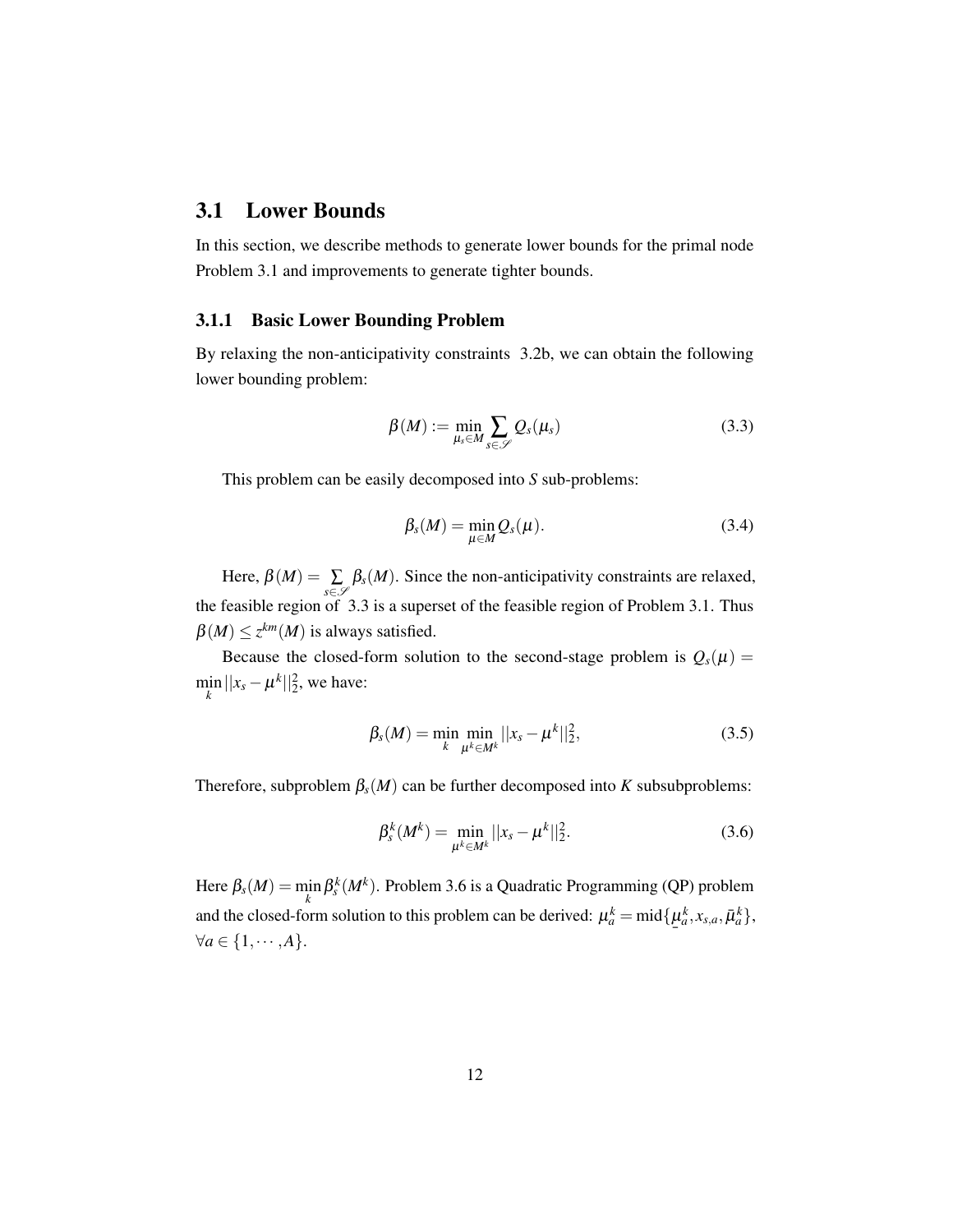#### <span id="page-22-0"></span>3.1.2 Adaptive Sample Grouping

Although the lower bound generated using the basic lower bound problems is enough to guarantee convergence as shown in Section [5.1,](#page-45-1) it might not be very tight because decomposition is performed on each individual sample. Specifically, for the root node with  $M = M_0$ , since each subproblem only contains one data sample  $x_s$ , it is easy to verify that  $\mu^k = x_s$  is the global optimal solution to Problem [3.6](#page-21-3) and the corresponding  $\beta(M_0)$  equal to 0. Although this lower bound can be improved as *M* is partitioned into smaller sets during the BB scheme, we seek to generate tighter bounds for each node.

One approach to achieve this goal is sample grouping, that is to assign more than one sample (i.e. a group of samples) to each subproblem. Specifically, we divide the set of samples  $\mathscr S$  into *G* groups  $\{\mathscr S_1,\mathscr S_2,\cdots,\mathscr S_G\}$  and define the group set  $\mathscr{G} = \{1, \dots, G\}$ , where  $\mathscr{S}_g$  represents the subset of  $\mathscr{S}$  containing samples belonging to group *g*, such that  $\bigcup^G$ *U*  $\mathcal{S}_g$  =  $\mathcal{S}$  and  $\mathcal{S}_i$  ∩  $\mathcal{S}_g$  = 0,  $\forall i, g \in \mathcal{G}, i \neq g$ . Considering  $g=1$ the lifted problem, instead of replicating the center for each sample, we can replicate it for each group and reformulate Problem [3.2](#page-20-3) as follow:

$$
\min_{\mu_g \in M} \quad \sum_{g \in \mathscr{G}} Q_g(\mu_g) \tag{3.7a}
$$

<span id="page-22-1"></span>s.t. 
$$
\mu_g = \mu_{g+1}, g \in \{1, \cdots, G-1\}.
$$
 (3.7b)

Here,  $Q_g(\mu_g) = \sum$ *s*∈S*<sup>g</sup>*  $Q_s(\mu_g)$ . By relaxing the constraints [3.7b,](#page-22-1) we can obtain the following sample grouped lower bounding problem:

<span id="page-22-2"></span>
$$
\beta^{SG}(M) := \min_{\mu_g \in M} \sum_{g \in G} Q_g(\mu_g). \tag{3.8}
$$

This problem can be easily decomposed into *G* subproblems:

$$
\beta_g^{SG}(M) := \min_{\mu_g \in M} Q_g(\mu_g),\tag{3.9}
$$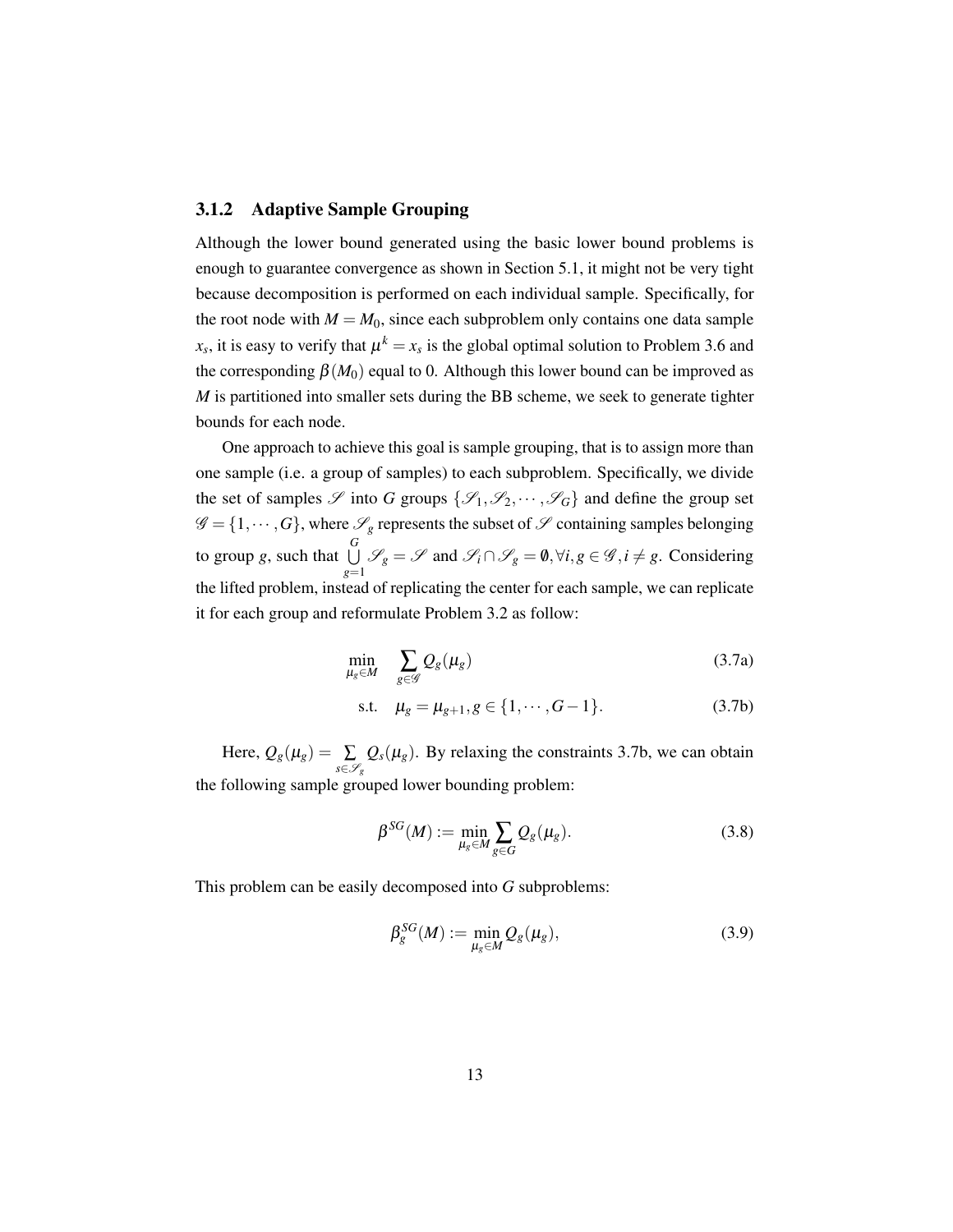or, equivalently,

<span id="page-23-0"></span>
$$
\beta_s^{SG}(M) := \min_{\mu_s, d_{\mathscr{S}_g}, b_{\mathscr{S}_g}} \sum_{s \in \mathscr{S}_g} d_s^*
$$
\n
$$
\text{s.t. } -N(1 - b_s^k) \le d_s^* - d_s^k \le N(1 - b_s^k)
$$
\n
$$
d_s^k \ge ||x_s - \mu^k||_2^2
$$
\n
$$
\sum_{k \in \mathscr{K}} b_s^k = 1
$$
\n
$$
b_s^k \in \{0, 1\}
$$
\n
$$
s \in \mathscr{S}_g, k \in \mathscr{K}
$$
\n(3.10)

with  $\beta^{SG}(M) = \sum$ *g*∈G  $\beta _{g}^{SG}(M).$ 

Compared with the basic lower bounding problems [3.3,](#page-21-2) nonanticipativity constraints within each group are re-enforced in Problem [3.8](#page-22-2) (i.e. all samples within the same group share the same copy of centers), while nonanticipativity constraints between groups are still relaxed. Therefore, sample grouping based decomposition leads to a tighter relaxation and provides a stronger lower bound than the decomposition based on each individual sample. Therefore, we have:

*Proposition* 3.1.1*.*  $\beta(M) \leq \beta^{SG}(M) \leq z^{km}(M)$ *.* 

Although sample grouping provides a tighter relaxation, the computational cost also increases dramatically compared with the basic lower bounding problem. It is because each subproblem [3.10](#page-23-0) is a MISOCP problem that needs to be solved to global optimality.

The way of assigning groups strongly influences the quality of lower bounds. However, finding the optimal groups is itself an NP-hard problem. Therefore we developed a heuristic to group samples. We first divide the samples into *KSG* clusters (default of  $K * G$ ) with the constraints  $\mu \in M$ , which is solved using local optimal solvers as shown in Section [3.2.2.](#page-25-2) Then samples within each cluster is evenly distributed to different groups. Since *M* is different at each node, groups are updated at every iteration.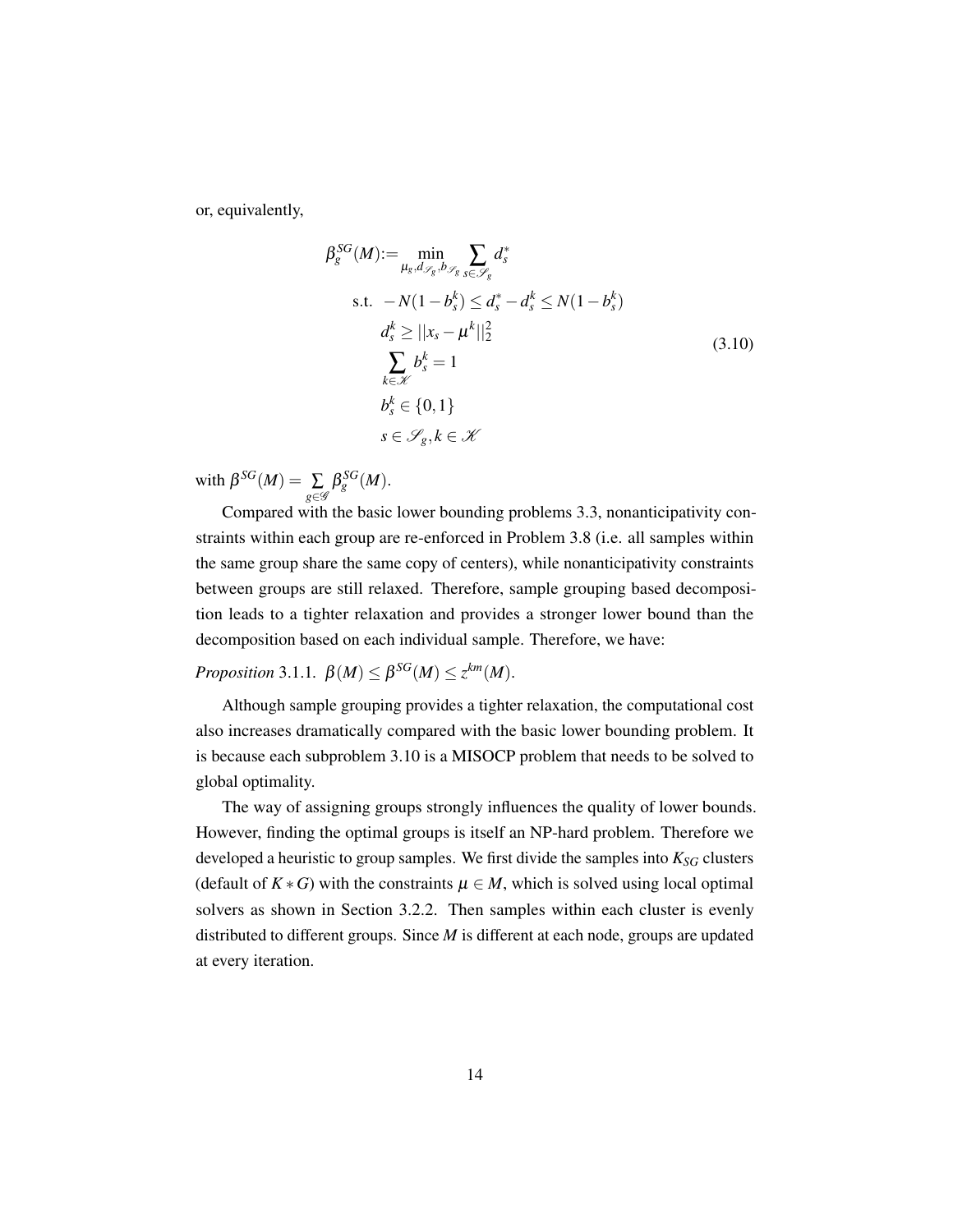#### <span id="page-24-3"></span><span id="page-24-0"></span>3.1.3 Lagrangian Decomposition

Another approach to compute tighter lower bounds is through Lagrangian Decomposition, in which nonanticipativity constraints are not removed but dualized. They are multiplied by fixed Lagrange multipliers  $\lambda$  and added to the objective function. Here we discuss the Lagrangian Decomposition based on each individual sample, while it can also be combined with sample grouping. The relaxed problem based on Lagrangian Decomposition can be written in the following form:

<span id="page-24-1"></span>
$$
\beta^{LD}(M,\lambda) := \min_{\mu \in M} \{ \sum_{s \in \mathscr{S}} Q_s(\mu_s) + \sum_{s=1}^{S-1} \lambda_s(\mu_s - \mu_{s+1}) \}
$$
(3.11)

It is clear that the basic lower bounding problem [3.3](#page-21-2) is a special case of problem [3.11](#page-24-1) with  $\lambda = 0$ . Problem 3.11 can be decomposed into *S* sub-problems:

<span id="page-24-2"></span>
$$
\beta_s^{LD}(M,\lambda) := \min_{\mu_s \in M} \{Q_s(\mu_s) + (\lambda_s - \lambda_{s-1})\mu_s\} \tag{3.12}
$$

with  $\lambda_0 = \lambda_s = 0$  and  $\beta^{LD}(M, \lambda) = \sum_{k=1}^{n} \alpha_k^k$ *s*∈S  $\beta_s^{LD}(M,\lambda)$ .

It can be shown that the solution to Problem [3.11](#page-24-1) provides a lower bound to the primal node problem [3.2](#page-20-3) by noticing that the optimal solution to Problem [3.2](#page-20-3) is also feasible with respect to Problem [3.11](#page-24-1) with the same objective value. Note that the value of  $\lambda$  in Problem [3.11](#page-24-1) is fixed and choosing a proper value of  $\lambda$  may produce a tighter lower bound. To achieve the tightest lower bound, we need to solve the Lagrangian dual problem:

$$
\beta^{LD}(M) = \max_{\lambda} \beta^{LD}(M, \lambda).
$$
 (3.13)

Solving this dual problem is itself very challenging. The community usually approaches with heuristic methods, including the Sub-gradient Method [\[20\]](#page-51-8), Volume Algorithm [\[6\]](#page-50-8), and Progressive Hedging Algorithm [\[46\]](#page-54-5). In this thesis, we adapt the sub-gradient method for the update of  $\lambda$ .

Since the lower bound computed from basic lower bounding problem satisfying  $\beta(M) = \beta^{LD}(M, 0)$ . Thus, we have the following proposition:

*Proposition* 3.1.2*.*  $\beta(M) \leq \beta^{LD}(M) \leq z^{km}(M)$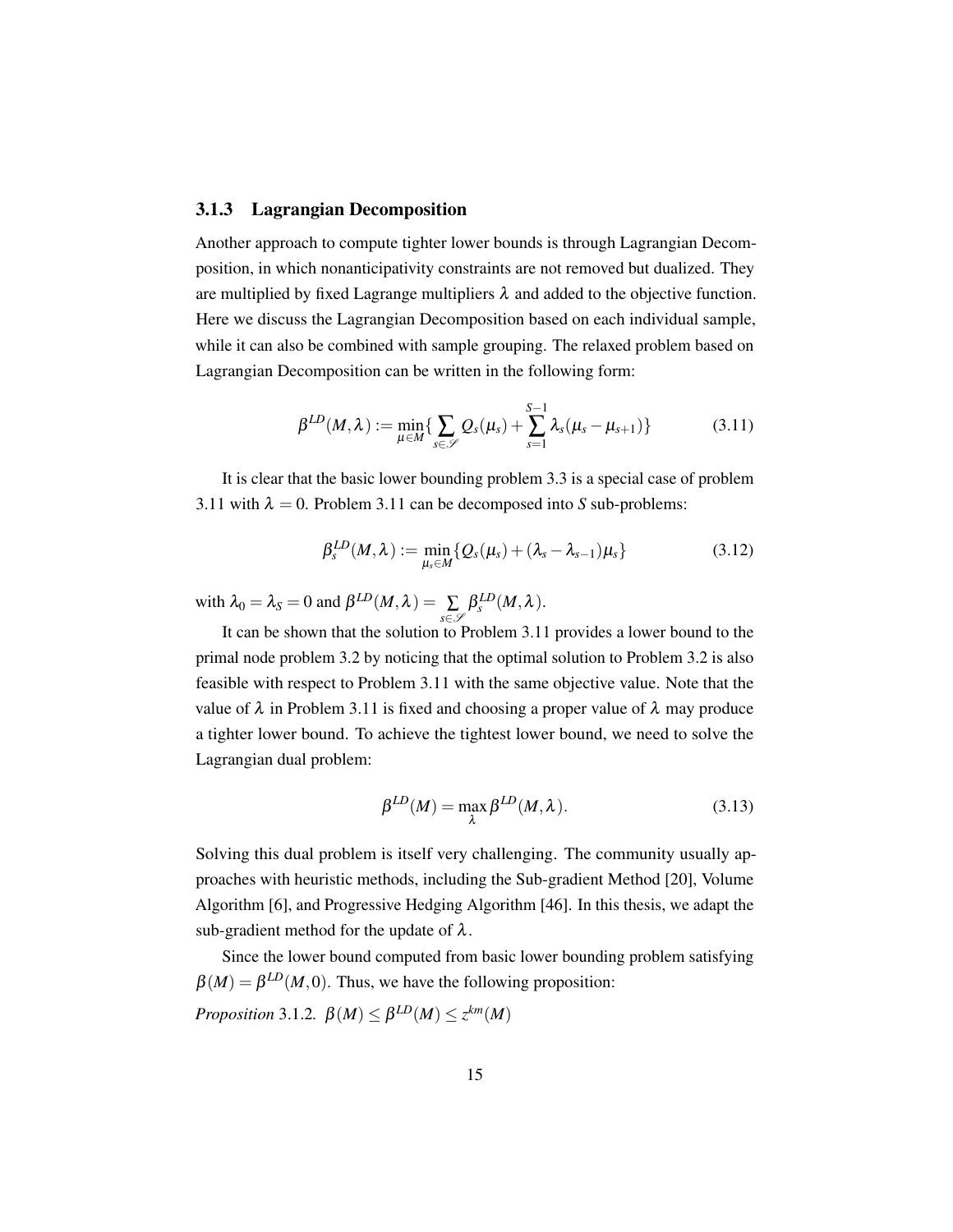Compared with the basic lower bound problem, although Lagrangian Decomposition has the potential to find a tighter bound if a close-to-optimal  $\lambda$  is computed from the Lagrangian dual problem, the computational cost of solving a MISOCP subproblem [3.12](#page-24-2) is much higher than solving a QP subproblem [3.6,](#page-21-3) which has a closed-form solution.

#### <span id="page-25-0"></span>3.2 Upper Bounds

This section describes two approaches to generate upper bounds for the primal node Problem [3.1.](#page-20-1) Both methods are included in our implementation.

#### <span id="page-25-1"></span>3.2.1 Basic Upper Bounding Problem

An upper bound of the primal node Problem [3.1](#page-20-1) can be obtained by fixing the first stage variable  $\mu$  at a candidate solution  $\hat{\mu} \in M$ . We denote the solution of the upper bounding problem as follow:

$$
\alpha(M) = \sum_{s \in \mathscr{S}} Q_s(\hat{\mu}). \tag{3.14}
$$

Because the closed-form solution to  $Q_s(\hat{\mu})$  is known, the computation of  $\alpha(M)$  is trivial without the need to solve any optimization problem. Since  $\hat{\mu}$  is an arbitrary feasible solution to the primal node Problem [3.1,](#page-20-1) it is obviously that  $z^{km}(M) \leq$  $\alpha(M)$ ,  $\forall \hat{\mu} \in M$ . The choice of candidate solution is a critical decision. In our implementation, the algorithm will test  $\hat{\mu}$  obtained from both lower bounding problems as discussed in Section [3.1](#page-21-0) and local optimization as discussed in Section [3.2.2.](#page-25-2)

#### <span id="page-25-2"></span>3.2.2 Local Optimal Solution

Another way of computing the upper bound is to solve the primal node Problem [3.1](#page-20-1) to local optimality. One alternative formulation of the Problem [3.1,](#page-20-1) which is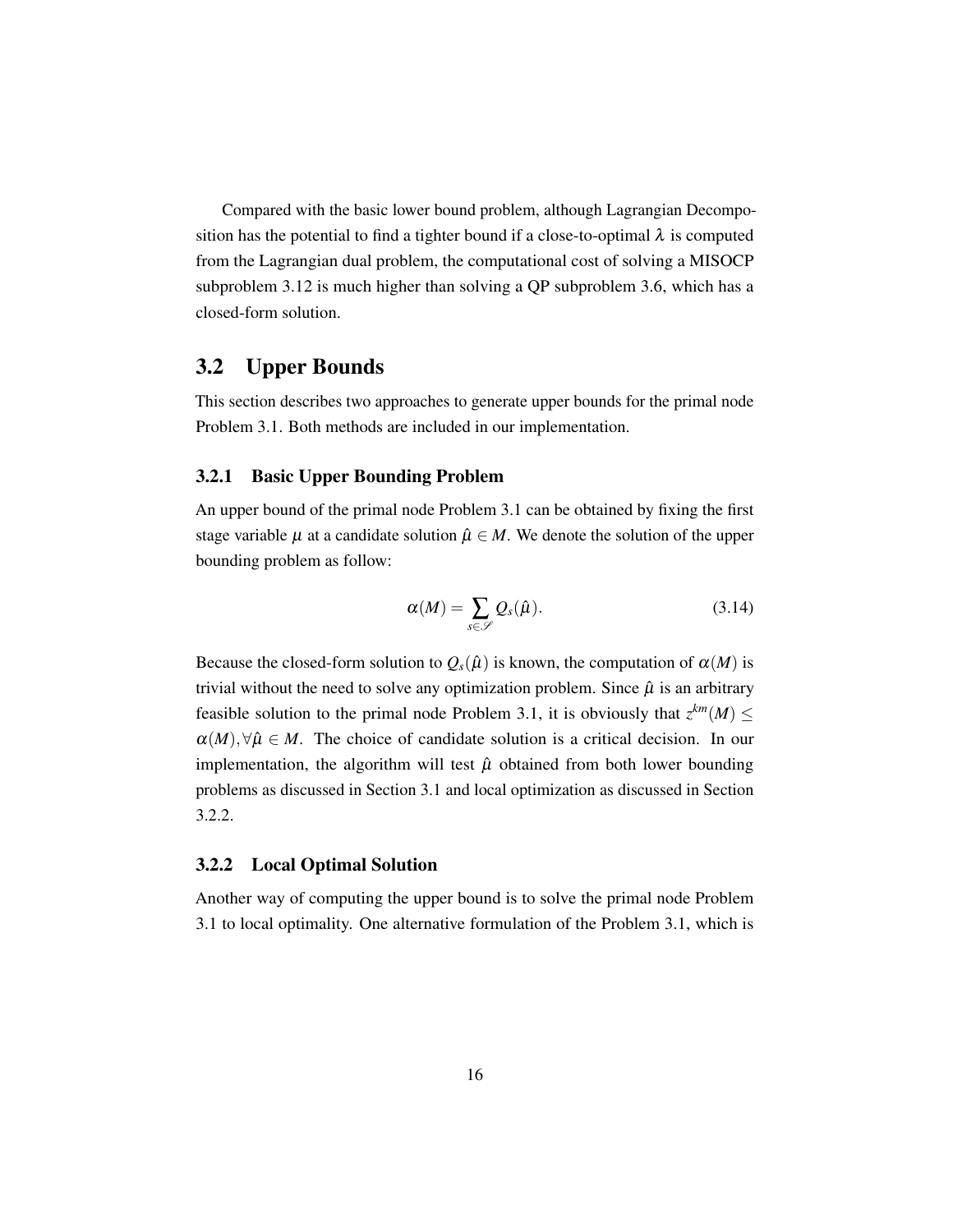<span id="page-26-1"></span>equivalent to Problem [2.3](#page-17-7) with the addition of  $\mu \in M$ , is of the following form:

$$
\min_{\mu \in M, b} \sum_{s \in \mathscr{S}} \sum_{k \in \mathscr{K}} b_s^k ||x_s - \mu^k||_2^2
$$
\n
$$
\sum_{k \in \mathscr{K}} b_s^k = 1
$$
\n
$$
0 \le b_s^k \le 1
$$
\n
$$
s \in \mathscr{S}, k \in \mathscr{K}
$$
\n(3.15)

The reason why  $b_s^k \in \{0, 1\}$  can be replaced by  $0 \le b_s^k \le 1$  is because, if  $\mu^k$  is fixed, a sample  $x_s$  will always be assigned to the cluster with the nearest center. This Nonlinear Programming Problem (NLP) can be easily solved using off-the-shelf solvers like Ipopt [\[51\]](#page-54-6) to local optimality. In our implementation, we run the local solver several trails using different initial values to get the best local optimal value as the node's upper bound.

#### <span id="page-26-0"></span>3.3 Computational Experiments

In this section, we evaluate the performance of our algorithm on both synthetic and real-world datasets. Our algorithm is implemented in Julia 1.5.3. We compare the computational results (in serial and parallel) against those of the classic BB algorithm implemented in the state-of-the-art global optimizer CPLEX 20.1.0 [\[14\]](#page-51-9), and classic *k*-means clustering algorithm implemented in Julia Package Clustering. The result of *k*-means clustering algorithm is generated by repeating with 100 trials using random initialization. The worst, average and best *k*-means objectives are recorded. Both our algorithm and CPLEX terminate with a time limit of 4 hours We also did experiments on our BB clustering algorithm (BB) with different convergence acceleration techniques. Here, closed-form solution (BB+CF), scenario-based sample grouping (BB+SG), and grouping based Lagrangian decomposition (BB+LD+SG) are applied for comparison. We also present a preliminary parallel implementation in which the subproblems in BB+LD+SG are assigned to multiple CPU cores. For sample grouping, we limited each group's size under  $min(162/d - k, 10 \times k)$  when decomposing the lower bounding problem. All serial experiments are executed on a 2.3GHz quad-core 10th-generation Intel Core i7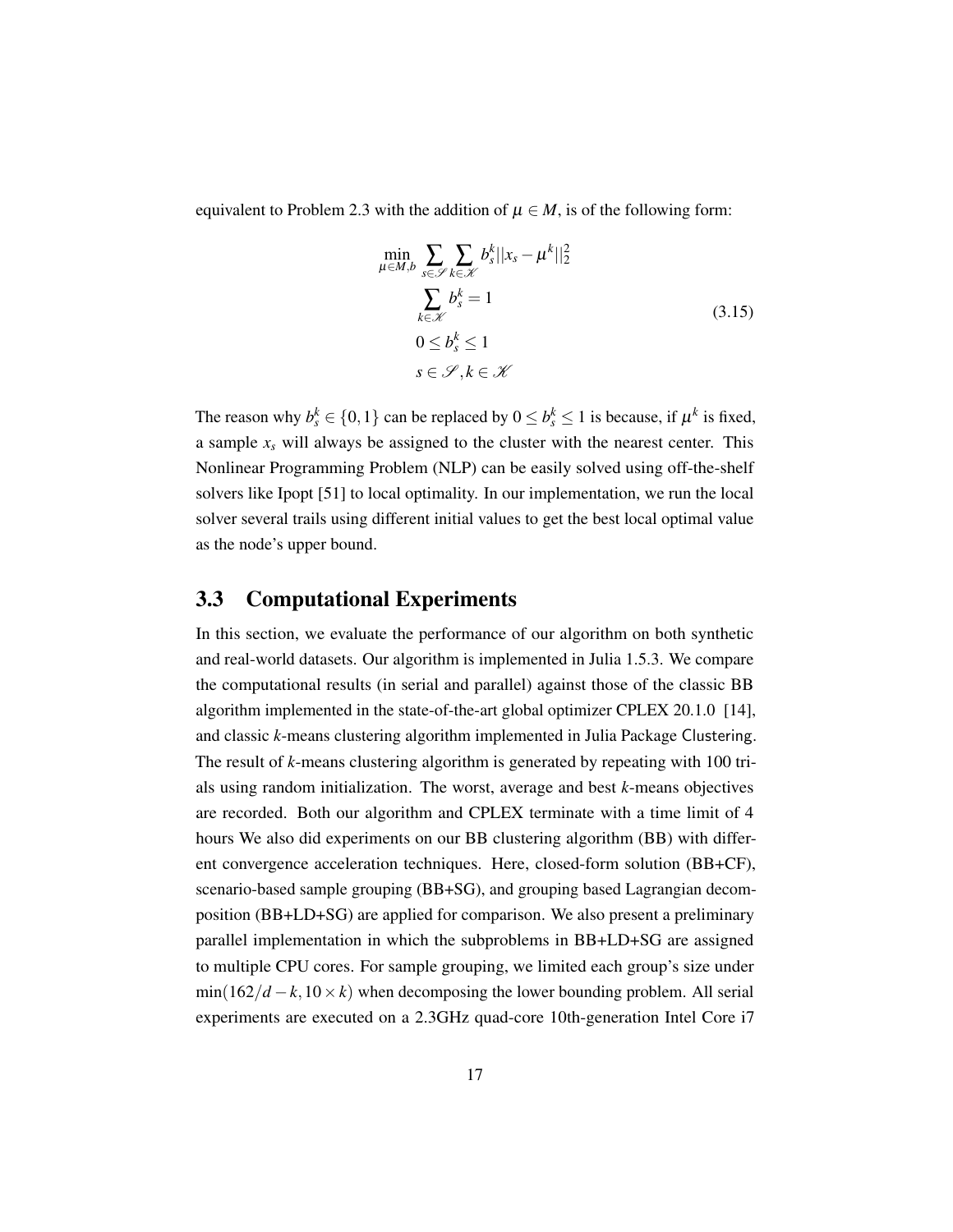processor with 16G RAM. The parallel experiments are executed on the Niagara Cluster of Compute Canada. The complete code files for the *k*-means clustering problem can be found in [https://github.com/kingsley1989/global](https://github.com/kingsley1989/global_kmeans) kmeans.

Algorithms are compared based on three criteria: upper bound (UB), optimality gap, and number of nodes being solved. UB represents the best found (feasible) solution reported at the termination of each algorithm. Optimality gap is measured by the difference between the best possible (lower bound or LB) and best known solutions (UB) and is calculated as  $Gap = \frac{UB - LB}{LB}$ . The optimality gap of provides a certificate that the best found solution is not worse than  $\varepsilon$ % from the optimal solution. Therefore, it serves as a benchmark index on whether searching for a better solution is still necessary (if the optimality gap is already very low, then the potential improvement is small). The optimality gap is a unique property of deterministic global optimization algorithms. Heuristic techniques such as *k*-means clustering algorithm do not have the capability to evaluate the quality of its solutions (in the deterministic sense). The number of nodes records how many iterations the BB procedure processed within specific time period.

#### <span id="page-27-0"></span>3.3.1 Numerical Results of Synthetic Data

We first consider numerical performance on artificially generated datasets. To illustrate the scalability of the algorithms, we consider datasets with different numbers of samples. All datasets are generated with 3 Gaussian clusters randomly with seed = 1. Each data sample has two attributes. For each dataset, we solve two clustering problems ( $k = 3$  and  $k = 4$ ). The number of variables involved in the optimization problem increases linearly with the number of samples and clusters.

Table [3.1](#page-28-0) compares the performance of our BB-based clustering algorithms (BB), CPLEX, and *k*-means algorithm. In terms of the best found (feasible) solution or UB, the BBClst based algorithms can always obtain the lowest sum-of-squares cost. For example, for dataset *Syn-2100* on problem  $k = 3$ , our algorithm can reduce the optimal cost by 47.13% compared with the best solution returned by CPLEX. Remarkably, the best *k*-means objectives out of 100 trials also obtain the lowest cost. This process of repeatedly using local optimal algorithms with multiple random initialization can be viewed as a stochastic global optimization strategy. However,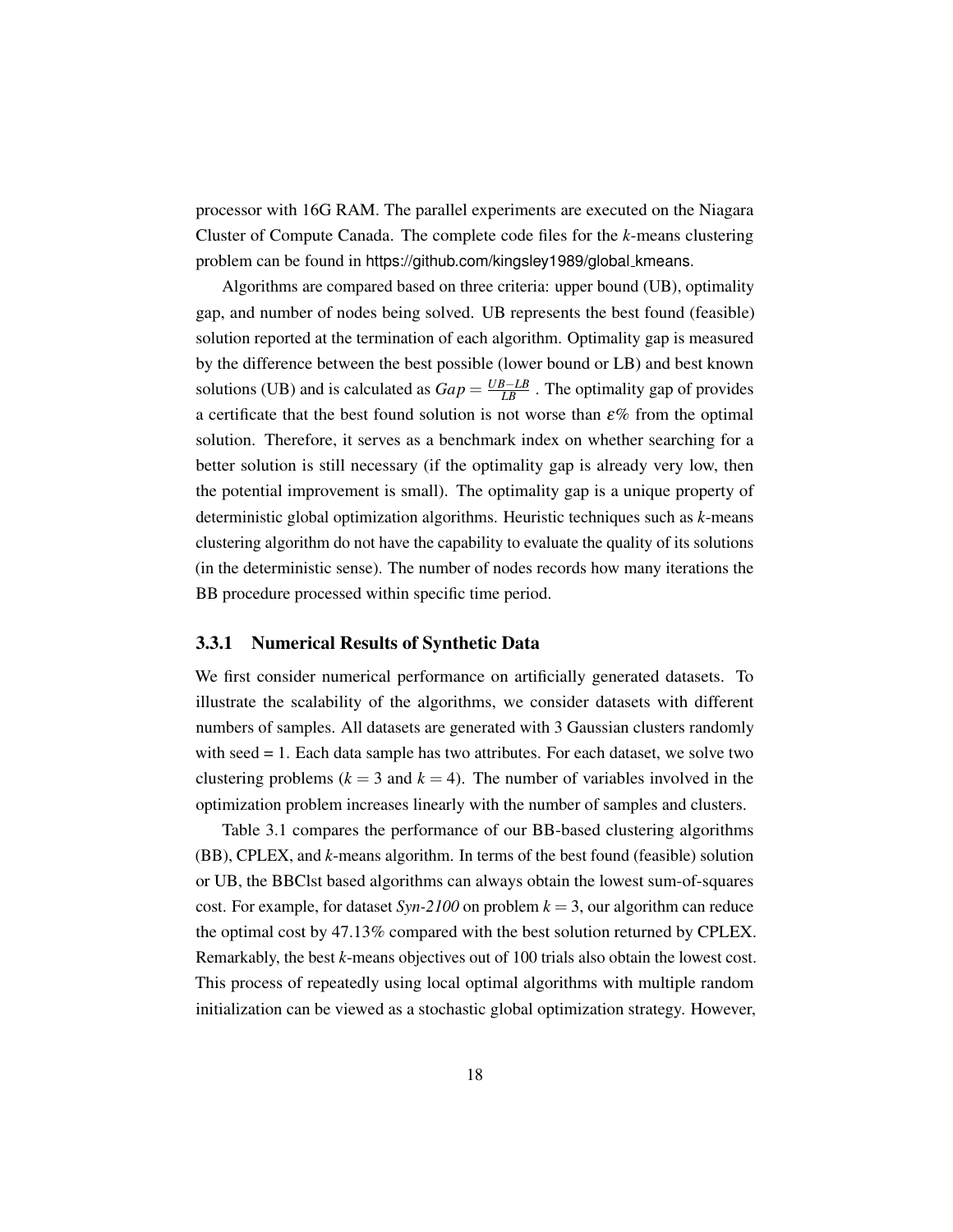| <b>DATASET</b> | <b>METHOD</b>          | $k=3$     |                |                              | $k = 4$        |                          |           |  |
|----------------|------------------------|-----------|----------------|------------------------------|----------------|--------------------------|-----------|--|
|                |                        | UB        | <b>NODES</b>   | $GAP(\%)$                    | $_{\text{UB}}$ | <b>NODES</b>             | $GAP(\%)$ |  |
|                | $k$ -MEANS (WORST)     | 6454.84   |                |                              | 6379.28        | ä,                       |           |  |
|                | $k$ -MEANS (AVERAGE)   | 4506.19   |                |                              | 3416.73        |                          |           |  |
|                | $k$ -MEANS (BEST)      | 4049.28   |                |                              | 3170.97        |                          |           |  |
|                | CLASSIC BB (CPLEX)     | 6945.02   | 8955000        | 1046.8                       | 6782.52        | 8181700                  | 3981.6    |  |
| $SYN-300$      | $BB+CF$                | 4049.28   | 397442         | 7.31                         | 3170.97        | 360753                   | 35.67     |  |
|                | $BB+SG$                | 4049.28   | 4475           | 0.88                         | 3170.97        | 655                      | 6.02      |  |
|                | $BB+LD+SG$             | 4049.28   | 73             | $\leq 0.1(2h)$               | 3170.97        | 41                       | 2.67      |  |
|                | BB+LD+SG(20CORES)      | 4049.28   | 73             | $\leq 0.1(0.4h)$             | 3170.97        | 481                      | 0.29      |  |
|                | $k$ -MEANS (WORST)     | 24465.51  |                |                              | 23796.32       | $\overline{\phantom{a}}$ |           |  |
|                | $k$ -MEANS (AVERAGE)   | 16223.76  |                |                              | 12578.29       |                          |           |  |
|                | $k$ -MEANS (BEST)      | 14290.53  |                |                              | 11812.94       |                          |           |  |
| SYN-1200       | CLASSIC BB (CPLEX)     | 26417.87  | 2708500        | 27677.8                      | 26154.47       | 1649002                  | 58723.5   |  |
|                | $BB+CF$                | 14290.53  | 352489         | 7.42                         | 11812.94       | 353012                   | 44.73     |  |
|                | $BB+SG$                | 14290.53  | 714            | 2.20                         | 11812.94       | 169                      | 12.26     |  |
|                | $BB+LD+SG$             | 14290.53  | 32             | 1.21                         | 11812.94       | $\tau$                   | 20.81     |  |
|                | BB+LD+SG(20CORES)      | 14290.53  | 159            | 0.1(0.6h)                    | 11812.94       | 177                      | 2.79      |  |
|                | $k$ -MEANS (WORST)     | 43141.42  | $\blacksquare$ |                              | 41943.30       | ÷.                       |           |  |
|                | $k$ -MEANS (AVERAGE)   | 28111.86  |                |                              | 21639.97       |                          |           |  |
|                | $k$ -MEANS (BEST)      | 25033.48  |                |                              | 20598.32       |                          |           |  |
| SYN-2100       | CLASSIC BB (CPLEX)     | 47349.02  | 930610         | 23709.5                      | 47431.11       | 603200                   | 333233.3  |  |
|                | $BB+CF$                | 25033.48  | 333910         | 7.26                         | 20598.32       | 335763                   | 41.61     |  |
|                | $BB+SG$                | 25033.48  | 233            | 3.20                         | 20598.32       | 107                      | 12.41     |  |
|                | $BB+LD+SG$             | 25033.48  | 14             | 2.71                         | 20598.32       | $\overline{3}$           | 25.14     |  |
|                | BB+LD+SG(20CORES)      | 25033.48  | 322            | 0.26                         | 20598.32       | 124                      | 3.49      |  |
|                | $k$ -MEANS (WORST)     | 847326.29 | $\sim$         | $\qquad \qquad \blacksquare$ | 822601.88      | ÷.                       |           |  |
|                | $k$ -MEANS (AVERAGE)   | 570643.51 |                |                              | 437109.88      |                          |           |  |
|                | $k$ -MEANS (BEST)      | 501472.82 |                | ÷,                           | 411815.14      |                          |           |  |
| SYN-42000      | CLASSIC BB $(CPLEX)^1$ |           |                |                              |                |                          |           |  |
|                | $BB+CF$                | 501472.82 | 148583         | 9.82                         | 411815.14      | 139891                   | 75.21     |  |
|                | $BB+SG$                | 501472.82 | 4              | 5.43                         | 411815.14      | 3                        | 23.46     |  |
|                | $BB+LD+SG$             | 501472.82 | 1              | 7.45                         | 411815.14      | 1                        | 21.70     |  |
|                | BB+LD+SG(20CORES)      | 501472.82 | 20             | 3.16                         | 411815.14      | $\overline{\mathbf{4}}$  | 12.99     |  |

<span id="page-28-0"></span>Table 3.1: Computational results of different algorithms on synthetic datasets.

<sup>1</sup> NO FEASIBLE SOLUTION.

one key limitation of this strategy is that it cannot compute the optimality gap and evaluate if it is necessary to continue the search for better solutions. In contrast, the optimality gap provided by deterministic global optimization algorithms gives a certificate on the solution quality.

In terms of the optimality gap, CPLEX cannot converge into a comparatively low value within a budget of 4 hours, and the optimality gap remains large (over 10000%) at the end of the solution process and in extreme cases, can not find a feasible solution for problems on large dataset (e.g. *Syn-42000*) within 4 hours. On the contrary, our algorithm can always maintain a comparatively low optimality gap after four-hour execution. Specifically, for the problem with  $k = 3$  on dataset *Syn-300* which has 300 samples, our algorithm ends with an optimality gap lower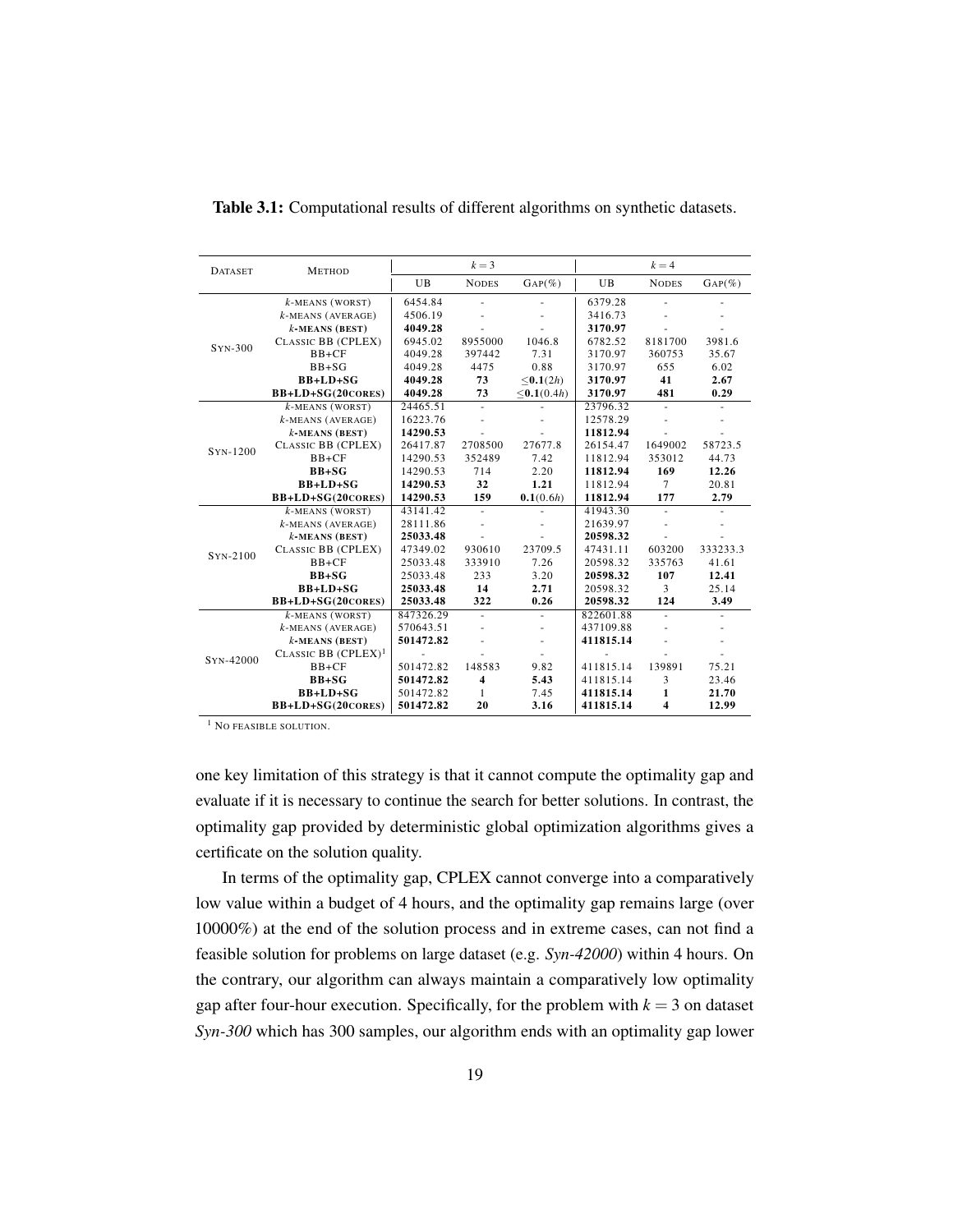<span id="page-29-2"></span>than 0.1% in within 2 hours in serial and within 0.4 hours in parallel (20 cores). Even when we increase the number of samples to 42000, the optimality gap remains at 5.43% in serial and 3.16% in parallel (20 cores), under the same runtime.

Comparing our algorithms using different methods to generate lower bounds, we find that, scenario-based sample grouping may be beneficial for some *k*-means problem, while the Lagrangian decomposition component may accelerate or slow down the solution process depending on the number of variables and clusters.

The decomposition scheme of our algorithm enables an easy way for paralleling. To further illustrate the scalablity of our algorithm on the *k*-means problem. We tested BB+LD+SG on the synthetic dataset with 210,000 samples in parallel of 200 cores. The results are listed in Table [3.2.](#page-29-1) Here, we can see that even for dataset over 200,000 samples, which is 10 times larger the state of the art (2392 samples) by [\[4\]](#page-50-1),

<span id="page-29-1"></span>Table 3.2: Computational results of large synthetic dataset in parallel.  $(BB+LD+SG, 200 \text{ cores}, k = 3)$ 

| <b>DATASET</b>                 | UB | NODES $\text{GAP}(\%)$ |  |
|--------------------------------|----|------------------------|--|
| SYN-210,000 2.43 $\times 10^6$ |    | 2.55                   |  |

#### <span id="page-29-0"></span>3.3.2 Numerical Results of Real-world Data

We then perform numerical experiments on several real-world datasets. First, we pick three datasets from UCI Machine Learning Repository [\[17\]](#page-51-10) and [\[44\]](#page-53-11) with different scales to demonstrate the performance and generalization ability of our algorithm. Two of them are well known benchmark instances. The *Iris* dataset has 150 samples and 4 attributes, while the *Seeds* dataset contains 210 samples and 7 attributes. The third dataset, *Hemi* dataset, contains 1955 experimental data samples. Each of its data sample represents a reaction condition with 7 attributes.

Table [3.3](#page-30-0) summarizes the performance of different algorithms on these three datasets. In terms of the UB, our algorithms and *k*-means (best) attains the lowest cost for all datasets. In terms of the optimality gap, our algorithm reports a significantly lower optimality gap compared to the Classic BB method. Remarkably, our implementation BB+LD+SG can converge to  $0.1\%$  of the optimality gap within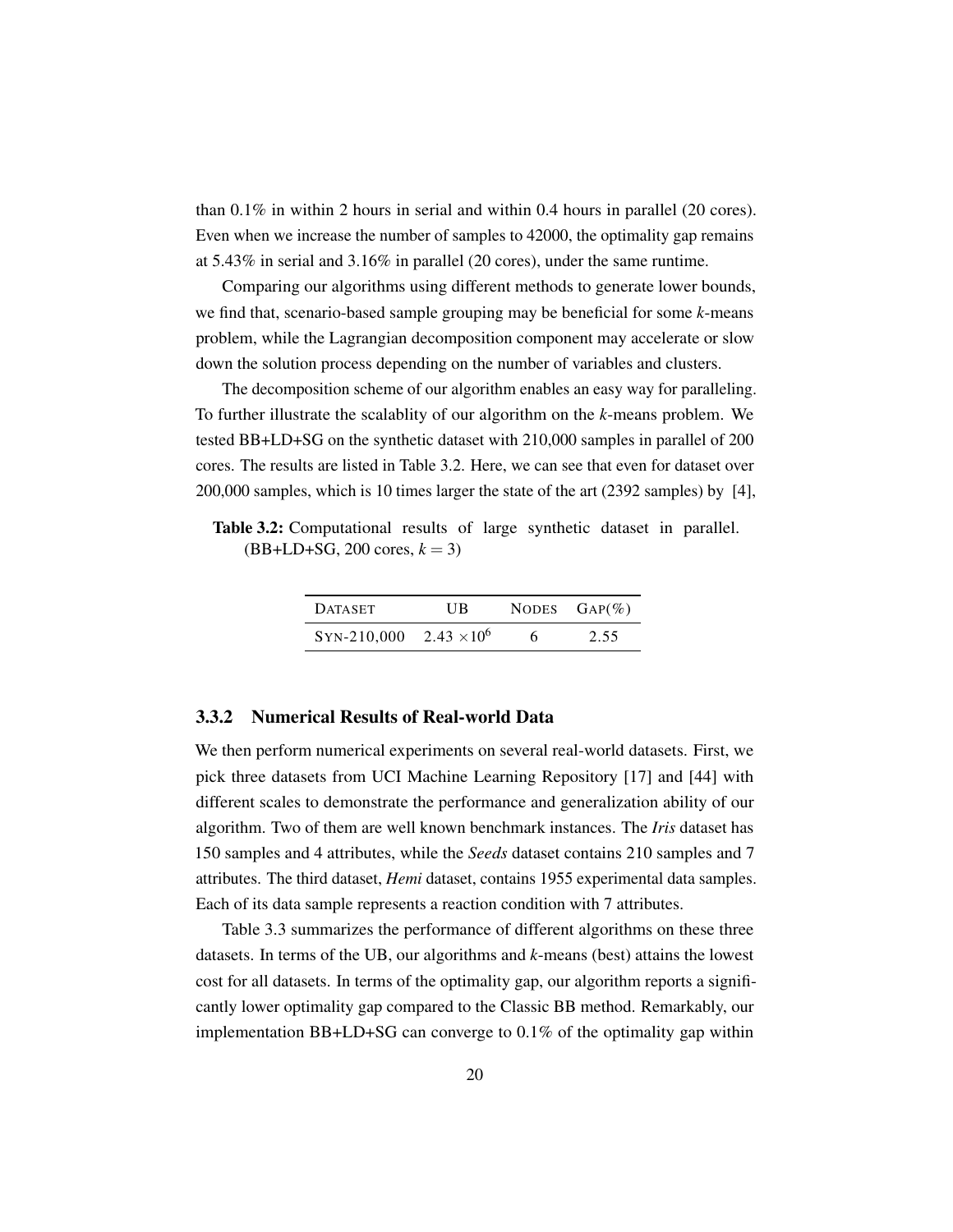<span id="page-30-1"></span>1.5 hour execution for the *Iris* dataset in serial. For parallel execution with 20 cores, only 0.6 hour and 1 hour executions are needed for *Iris* and *Seeds* dataset to converge to 0.1%, respectively. In contrast, CPLEX halts at 328.63%.

<span id="page-30-0"></span>Table 3.3: Computational results of different algorithms on real-world datasets.  $(k = 3)$ 

|              |       | DATASET SAMPLE DIMENSION | <b>METHOD</b>        | <b>UB</b>            | <b>NODES</b>   | $\text{GAP}(\%)$ |
|--------------|-------|--------------------------|----------------------|----------------------|----------------|------------------|
|              |       |                          | $k$ -MEANS (WORST)   | 145.45               |                |                  |
|              |       |                          | $k$ -MEANS (AVERAGE) | 85.91                |                |                  |
|              |       |                          | $k$ -MEANS (BEST)    | 78.85                |                |                  |
| <b>IRIS</b>  | 150   | $\overline{4}$           | CLASSIC BB (CPLEX)   | 82.64                | 12313100       | 328.63           |
|              |       |                          | $BB+CF$              | 78.85                | 382280         | 50.76            |
|              |       |                          | $BB+SG$              | 78.85                | 876            | 1.58             |
|              |       |                          | $BB+LD+SG$           | 78.85                | 31             | 0.1(1.5h)        |
|              |       |                          | BB+LD+SG(20CORES)    | 78.85                | 31             | 0.1(0.6h)        |
|              |       | 7                        | $k$ -MEANS (WORST)   | 916.21               |                |                  |
|              |       |                          | $k$ -MEANS (AVERAGE) | 591.46               |                |                  |
|              | 210   |                          | $k$ -MEANS (BEST)    | 587.32               |                |                  |
| <b>SEEDS</b> |       |                          | CLASSIC BB (CPLEX)   | 626.37               | 6715463        | 850.57           |
|              |       |                          | $BB+CF$              | 587.32               | 356273         | 69.49            |
|              |       |                          | $BB+SG$              | 587.32               | 433            | 4.34             |
|              |       |                          | $BB+LD+SG$           | 587.32               | 47             | 0.26             |
|              |       |                          | BB+LD+SG(20CORES)    | 587.32               | 89             | 0.1(1h)          |
|              |       |                          | $k$ -MEANS (WORST)   | $16.98\times10^{6}$  |                |                  |
|              |       |                          | k-MEANS (AVERAGE)    | $10.20\times10^{6}$  |                |                  |
|              |       |                          | $k$ -MEANS (BEST)    | $9.75 \times 10^{6}$ |                |                  |
| <b>HEMI</b>  | 1,955 | $\overline{7}$           | CLASSIC BB (CPLEX)   | $18.38\times10^{6}$  | 478800         | 4950.51          |
|              |       |                          | $BB+CF$              | $9.75 \times 10^{6}$ | 326896         | 59.48            |
|              |       |                          | $BB+SG$              | $9.75 \times 10^{6}$ | 74             | 21.75            |
|              |       |                          | $BB+LD+SG$           | $9.75\times10^{6}$   | $\overline{4}$ | 39.38            |
|              |       |                          | BB+LD+SG(20CORES)    | $9.75 \times 10^{6}$ | 112            | 2.23             |

The rest two datasets are selected from [\[4\]](#page-50-1) to compare the performance with current state of the art. The Padberg and Rinald's hole drilling dataset [\[44\]](#page-53-11) who has 2392 samples and 2 attributes is the dataset with maximum sample size in [\[4\]](#page-50-1). The glass identification dataset [\[17\]](#page-51-10) is also a well-know benchmark for clustering problem. It has 214 samples and 9 attributes. Table [3.4](#page-31-0) expounds the results of each dataset for problem  $k = 2$ .

Specifically, Aloise's algorithm is superior when k is large or  $n/k \approx 10$  [\[4\]](#page-50-1). In contrast, we offer a different approach that can process large datasets with relatively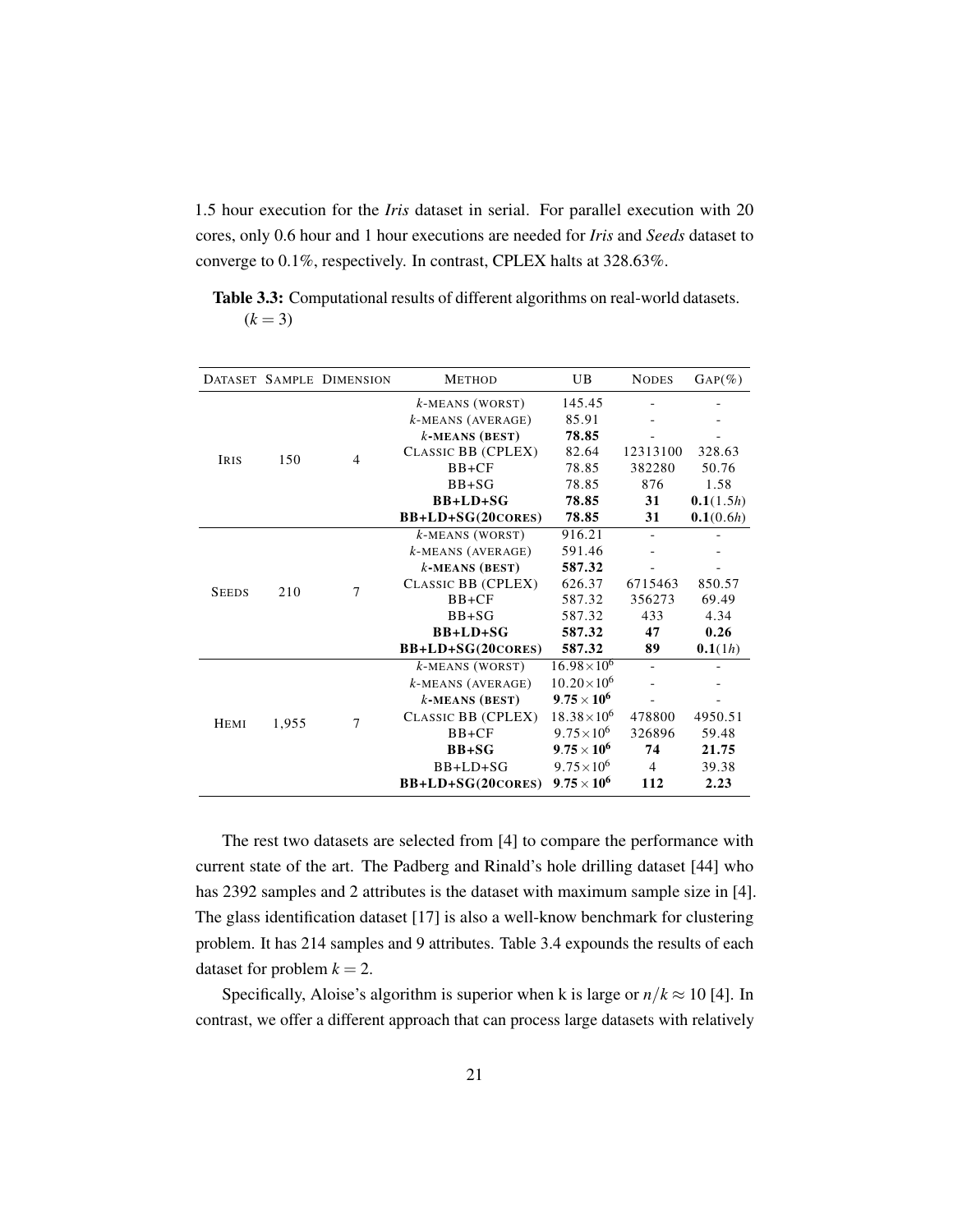<span id="page-31-1"></span>small number of clusters. As shown in Table [3.4,](#page-31-0) for problem  $k = 2$ , Aloise's algorithm cannot solve the glass identification data and is very slow for Padberg and Rinald's data. Yet, our BB clustering algorithm can even hit the gap lower than 0.1% within 12 hours on both datasets.

| <b>METHOD</b>                                       | UB                                        | <b>NODES</b> | $\text{GAP}(\%)$ |  |  |  |  |  |
|-----------------------------------------------------|-------------------------------------------|--------------|------------------|--|--|--|--|--|
| Padberg and Rinald's Dataset ( $n = 2,392, d = 2$ ) |                                           |              |                  |  |  |  |  |  |
| ALOISE ET AL.                                       | $2.967 \times 10^{10}$                    |              | $i^{1}(50h)$     |  |  |  |  |  |
| <b>SERIAL</b>                                       | $2.967 \times 10^{10}$                    | 7            | 1.32(4h)         |  |  |  |  |  |
| <b>SERIAL</b>                                       | $2.967 \times 10^{10}$                    | 253          | 0.1(11h)         |  |  |  |  |  |
| 20 CORES                                            | $2.967 \times 10^{10}$                    | 247          | 0.1(1h)          |  |  |  |  |  |
|                                                     | Glass Identification ( $n = 214, d = 9$ ) |              |                  |  |  |  |  |  |
| ALOISE ET AL.                                       |                                           |              |                  |  |  |  |  |  |
| <b>SERIAL</b>                                       | 819.63                                    | 85           | 28.65(4h)        |  |  |  |  |  |
| <b>SERIAL</b>                                       | 819.63                                    | 339          | 0.1(9h)          |  |  |  |  |  |
| 20 CORES                                            | 819.63                                    | 415          | 0.1(1h)          |  |  |  |  |  |
|                                                     |                                           |              |                  |  |  |  |  |  |

<span id="page-31-0"></span>**Table 3.4:** Comparison on datasets with Aloise et al.[\[4\]](#page-50-1). (BB+LD+SG,  $k = 2$ )

<sup>1</sup> SOLVED AT THE ROOT NODE.

<sup>2</sup> CAN NOT BE SOLVED.

The numerical experiments have shown our algorithm's ability to handle datasets with up to thousands of data samples. Numerical results also illustrate that the algorithm can provide the deterministic clustering results with good generations on diverse real-world datasets.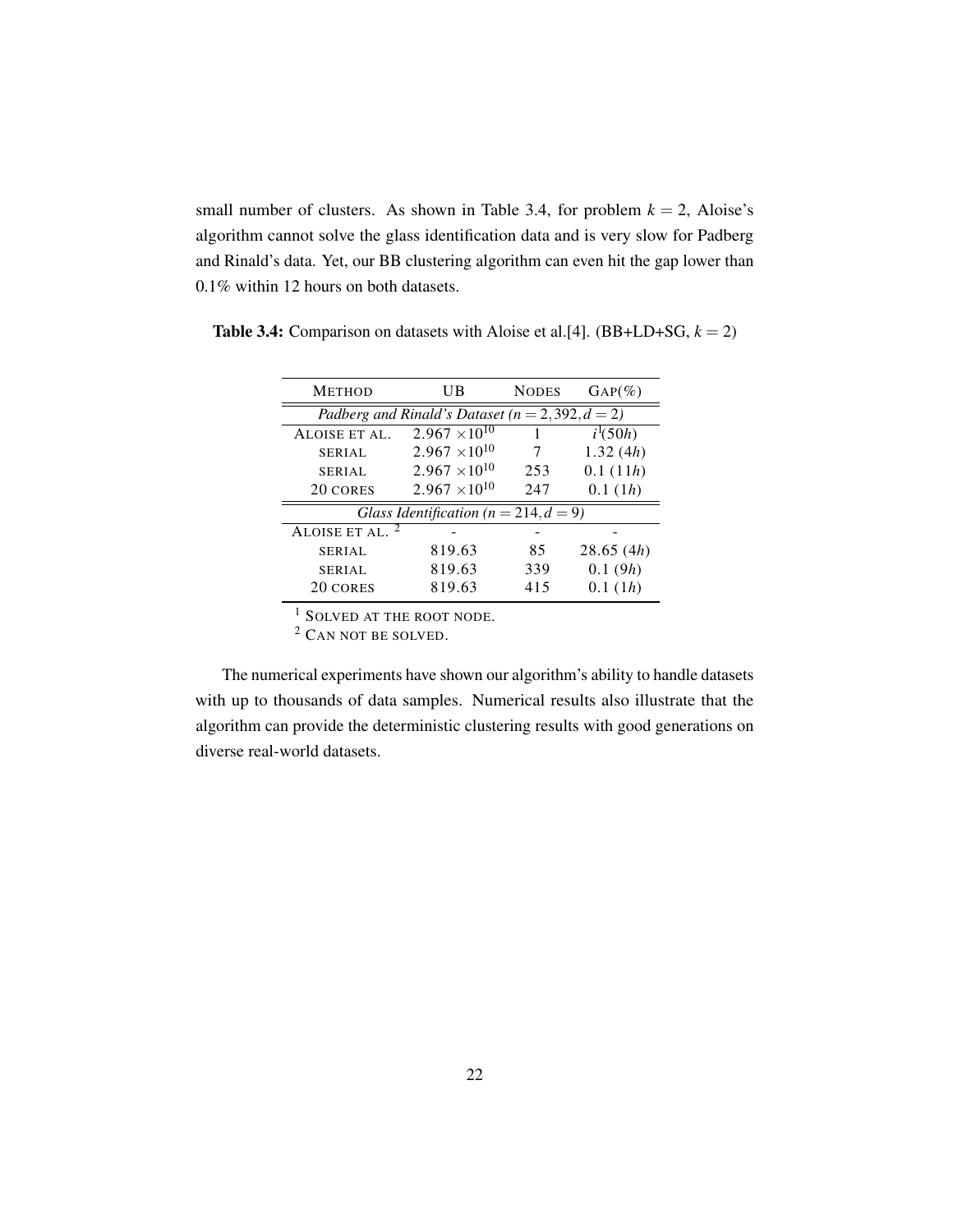### <span id="page-32-0"></span>Chapter 4

## *k*-Center Clustering

In this chapter, we adapt the BB Algorithm [1](#page-19-1) on the *k*-center problem. Section [4.1](#page-32-1) and [4.2](#page-34-0) propose approaches to compute lower bounds and upper bounds. Section [4.3](#page-34-1) designs several bounds tightening techniques to significantly reduce the search space of the BB algorithm and accelerate the solution process. Moreover, we provide an open-source Julia implementation of the algorithm and performed extensive computational experiments on 29 UCI datasets for the *k*-center problem in Section [4.4.](#page-39-0)

#### <span id="page-32-1"></span>4.1 Lower Bounds

As mentioned in Section [2.1,](#page-15-1) when using two-stage formulations, *k*-means and *k*-center clustering have the same second-stage optimal Problem [2.5.](#page-18-3) We can adapt similar method discussed in Section [3.1.1](#page-21-1) to generate lower bounds for the *k*-center problem.

At each node in a BB algorithm, we deal with a subset of  $M_0$ , which is denoted as *M*, and solve the following problem with respect to *M*:

$$
z^{kc}(M) = \min_{\mu \in M \cap X} \max_{s \in \mathscr{S}} Q_s(\mu)
$$
\n(4.1)

This problem is referred as the primal node problem. It can be equivalently reformulated as the following problem by duplicating  $\mu$  across samples and enforcing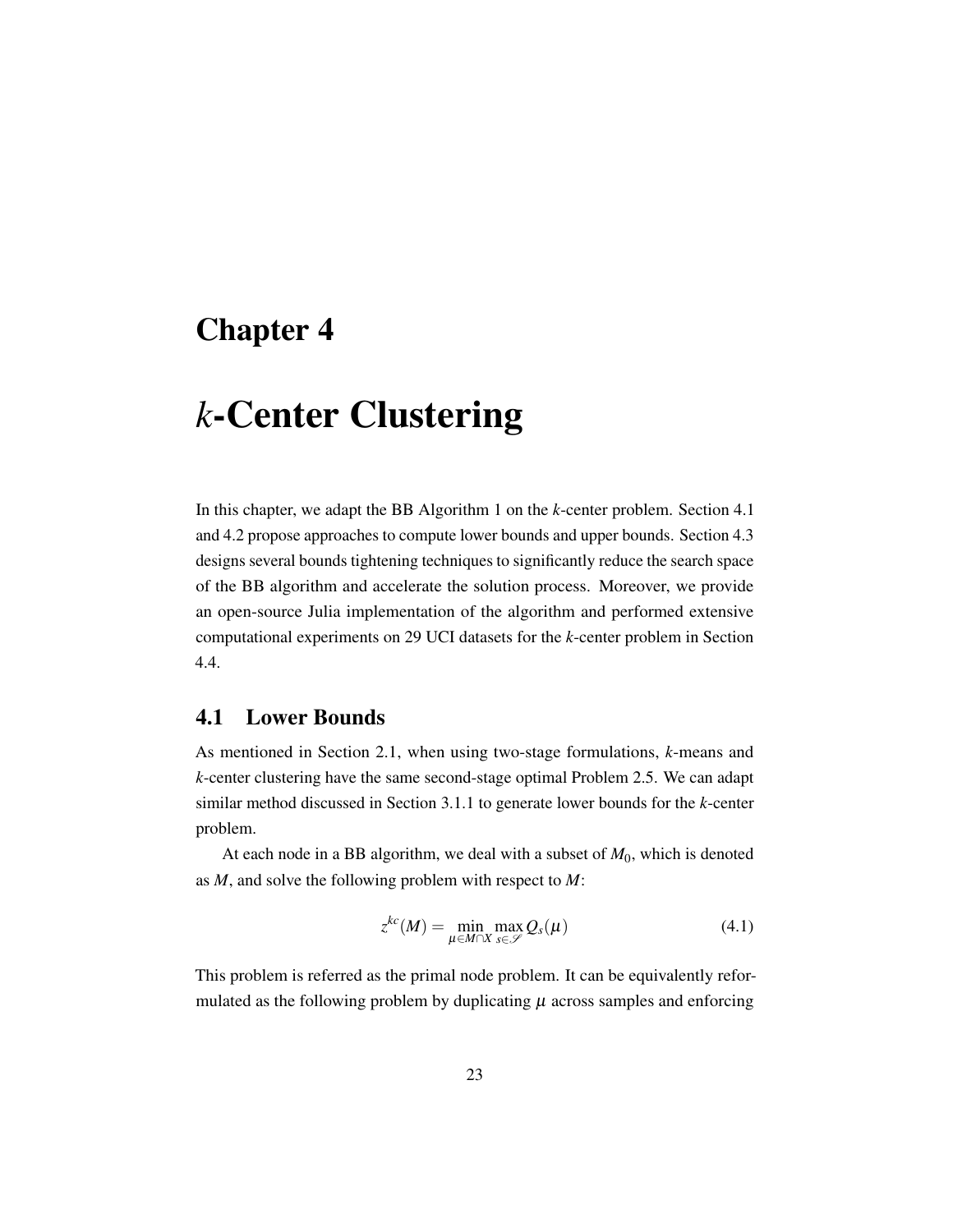them to be equal. This gives the lifted form:

$$
\min_{\mu_s \in M \cap X} \max_{s \in \mathscr{S}} Q_s(\mu_s) \tag{4.2a}
$$

<span id="page-33-0"></span>s.t. 
$$
\mu_s = \mu_{s+1}, s \in \{1, \cdots, S-1\}
$$
 (4.2b)

By removing the "centers on samples" constraint  $\mu \in M$  and the Constraints [4.2b,](#page-33-0) we attain a lower bounding formulation as follow:

<span id="page-33-1"></span>
$$
\beta(M) := \min_{\mu_s \in M} \max_{s \in \mathscr{S}} Q_s(\mu_s). \tag{4.3}
$$

With constraints relaxed, the feasible region of Problem [4.3](#page-33-1) is a superset of the primal feasible region. Therefore, it is obvious that  $\beta(M) \leq z^{kc}(M)$ .

In Problem [4.3,](#page-33-1) since each sample is independent, it is obvious that:

$$
\beta(M) = \max_{s \in \mathcal{S}} \min_{\mu_s \in M} Q_s(\mu_s). \tag{4.4}
$$

Clearly, it can be decomposed into *S* subproblems of the form:

$$
\beta_s(M) = \min_{\mu \in M} Q_s(\mu), \qquad (4.5)
$$

with  $\beta(M) = \max$ *s*∈S  $\beta_s(M)$ . Denote  $M^k := \{ \mu^k :$ ¯  $\mu^k \leq \mu^k \leq \bar{\mu}^k$  where  $\mu$  $\mu^k$  and  $\bar{\mu}^k$  are the lower and upper bound of  $\mu^k$  respectively. Since the closed-form solution to  $Q_s(\mu)$  is  $Q_s(\mu) = \min_{\mu \in \mathcal{M}}$  $\min_{k \in \mathcal{K}} ||x_s - \mu^k||_2^2$ , we have

$$
\beta_s(M) = \min_k \min_{\mu^k \in M^k} ||x_s - \mu^k||_2^2,
$$
\n(4.6)

which can be further decomposed into *K* subsubproblems:

<span id="page-33-2"></span>
$$
\beta_s^k(M^k) = \min_{\mu^k \in M^k} ||x_s - \mu^k||_2^2.
$$
\n(4.7)

with  $\beta_s(M) = \min_k \beta_s^k(M^k)$ . The analytical solution to Problem [4.7](#page-33-2) can be derived as:  $\mu_a^k = \text{mid}\{\underline{p}\}$  $\mu_a^k$ ,  $x_{s,a}$ ,  $\bar{\mu}_a^k$ },  $\forall a \in \{1, \dots, A\}$ , which is the same as Problem [3.6.](#page-21-3)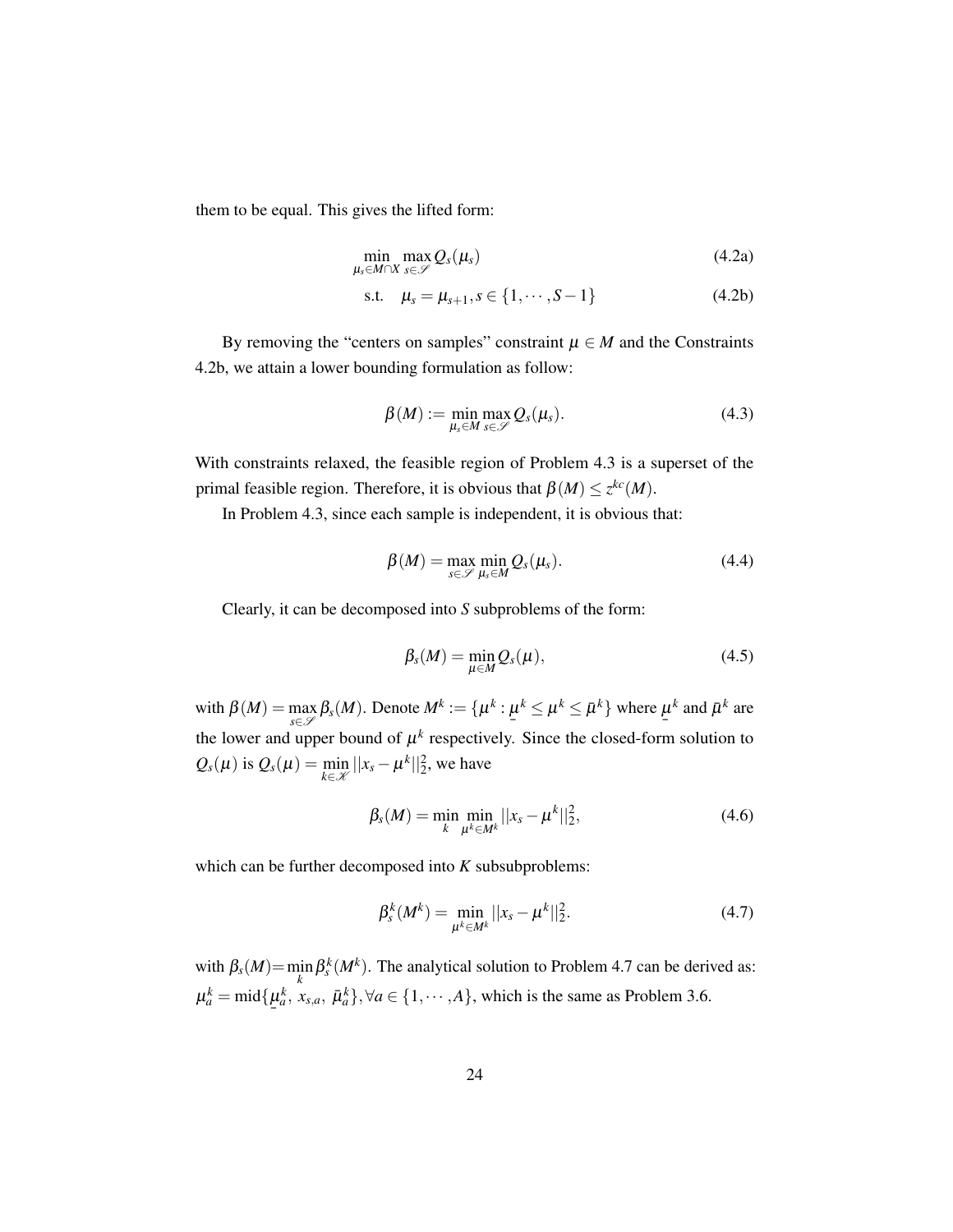#### <span id="page-34-0"></span>4.2 Upper Bounds

Section [3.2.1](#page-25-1) claims that an upper bound of the primal node can be obtained by fixing the centers at a candidate feasible solution  $\hat{\mu}$ , which can also be utilized for the *k*-center problem. In this way, we can compute the upper bound base on the following equation:

$$
\alpha(M) = \max_{s \in \mathscr{S}} Q_s(\hat{\mu}). \tag{4.8}
$$

where  $\hat{\mu} \in M \cap X$ . It is easy to see that  $z^{kc}(M) \leq \alpha(M)$ ,  $\forall \hat{\mu} \in M \cap X$ . Since the closed-form solution to  $Q_s(\hat{\mu})$  is known, the computation of the upper bound is cheap, with no need to solve any optimization problems, for a given candidate solution.

In our implementation, we use two methods to obtain candidate solutions. At the root node, we use a heuristic method called Farthest First Traversal to obtain a candidate solution  $\hat{\mu} \in M_0 \cap X$ . Using this method, we first randomly pick an initial point and then select each following point to be as far as possible from the set of previously selected points. Algorithm [2](#page-34-2) describes the details of farthest first traversal. We use  $FFT(M_0)$  to denote the upper bound obtained using this approach. At a child node with center region *M*, for each cluster, we select the data sample which is closest to the middle point of  $M^k$  as  $\hat{\mu}^k$ , and obtain the corresponding upper bound  $\alpha(M)$ .

#### <span id="page-34-2"></span>Algorithm 2 Farthest First Traversal

Initialization Randomly pick  $s \in S$ ; Denote *T* as the set of *K* points selected by farthest first traversal; Set  $T \leftarrow \{x_s\};$ while  $|T| < K$  do Compute  $x_s \in \arg \max_{x \in X} d(x_s, T)$  to find  $x_s$  which is the farthest away from set *T*; *xs*∈*X*  $T \leftarrow T \cup \{x_s\};$ end while

#### <span id="page-34-1"></span>4.3 Bounds Tightening Techniques

Although the lower bound introduced in Section [4.1](#page-32-1) is enough to guarantee convergence, it might not be very tight, leading to a tremendous amount of iterations.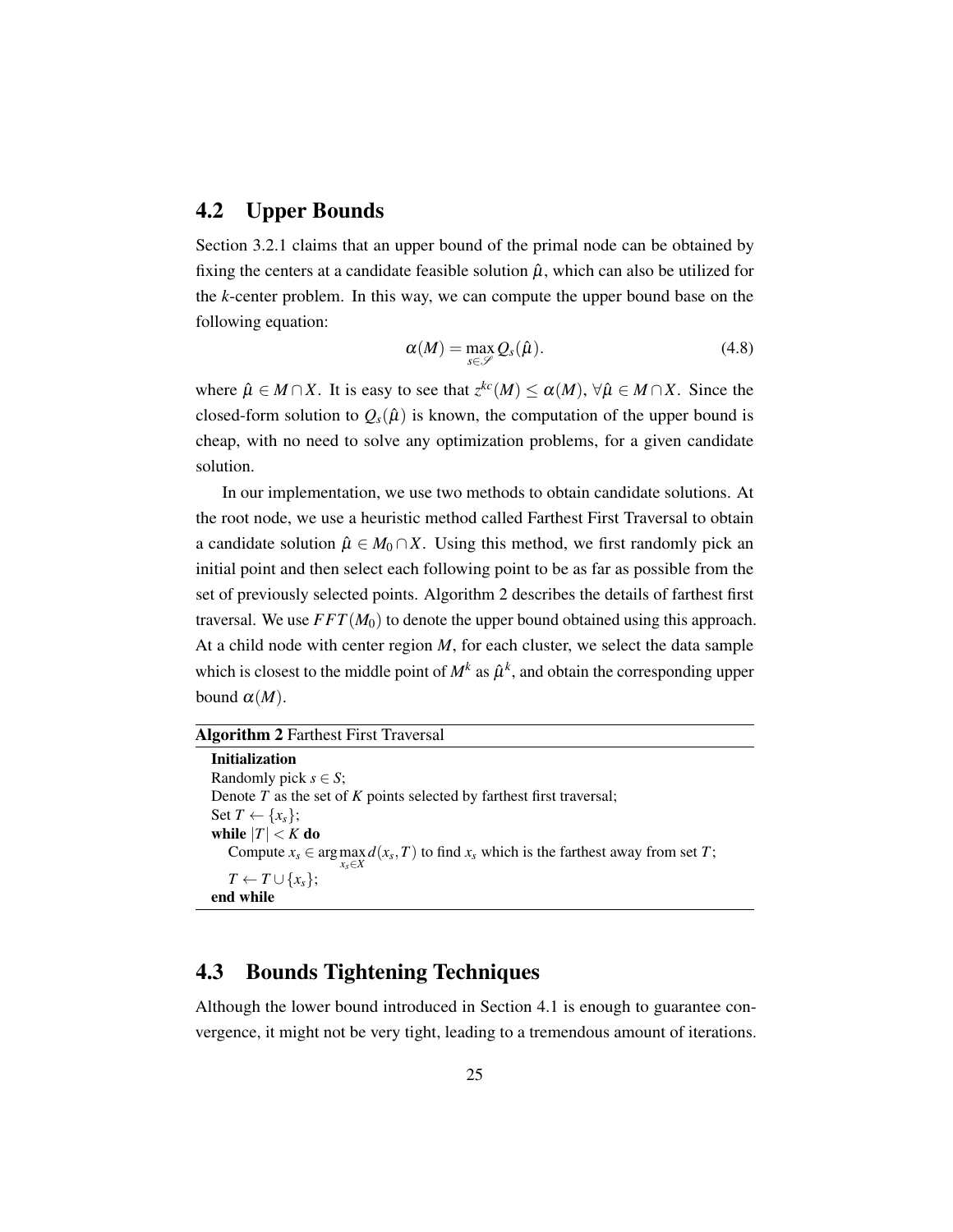Therefore here we propose bounds tightening techniques to reduce the search space and speed up the BB procedure. Since Algorithm [1](#page-19-1) only branches on the space of centers  $\mu$ , we focus on reducing the region of  $\mu$  to accelerate the solution process, while guaranteeing the optimal solution of the problem is not excluded.

#### <span id="page-35-0"></span>4.3.1 Cluster Assignment

In this subsection, we propose several strategies to decide the assignment of some samples (e.g. which cluster the sample is assigned to), that is to determine the value of  $b_s^k$  in Problem [2.4](#page-17-8) for some *s* and *k*, before finding the optimal solution of the whole problem. This information will be used in the next subsection to reduce the region of  $\mu$ .

Denote  $\alpha$  as the current best upper bound of the optimal value achieved using methods described in Section [4.2.](#page-34-0) Then from Objective [2.4a](#page-17-9) and Constraint [2.4c](#page-17-2) in Formulation [2.4,](#page-17-8) we have  $d_s^* \leq \alpha$ . Based on Constraint [2.4b](#page-17-10) and [2.4c,](#page-17-2) we can conclude that if  $b_s^k = 1$ , then  $||x_s - \mu^k||_2^2 \le \alpha$ . Therefore, we have Lemma [4.3.1.](#page-35-1)

<span id="page-35-1"></span>**Lemma 4.3.1.** *If sample*  $x_s$  *is in the kth cluster, then*  $||x_s - \mu^k||_2^2 \le \alpha$ *, where*  $\alpha$  *is an upper bound of the k-center problem.*

Lemma [4.3.1](#page-35-1) tells us that if  $||x_s - \mu^k||_2^2 > \alpha$ , then we can infer  $b_s^k = 0$ , that is sample  $x<sub>s</sub>$  cannot be assigned to the *k*th cluster. Besides inferring from the distance between samples and centers, cluster assignments may also be determined from the distance of two data samples, as shown in the following Lemma [4.3.2.](#page-35-2)

<span id="page-35-2"></span>**Lemma 4.3.2.** *If two samples*  $x_i$  *and*  $x_j$  *are in the same cluster, then*  $||x_i - x_j||_2^2 \leq 4\alpha$ *where* α *is an upper bound of the k-center problem.*

Lemma [4.3.2](#page-35-2) is obvious by noticing that if  $x_i$  and  $x_j$  all belong to the *k*th cluster, then based on Lemma [4.3.1](#page-35-1) we have  $||x_i - \mu^k||_2^2 \le \alpha$  and  $||x_j - \mu^k||_2^2 \le \alpha$ . Thus  $||x_i - x_j||_2^2 = ||x_i - \mu^k + \mu^k - x_j||_2^2 \le (||x_i - \mu^k||_2 + ||\mu^k - x_j||_2)^2 \le 4\alpha$ . Lemma [4.3.2](#page-35-2) tells us that if  $||x_i - x_j||_2^2 > 4\alpha$ , then  $x_i$  and  $x_j$  are not in the same cluster.

Based on these two Lemmas, the followings are three approaches to assign samples to clusters.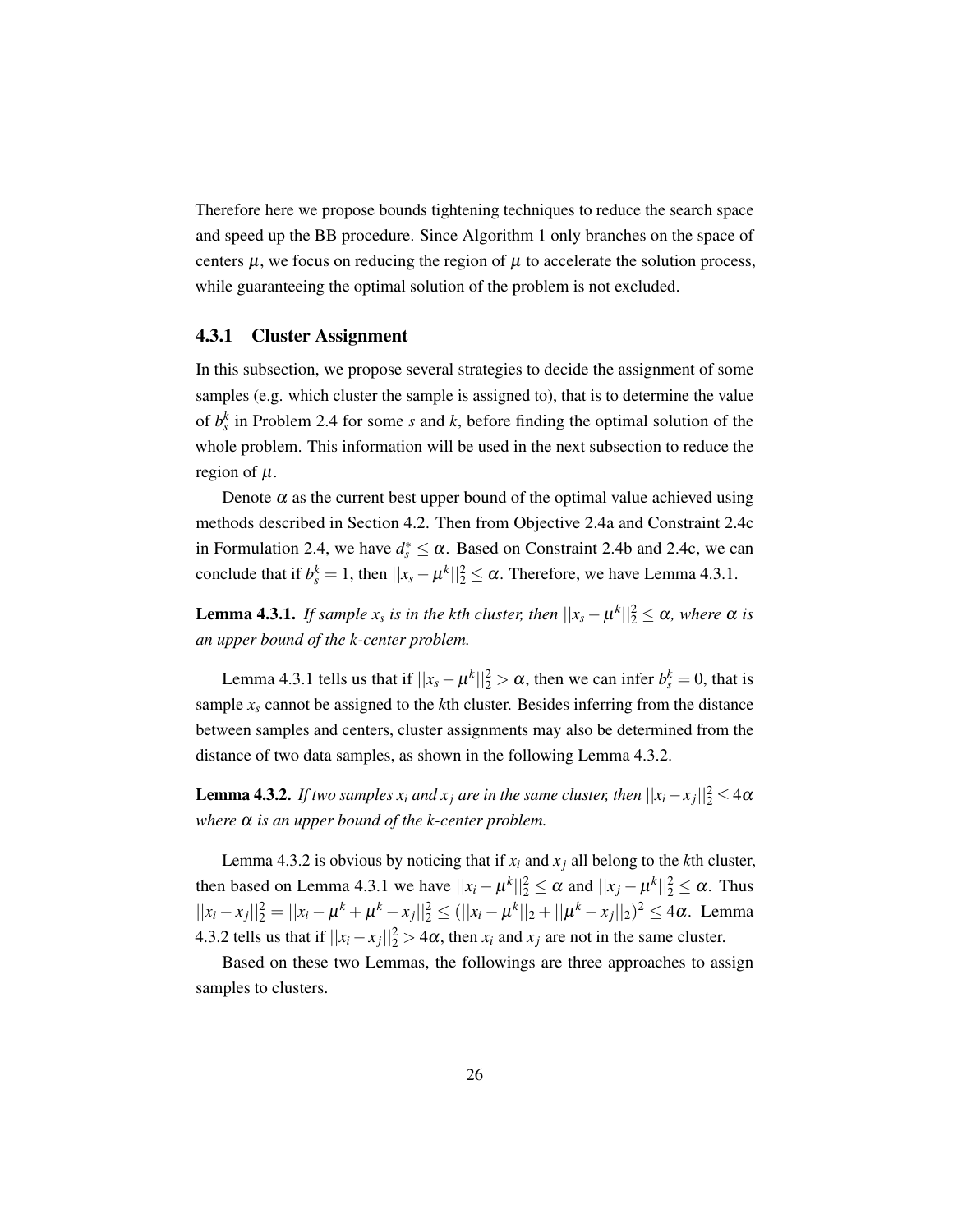#### <span id="page-36-1"></span>*K* Farthest Points

By Lemma [4.3.2,](#page-35-2) if there are *K* points and the distance between any two of these points *x<sub>i</sub>* and *x<sub>j</sub>* satisfying  $||x_i - x_j||_2^2 > 4\alpha$ , then we can conclude that each point belongs to a distinct cluster. If we can find the *K* points satisfying this property at the root node, we can arbitrarily assign these points to different clusters. In other words, we can denote the cluster containing the *k*th point as *k*th cluster. We call these *K* points as initial seeds. In order to find these initial seeds, every two samples must be as far as possible. Therefore, in our implementation, we use the heuristic Farthest First Traversal (FFT) (Algorithm [2\)](#page-34-2) to obtain *K* farthest points. For about half of the case studies shown in Section [4.4,](#page-39-0) we can obtain the initial seeds using FFT. However, for other datasets, initial seeds can not be obtained using FFT, or maybe the initial seeds do not even exist.

#### Center-Based Assignment

By Lemma [4.3.1,](#page-35-1) if  $||x_s - \mu^k||_2^2 > \alpha$ , then we can conclude that  $x_s$  is not in cluster  $k$ , or  $b_s^k = 0$ . If we can determine that  $b_s^k = 0, \forall k \in \mathcal{K} \setminus \{k'\}$ , then  $b_s^{k'} = 1$ . However, the value of  $\mu$  here is not known before solving the overall problem. One observation is that if the node *M* contains the optimal solution, then we have  $\beta_s^k(M^k) = \min_{k \geq 1}$  $\min_{\mu^k \in M^k} ||x_s |\mu^k||_2^2 \le ||x_s - \mu^k||_2^2$ . Therefore, if  $\beta_s^k(M^k) > \alpha$ , then by Lemma [4.3.1,](#page-35-1) sample  $x_s$ is definitely not in the *k*th cluster and  $b_s^k = 0$ . In summary, for sample  $x_s$ , if  $\forall k \in \mathcal{K} \setminus \{k'\}, \beta_s^k(M^k) > \alpha$ , then  $x_s$  is assigned to cluster  $k'$  with  $b_s^{k'} = 1$ . Figure [4.1](#page-36-0) illustrates an example in two-dimensional space with a total of three clusters.

<span id="page-36-0"></span>

Figure 4.1: Center-based assignment with 3 clusters. In this example,  $\beta_s^2(M^2) > \alpha$  ( $b_s^2 = 0$ ) and  $\beta_s^3(M^3) > \alpha$  ( $b_s^3 = 0$ ). Therefore, we assign  $x_s$  to the first cluster  $(b_s^1 = 1)$ .

This center-based method can be adapted at every node of the BB scheme. Since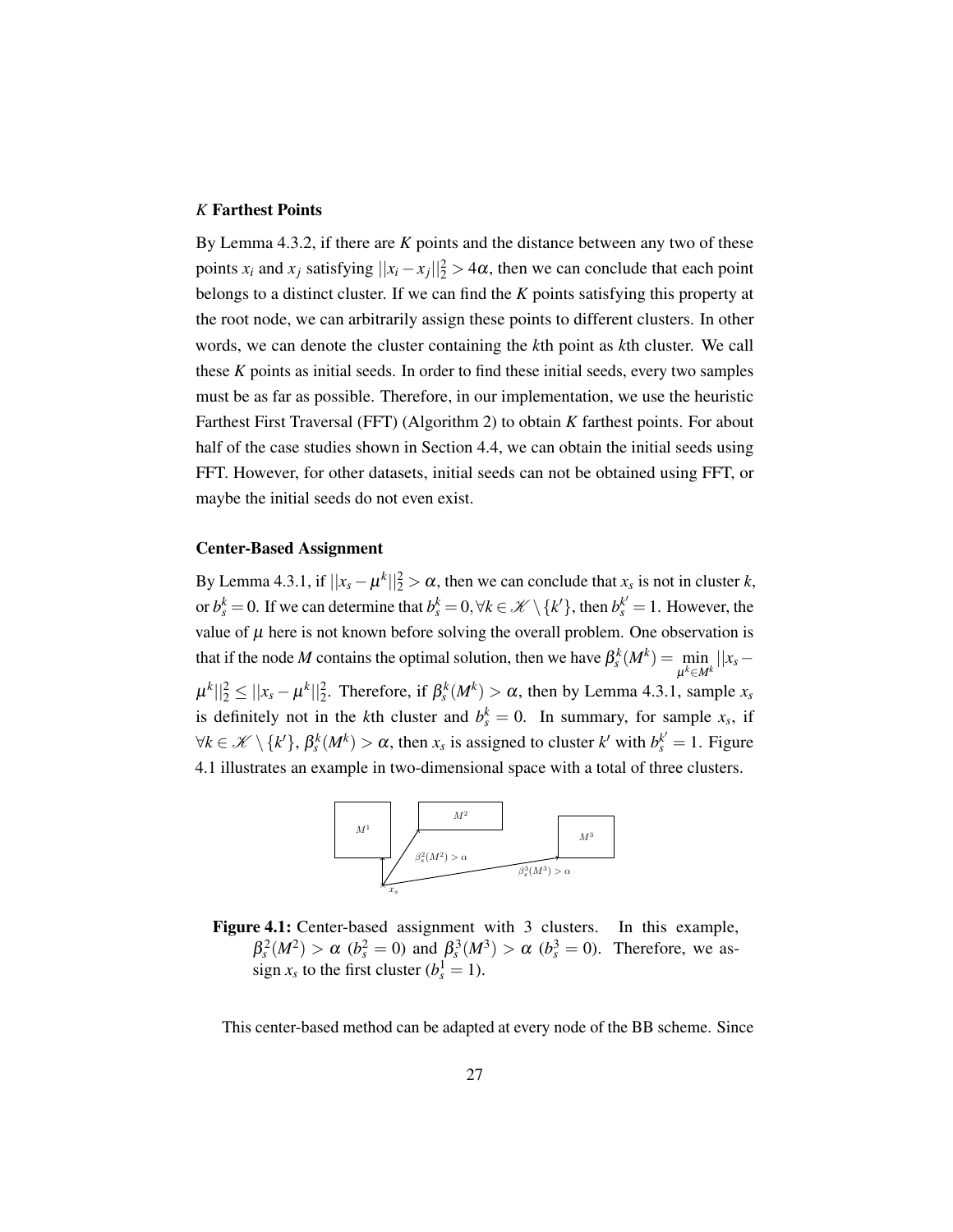$\beta_s^k(M^k)$  is already computed when obtaining the lower bound, there is no additional cost of distance computation or solving any optimization problem. Nevertheless, we do not need to apply this method at the root node, since  $M^1 = \cdots = M^K$  initially. As the BB scheme continues branching on  $\mu$ ,  $M^k$  becomes more and more different from those of other clusters, then the cluster of more samples can be determined.

#### Sample-based Assignment

Besides using centers as a benchmark to allocate data points, assigned samples also give us the assignment of undetermined samples. By Lemma [4.3.2,](#page-35-2) if  $||x_i - x_j||_2^2$  $4\alpha$ , then  $x_i$  and  $x_j$  are not in the same cluster. If we already know that  $x_j$  belongs to cluster *k*, then obviously  $x_i$  cannot be assigned to cluster *k*, or  $b_i^k = 0$ . Using this relation, if all the other  $K - 1$  clusters are excluded,  $x_i$  will be assigned to the only one cluster left. An example of the sample-based assignment is depicted in Figure [4.2.](#page-37-0)

There is a prerequisite to using this method. For each cluster, there must be at least one sample that has already been assigned to the cluster so that we are able to compare the distance with the upper bound. Based on this condition, sample-based assignment is utilized only after the algorithm has already determined at least one sample for each cluster.



<span id="page-37-0"></span>Figure 4.2: Sample-based assignment with 3 clusters. Assume we have already known that  $x_1, x_2, x_3$  belong to cluster 1, 2 and 3, respectively.  $x_s$  is the sample to be determined. In this example,  $||x_s - x_1||_2^2 > 4\alpha$  ( $b_s^1 = 0$ ) and  $||x_s - x_2||_2^2 > 4\alpha$  ( $b_s^2 = 0$ ). Therefore,  $x_s$  is assigned to cluster 3  $(b_s^3 = 1).$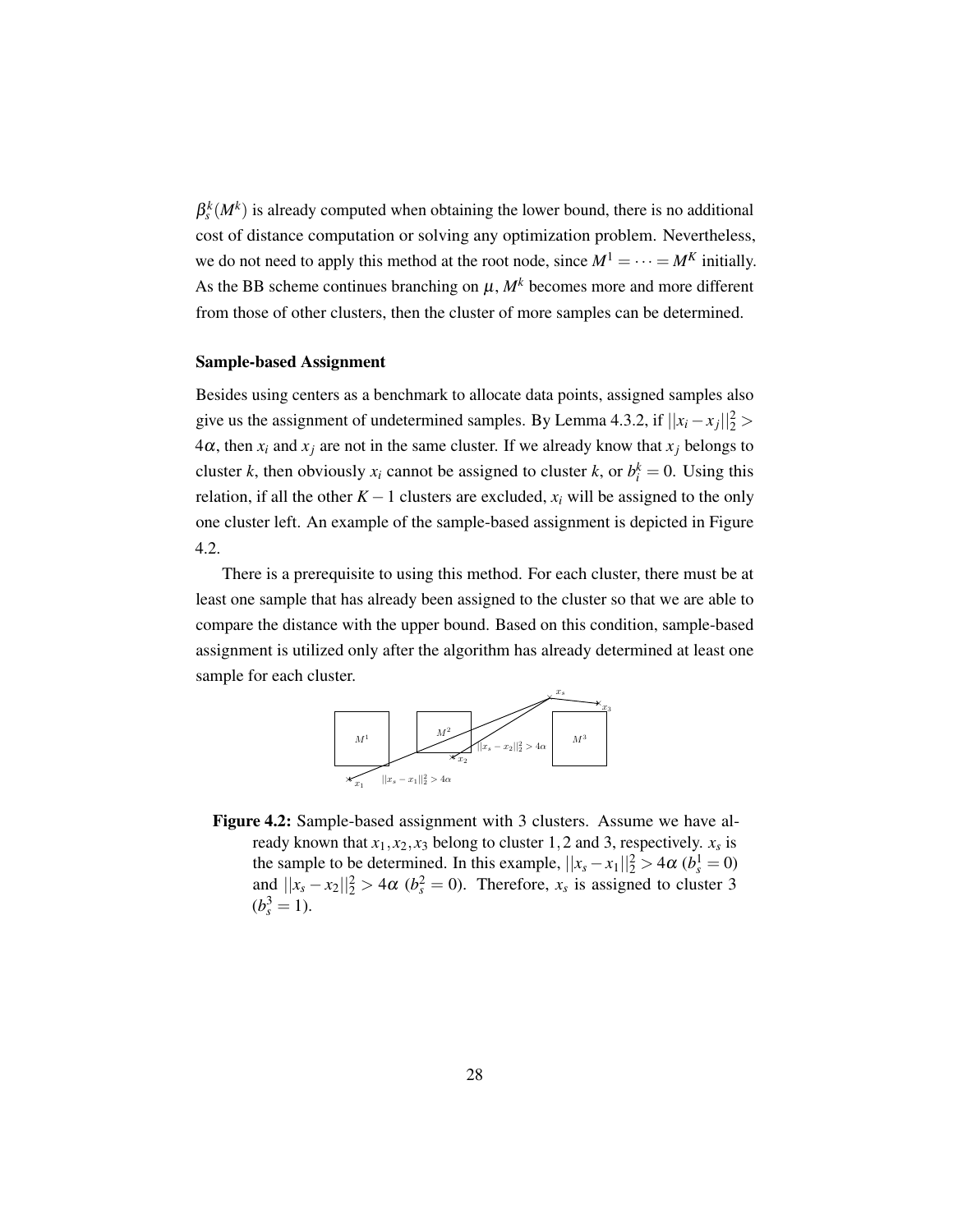#### <span id="page-38-0"></span>4.3.2 Feasibility-Based Bounds Tightening

In this subsection we adapt the Feasibility-Based Bounds Tightening (FBBT) technique to reduce the space of  $\mu$ . For a sample *j*, denote  $B_{\alpha}(x_j) = \{x \mid ||x - x_j||_2^2 \le \alpha\}$ as the ball with center  $x_j$  and radius  $\sqrt{\alpha}$ . By using methods described in subsection [4.3.1,](#page-35-0) assume we already know that sample *j* belongs to cluster *k*, by Lemma [4.3.1,](#page-35-1) then  $\mu^k \in B_{\alpha}(x_j)$ . We use  $\mathcal{J}_A^k$  to denote the index of all samples assigned to cluster  $k$ , i.e.,  $\mathscr{J}_A^k = \{ j \in S \mid b_j^k = 1 \}$ , then  $\mu^k \in B_\alpha(x_j), \forall j \in \mathscr{J}_A^k$ .

Besides this, we also know that  $\mu^k \in M^k \cap X$ . Denote  $\mathscr{S}_+^k$  as the index set of samples satisfy all these constraints,  $S^k_+(M) := \{ s \in S \mid x_s \in M^k, x_s \in B_\alpha(x_j), \forall j \in$  $\mathscr{J}_A^k$ . In this way, we can obtain a tightened box containing all feasible solutions of *k*th medoid,  $\hat{M}^k = {\mu^k | \hat{\mu}^k \leq \mu^k \leq \hat{\mu}^k}$ , with the bounds of *a*th attribute in *k*th medoid to be  $\hat{\mu}_{\hat{e}}^k = \min$ ¯  $\hat{\mu}^k$  $a^k = \min_{c \subset S^k} a$  $s∈S^k_+(M)$  $x_{s,a}^k$  and  $\hat{\mu}_s^k = \max_{s \in \mathcal{S}}$ *s*∈*S*<sup>*k*</sup><sub>+</sub>(*M*)  $x_{s,a}^k$ . Figure [4.3](#page-39-1) gives an example of bounds tightening using this method. One challenge of this ball-based bounds tightening method is that it need to compute the distance of  $x_s$  and  $x_j$  for all  $s \in S$ and  $j \in \mathcal{J}_A^k$ . If we know the assignments of most of the samples, we need to do at most  $S^2$  times of distance calculation. Note that we only need to do  $S * K$  times of distance calculation to compute a lower bound. To reduce the computational time, in our implementation, we set a threshold on the maximum number of balls utilized to tighten bounds.

Another strategy to reduce the computation burden is to utilize the relaxation of *B*<sub>α</sub>(*x<sub>j</sub>*). For any ball *B*<sub>α</sub>(*x<sub>j</sub>*), the closed set *R*<sub>α</sub>(*x<sub>j</sub>*) = {*x* | *x<sub>j</sub>* −  $\sqrt{\alpha}$  ≤ *x* ≤ *x<sub>j</sub>* +  $\sqrt{\alpha}$ } is the smallest box containing  $B_{\alpha}(x_j)$ . Then we have  $\mu^k \in R_{\alpha}(x_j)$ ,  $\forall j \in \mathcal{J}_A^k$ . Since  $R_{\alpha}(x_j)$  and  $M^k$  are all boxes, we can easily compute the tighten bounds  $\hat{M}^k$  =  $\cap_{j \in \mathcal{J}^k_A}$  $R_{\alpha}(x_j) \cap M^k$ . Figure [4.4](#page-40-0) gives an example of box-based bounds tightening using this method. Obviously, the bounds generated in Figure [4.3](#page-39-1) is much tighter while the method in Figure [4.4](#page-40-0) is much faster. Consequently, if  $|\mathscr{J}_A^k|$  is small for all clusters, the ball-based bounds tightening method gives more satisfactory results. While if  $|\mathscr{J}_A^k|$  is large for any *k*, box-based bounds tightening provides a cheap alternative.

#### <span id="page-38-1"></span>4.3.3 Symmetry Breaking

Another way to get tighter bounds is based on the symmetry breaking constraints. We add the condition  $\mu_1^1 \le \mu_1^2 \le \cdots \le \mu_1^K$  in the BB algorithm [1,](#page-19-1) in which  $\mu_a^k$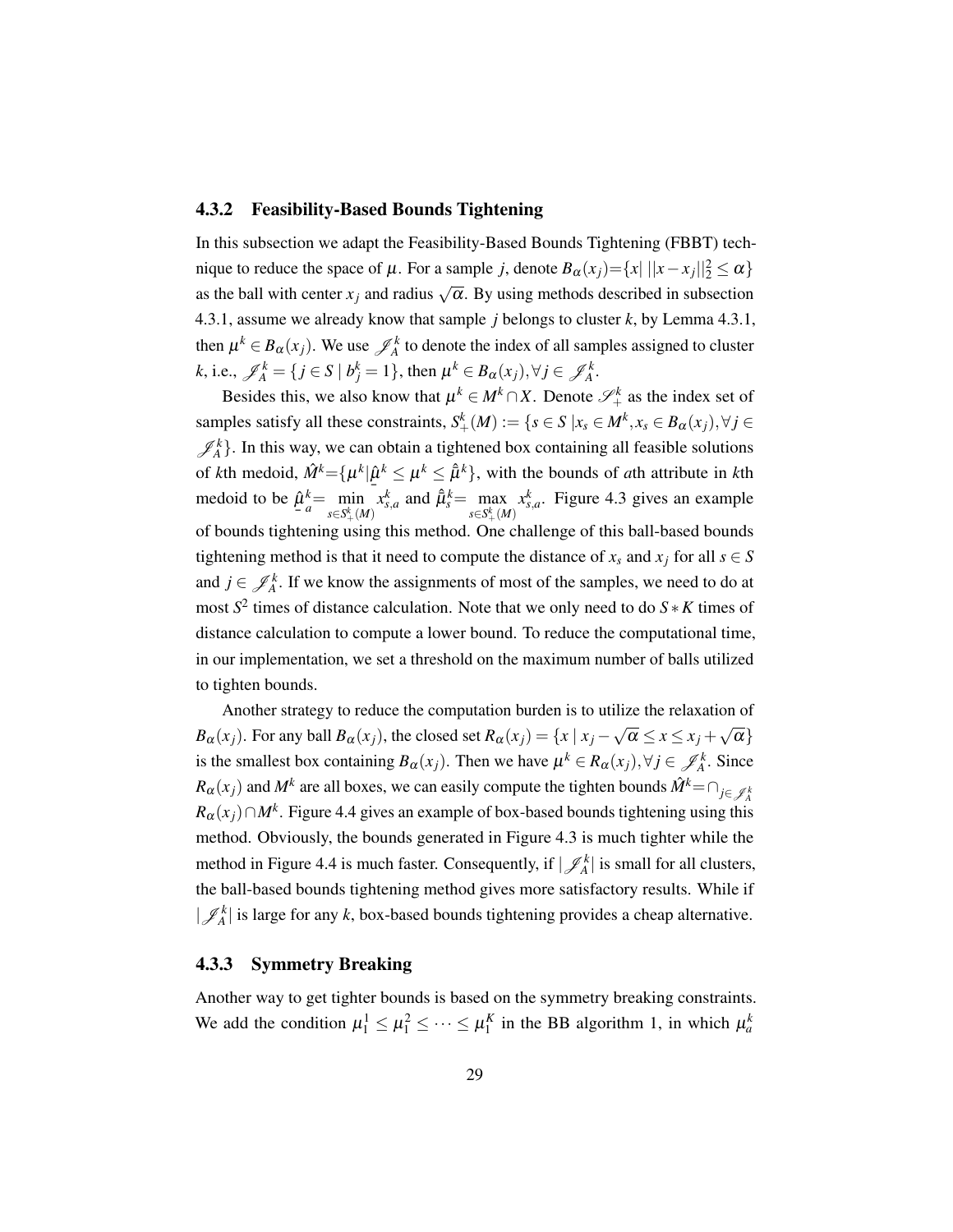<span id="page-39-2"></span><span id="page-39-1"></span>

Figure 4.3: Ball-based bounds tightening in two-dimensional space. In this example, suppose it is determined that two points  $x_i$  and  $x_j$  belong to the *k*th cluster. We first compute the index set of samples within all balls and original box,  $S^k_+(M) := \{ s \in S \mid x_s \in M^k \cap B_\alpha(x_i) \cap B_\alpha(x_j) \}$ . We then generate the smallest box containing these samples in  $S^k_+(M)$ . The red rectangle is the tighter bounds we obtained.

denotes *a*th attribute of *k*th center. This constraint can also help the algorithm to reduce the search space. For example with  $M^k = {\mu | \mu \leq \mu \leq \bar{\mu}}$  as the original box of  $\mu$ , we can update  $\underline{\mu}_1^K$  to be  $max(\underline{\mu}_1^1, \underline{\mu}_1^2, \cdots, \underline{\mu}_1^K)$ . Note that both symmetry breaking constraints and FFT-based inital seeds serve the function of breaking symmetry by providing a certain order for the clusters, so they cannot be combined together.

#### <span id="page-39-0"></span>4.4 Computational Experiments

In this section, we evaluate the performance of our algorithms on the 29 datasets from UCI Machine Learning Repository [\[17\]](#page-51-10) and [\[44\]](#page-53-11). The number of samples varies from 150 to 14,057,567. The attribute numbers of the datasets range from 2 to 68. The branch and bound scheme is tested with different methods to accelerate convergence, including closed-form solution (BB+CF), closed-form with symmetric breaking (BB+CF+SB), and closed-form with FBBT (BB+CF+FBBT). It should be noted that we also apply symmetric breaking in BB+CF+FBBT when initial seeds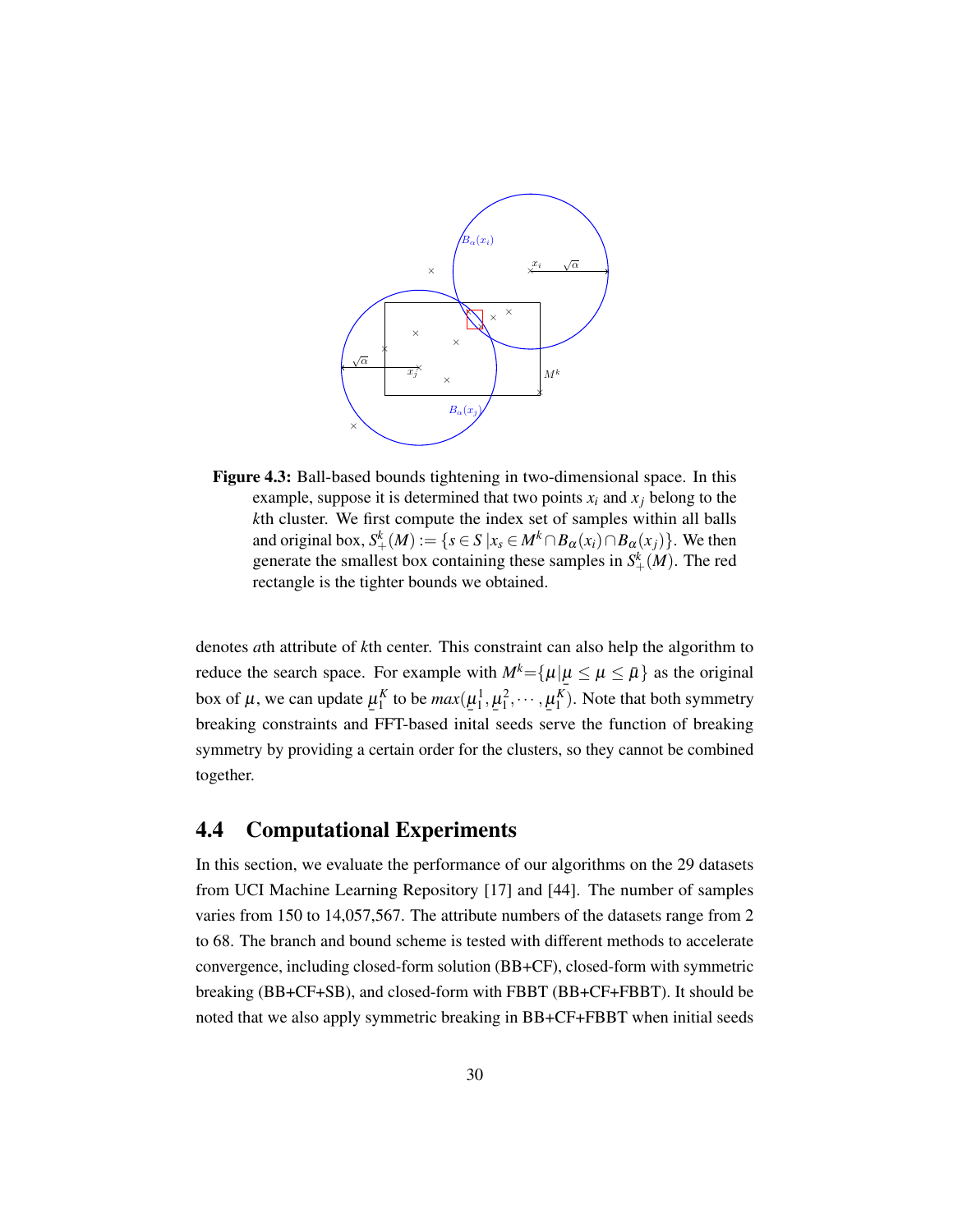<span id="page-40-1"></span><span id="page-40-0"></span>

Figure 4.4: Box-based bounds tightening in two-dimensional space. In this example, we first generate two boxes with  $R_{\alpha}(x_i) := \{x | x_i - \sqrt{\alpha} \le x \le$  $x_i + \sqrt{\alpha}$  and  $R_\alpha(x_j) = \{x | x_j - \sqrt{\alpha} \le x \le x_j + \sqrt{\alpha} \}$ . We then create a tighten bounds with  $\hat{M}^k$ = $R_\alpha(x_i) \cap R_\alpha(x_j) \cap M^k$ . The red rectangle is the tighter bounds we want.

are not found from FFT at the root node as discussed in Section [4.3.1.](#page-36-1)

We compare the numerical results of our algorithm with the state-of-art global optimizer CPLEX 20.1.0 [\[15\]](#page-51-11) and the heuristic algorithm, Farthest First Traversal (FFT). Since the initial point is selected randomly in FFT, we repeat FFT 100 trails with different initialization to avoid this randomness and obtain the worst, best, and average results. We implement CPLEX and our algorithms in Julia 1.6.1 on the Niagara Compute Canada with a time limit of 4 hours. In all the experiments, the number of Cluster *K* is set to 3. The complete code files for the *k*-center clustering problem can be found in <https://github.com/mingfei-shi/Kcenter>.

The computational results are compared by three criteria, including upper bound (UB), optimality gap, the number of solved nodes in BB scheme. UB measures the best feasible solution. The optimality gap represents the relative difference between the best feasible lower bound (LB) and UB. It is defined as  $Gap = \frac{UB - LB}{LB}$ . The optimality gap is a unique property for the deterministic global optimization algorithm. The heuristic algorithm (FFT) does not have such a property, which means FFT can not evaluate the quality of its solutions. The number of solved nodes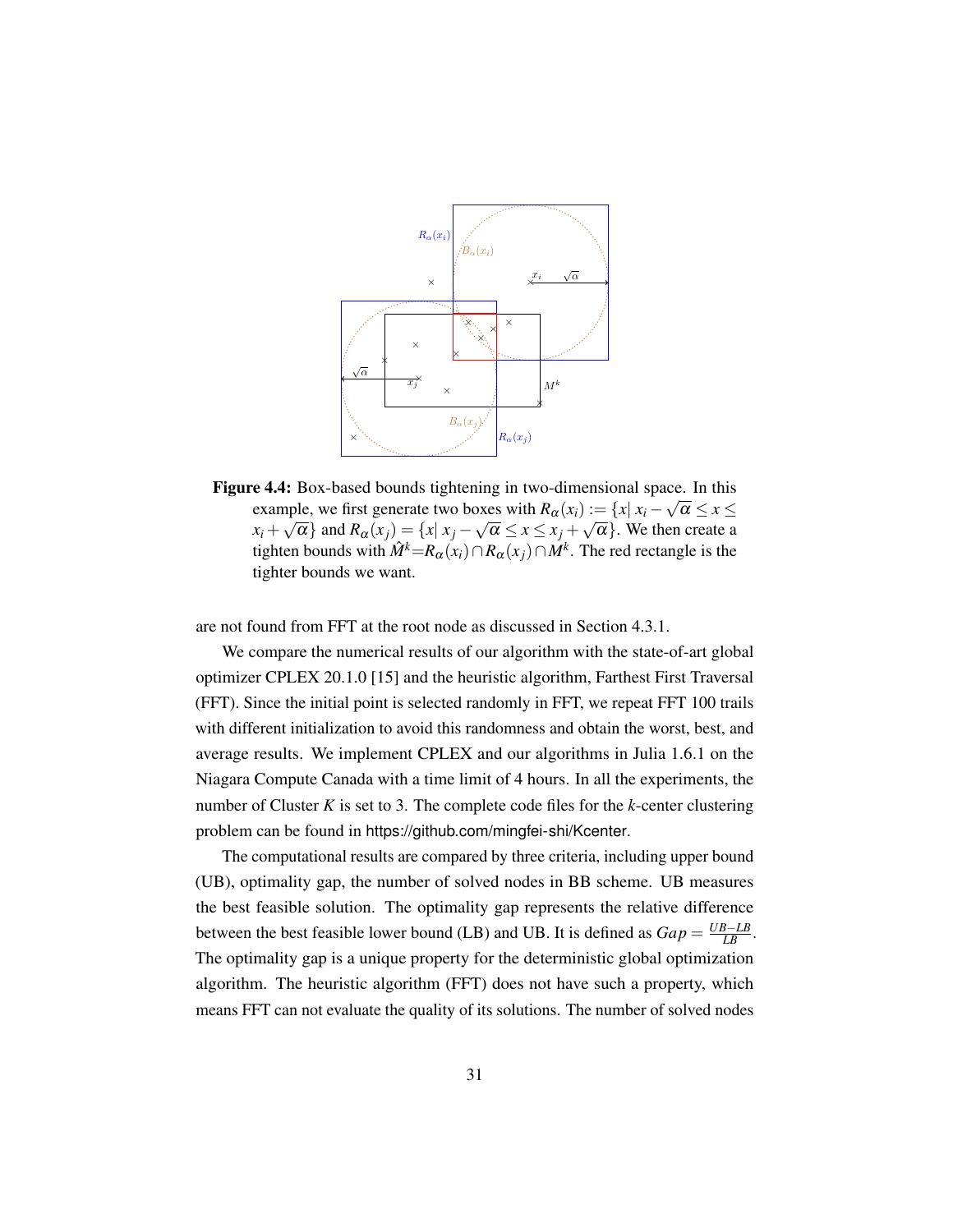<span id="page-41-0"></span>is the iteration number of BB scheme before we find the best possible LB and UB.

#### 4.4.1 Numerical Results of Small Scale Datasets

Table [4.3](#page-44-1) is the computational performance of datasets with less than 1000 samples. In this table, even the best results of Farthest First Traversal can be far away from optimal. For example, in BM dataset, FFT obtains the best UB of 15245 while our algorithm and CPLEX give a UB of 10539 with zero gap. Our algorithms obtain the same UB as CPLEX, buy CPLEX takes significantly more computational time than our algorithms and cannot even close the optimality gap to 50% within 4 hours for GLASS, UK, ABS, TR, and SGC datasets.

As for the comparison of our algorithms, BB+CF, BB+CF+SB, and BB+CF+FBBT can all generate the best UB and a satisfactory gap ( $\leq 0.2\%$ ) for all the datasets with  $S \le 1000$ . Among them, BB+CF+FBBT needs the minimum nodes to solve the problems. Moreover, the number of nodes needed to reach the optimal solution is smaller when initial seeds are found, which shows that the initial seeds can be an ideal start of center-based and sample-based assignment.

For about half of the datasets, initial seeds can be obtained from FFT. Here we propose an index to check in advance whether we can find initial seeds by using FFT. The index is a ratio that measures the density of a dataset. It is computed as *Ratio* =  $\frac{DIST}{UB}$ , where *DIST* is the minimum distance between *K* centers. Note here the values of *K* centers are from the best reported feasible solution. If the samples in the dataset are far from each other, this Ratio will be relatively large. The lower this ratio is, the denser the dataset is. We find that for the dataset with a ratio larger than 2, the initial seeds can be obtained. Regarding the Ratio, the greater the Ratio is, the more likely a dataset can obtain an initial assignment.

#### <span id="page-41-1"></span>4.4.2 Numerical Results of Large Scale Datasets

Table [4.2](#page-44-0) shows the results of datasets with more than 1000 samples. Like the results of small scale datasets, FFT fails to get the lowest UB in all the datasets. CPLEX can neither obtain a satisfactory optimality gap nor give a feasible solution within 4 hours. Compared with FFT and CPLEX, our algorithms can obtain the best upper bounds in all the datasets and reach a satisfactory gap ( $\leq 0.1\%$ ) in most datasets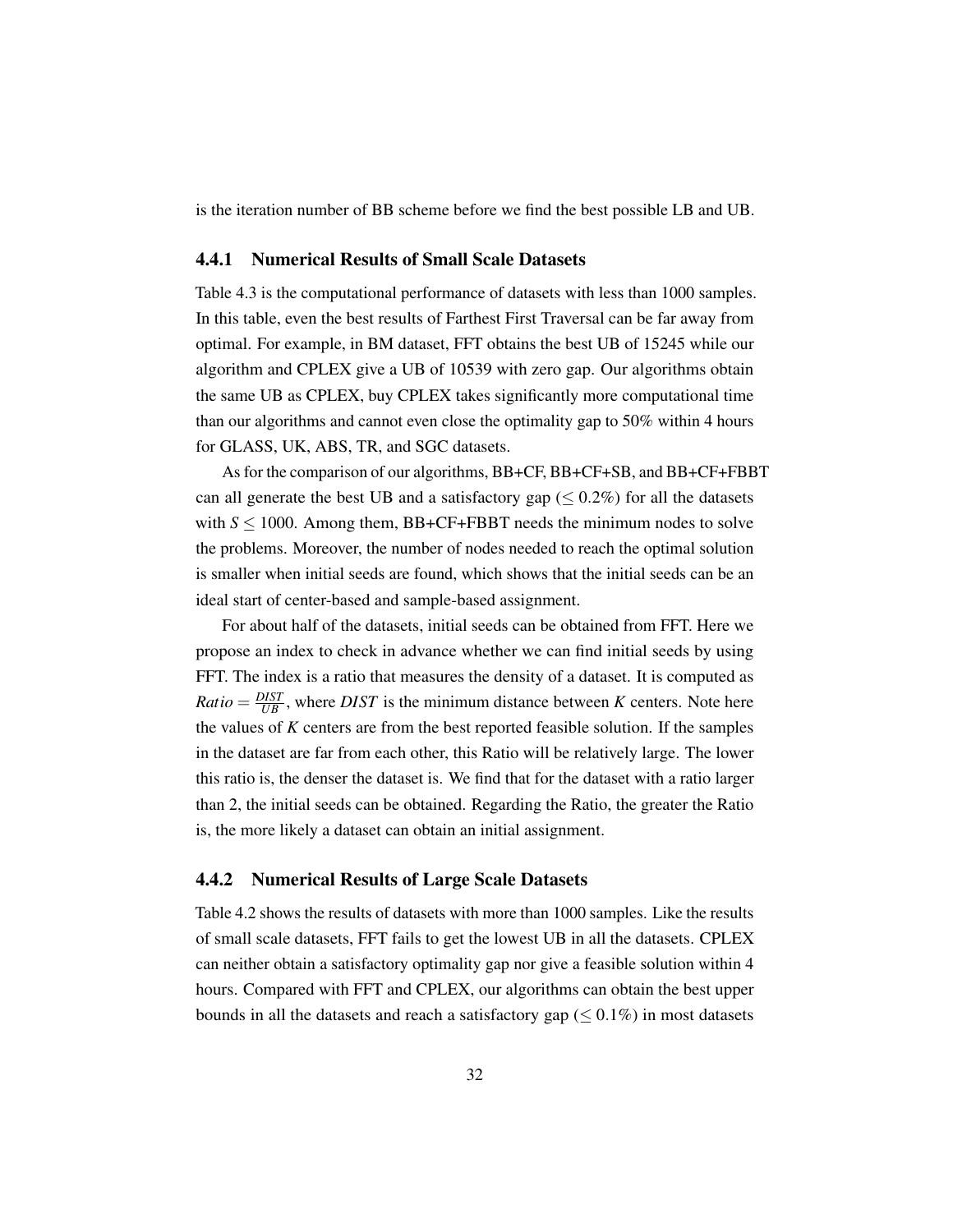within the run-time of 4 hours. All three versions of our algorithms maintain a balanced memory usage during the whole execution process, while for datasets with size over 50,000, CPLEX occurs the out of memory error on Compute Canada.

In Table [4.1,](#page-43-0) we illustrate the numerical results of datasets with millions of samples. For all the datasets in Table [4.1,](#page-43-0) BB+CF+FBBT can converge to small gaps ( $\leq 0.1\%$ ) and provide the best optimal solution after 4 hours of running. To our best knowledge, it is the first time that the *k*-center problem is solved under a relatively small gap ( $\leq 0.1\%$ ) within 4 hours on datasets with over 14 million samples.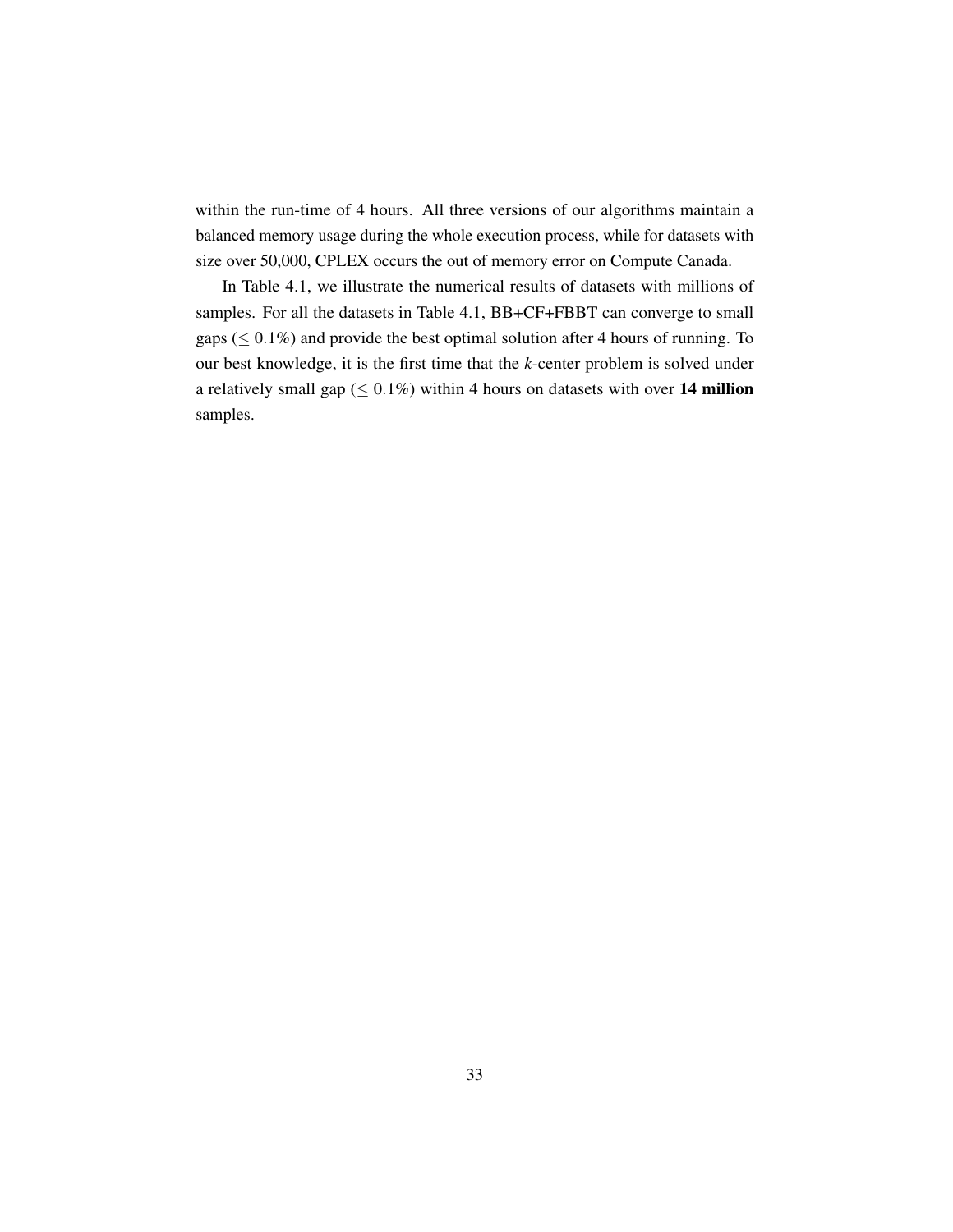| <b>DATASET</b>                               | <b>SAMPLE</b> | DIM-<br><b>ENSION</b> | <b>METHOD</b>      | UB                    | <b>NODES</b>             | GAP<br>$(\%)$  | RATIO                    | <b>TIME</b><br>(S)       |
|----------------------------------------------|---------------|-----------------------|--------------------|-----------------------|--------------------------|----------------|--------------------------|--------------------------|
|                                              |               |                       | FFT (WORST)        | $6.68 \times 10^{11}$ | $\overline{a}$           | ÷,             |                          |                          |
|                                              |               |                       | FFT (AVERAGE)      | $4.23 \times 10^{11}$ |                          |                |                          |                          |
|                                              |               |                       | FFT (BEST)         | $2.44 \times 10^{11}$ |                          | $\overline{a}$ | 4.00                     |                          |
| USC1990 <sup>1</sup>                         | 2,458,285     | 68                    | CPLEX <sup>3</sup> | $\overline{a}$        | ÷,                       | ÷,             | ÷,                       |                          |
|                                              |               |                       | $BB+CF$            | $1.69 \times 10^{11}$ | 916                      | 3.75           | $\overline{\phantom{a}}$ | 14400                    |
|                                              |               |                       | $BB+CF+SB$         | $1.68 \times 10^{11}$ | 284                      | $\leq 0.1$     | $\frac{1}{2}$            | 4604                     |
|                                              |               |                       | BB+CF+FBBT         | $1.68\times10^{11}$   | i <sup>4</sup>           | $<$ 0.1        | 4.00                     | 317                      |
|                                              |               |                       | FFT (WORST)        | $2.84 \times 10^{8}$  | $\overline{\phantom{0}}$ | $\overline{a}$ |                          |                          |
|                                              |               |                       | FFT (AVERAGE)      | $2.18 \times 10^{8}$  | $\overline{\phantom{0}}$ | ÷,             | ÷,                       |                          |
|                                              |               |                       | FFT (BEST)         | $1.60 \times 10^8$    | $\overline{a}$           | L              | 2.36                     | $\overline{a}$           |
| $GAS_METHANE1$                               | 4,178,504     | 18                    | CPLEX <sup>3</sup> |                       |                          |                | $\overline{a}$           |                          |
|                                              |               |                       | $BB+CF$            | $1.04 \times 10^{8}$  | 1220                     | 45.08          | $\frac{1}{2}$            | 14400                    |
|                                              |               |                       | $BB+CF+SB$         | $1.03 \times 10^{8}$  | 1348                     | 31.16          | $\frac{1}{2}$            | 14400                    |
|                                              |               |                       | BB+CF+FBBT         | $1.02\times10^8$      | 33                       | $<$ 0.1        | 1.78                     | 679                      |
|                                              |               |                       | FFT (WORST)        | $1.71 \times 10^{9}$  | $\overline{a}$           | ÷,             | $\overline{\phantom{a}}$ |                          |
|                                              | 4,208,261     |                       | FFT (AVERAGE)      | $1.28 \times 10^{9}$  | $\overline{a}$           |                |                          |                          |
|                                              |               |                       | FFT (BEST)         | $8.81 \times 10^{8}$  |                          |                | 2.26                     |                          |
| $GAS\_CO^2$                                  |               | 18                    | CPLEX <sup>3</sup> |                       |                          | $\frac{1}{2}$  | $\overline{a}$           | $\overline{a}$           |
|                                              |               |                       | $BB+CF$            | $5.66 \times 10^{8}$  | 1095                     | 14.66          | $\overline{a}$           | 14400                    |
|                                              |               |                       | $BB+CF+SB$         | $5.46 \times 10^{8}$  | 909                      | $\leq 0.1$     | $\overline{\phantom{0}}$ | 11877                    |
|                                              |               |                       | BB+CF+FBBT         | $5.46 \times 10^8$    | 62                       | $0.1$          | 1.72                     | 878                      |
|                                              |               |                       | FFT (WORST)        | $5.09 \times 10^{28}$ | $\frac{1}{2}$            | $\overline{a}$ | $\overline{a}$           | $\overline{a}$           |
|                                              |               |                       | FFT (AVERAGE)      | $4.48 \times 10^{28}$ | $\overline{a}$           | ٠              |                          |                          |
|                                              |               |                       | FFT (BEST)         | $2.04 \times 10^{28}$ | $\overline{\phantom{a}}$ | $\overline{a}$ | 6.12                     | $\overline{a}$           |
| PHONES_ACCELEROMETER <sup>1</sup> 13,062,475 |               | 6                     | CPLEX <sup>3</sup> |                       | $\overline{\phantom{a}}$ | $\overline{a}$ | $\overline{a}$           |                          |
|                                              |               |                       | $BB+CF$            | $1.46 \times 10^{28}$ | 51                       | $\leq 0.1$     | $\overline{a}$           | 2038                     |
|                                              |               |                       | $BB+CF+SB$         | $1.46 \times 10^{28}$ | 51                       | < 0.1          | $\frac{1}{2}$            | 2252                     |
|                                              |               |                       | BB+CF+FBBT         | $1.46 \times 10^{28}$ | i <sup>4</sup>           | $<$ 0.1        | 3.55                     | 276                      |
|                                              |               |                       | FFT (WORST)        | $5.09 \times 10^{28}$ | $\frac{1}{2}$            | ÷,             | ÷,                       |                          |
|                                              |               |                       | FFT (AVERAGE)      | $4.51 \times 10^{28}$ | $\frac{1}{2}$            | $\overline{a}$ | $\overline{\phantom{a}}$ |                          |
|                                              |               |                       | FFT (BEST)         | $2.03 \times 10^{28}$ | $\overline{a}$           | $\overline{a}$ | 6.14                     | $\overline{\phantom{a}}$ |
| PHONES_GYROSCOPE <sup>1</sup>                | 13,932,632    | 6                     | CPLEX <sup>3</sup> |                       | $\overline{\phantom{a}}$ | $\overline{a}$ | $\overline{a}$           |                          |
|                                              |               |                       | $BB+CF$            | $1.46 \times 10^{28}$ | 51                       | < 0.1          | $\frac{1}{2}$            | 2195                     |
|                                              |               |                       | $BB+CF+SB$         | $1.46 \times 10^{28}$ | 51                       | $\leq 0.1$     | $\overline{\phantom{a}}$ | 2214                     |
|                                              |               |                       | BB+CF+FBBT         | $1.46 \times 10^{28}$ | i <sup>4</sup>           | $\leq$ 0.1     | 4.74                     | 305                      |
|                                              |               |                       | FFT (WORST)        | 4923.15               | $\overline{a}$           | $\overline{a}$ |                          |                          |
|                                              |               |                       | FFT (AVERAGE)      | 3900.94               | $\overline{a}$           | $\overline{a}$ | $\overline{\phantom{a}}$ |                          |
|                                              |               |                       | FFT (BEST)         | 3824.00               |                          | $\overline{a}$ | 1.72                     |                          |
| AADP <sup>2</sup>                            | 14,057,567    | 3                     | CPLEX <sup>3</sup> | $\overline{a}$        | $\overline{a}$           | $\frac{1}{2}$  | $\overline{a}$           |                          |
|                                              |               |                       | $BB+CF$            | 2660.10               | 602                      | 55.91          | $\overline{a}$           | 14400                    |
|                                              |               |                       | $BB+CF+SB$         | 2660.10               | 619                      | 49.32          | $\overline{a}$           | 14400                    |
|                                              |               |                       | BB+CF+FBBT         | 2546.92               | 196                      | $\leq$ 0.1     | 0.50                     | 4321                     |

<span id="page-43-0"></span>Table 4.1: Computational results of datasets with millions of samples.

 $^1$  CAN ASSIGN INITIAL CLUSTER THROUGH FFT AT THE ROOT NODE.

 $2$  Can Not assign initial cluster through FFT at the root node.

 $3$  Out of memory when using Niagara compute canada.

<sup>4</sup> SOLVED AT THE ROOT NODE.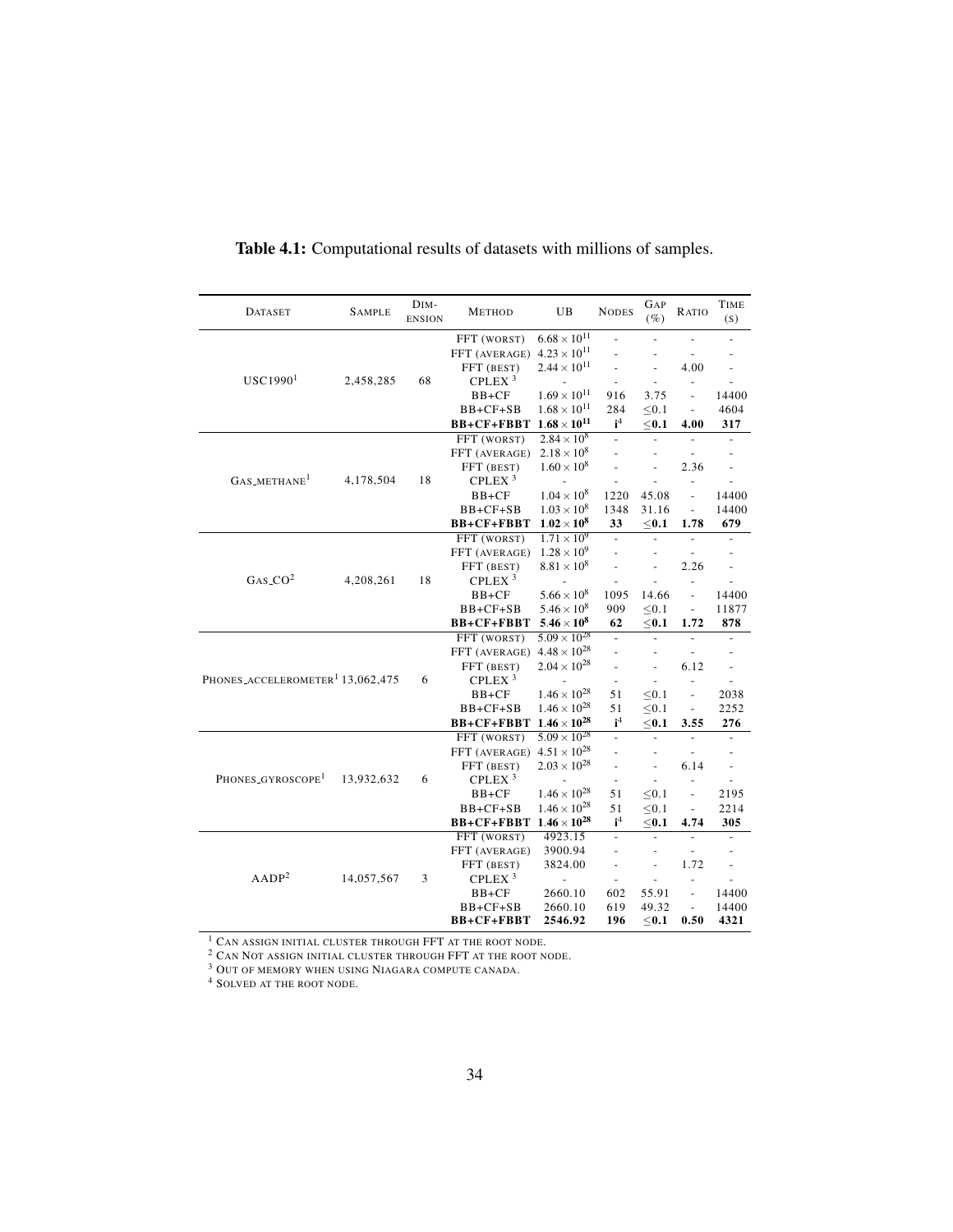#### <span id="page-44-0"></span>Table 4.2: Computational results of large-scale datasets. (1,000<*S*<1,000,000)

#### <span id="page-44-1"></span>Table 4.3: Computational results of small-scale datasets.  $(S \le 1,000)$

| DATA-<br><b>SET</b>                                                                                                                                | SAM-<br>PLE | DIM-<br><b>ENSION</b> | <b>METHOD</b>                                    | UB                                           | <b>NODES</b>     | GAP<br>$(\%)$       | RATIO | TIME<br>(S)    | DATA-<br><b>SET</b> |
|----------------------------------------------------------------------------------------------------------------------------------------------------|-------------|-----------------------|--------------------------------------------------|----------------------------------------------|------------------|---------------------|-------|----------------|---------------------|
|                                                                                                                                                    |             |                       | FFT (WORST)<br>FFT (AVERAGE)                     | 251438.77<br>149300.03                       |                  |                     | ä,    |                |                     |
|                                                                                                                                                    | 1955        | $\overline{7}$        | FFT (BEST)<br>CPLEX                              | 105657.63<br>180123.59                       |                  | 87.66               | 4.04  | 14400          |                     |
| $HEMI$ <sup>1</sup>                                                                                                                                |             |                       | $BB+CF$                                          | 64872.92                                     | 1275             | $\leq 0.1$          | ł,    | 18             | IRIS <sup>1</sup>   |
|                                                                                                                                                    |             |                       | $BB+CF+SB$                                       | 64872.92                                     | 223              | $0.1$               | J.    | 11             |                     |
|                                                                                                                                                    |             |                       | BB+CF+FBBT                                       | 64872.92                                     | 13               | $\leq 0.1$          | 4.08  | 15             |                     |
|                                                                                                                                                    |             |                       | FFT (WORST)<br>FFT (AVERAGE)                     | $1.05 \times 10^{8}$<br>$6.96\times10^7$     | L                |                     |       |                |                     |
|                                                                                                                                                    |             |                       | FFT (BEST)                                       | $3.99 \times 10^{7}$                         | i,               |                     | 2.44  |                |                     |
| PR2392 <sup>2</sup>                                                                                                                                | 2392        | $\overline{2}$        | CPLEX                                            | $5.55 \times 10^{7}$                         |                  | 100                 |       | 14400          |                     |
|                                                                                                                                                    |             |                       | $BB+CF$                                          | $2.93\times10^7$                             | 59327            | $\leq 0.1$          |       | 297            | SEEDS <sup>1</sup>  |
|                                                                                                                                                    |             |                       | $BB+CF+SB$                                       | $2.93 \times 10^{7}$<br>$2.93 \times 10^{7}$ | 11631<br>241     | < 0.1<br>$\leq 0.1$ | 0.93  | 67<br>16       |                     |
|                                                                                                                                                    |             |                       | BB+CF+FBBT<br>FFT (WORST)                        | 161.83                                       |                  |                     |       |                |                     |
|                                                                                                                                                    |             |                       | FFT (AVERAGE)                                    | 136.19                                       |                  | í,                  |       |                |                     |
|                                                                                                                                                    |             |                       | FFT (BEST)                                       | 101.55                                       |                  |                     | 1.06  |                |                     |
| TRR <sup>2</sup>                                                                                                                                   | 5454        | 24                    | <b>CPLEX</b><br>$BB+CF$                          | 165.64<br>89.78                              | 357283           | 100<br>271.06       | í,    | 14400<br>14400 |                     |
|                                                                                                                                                    |             |                       | $BB+CF+SB$                                       | 88.29                                        | 358090           | 169.97              |       | 14400          | $GLASS^2$           |
|                                                                                                                                                    |             |                       | BB+CF+FBBT                                       | 88.30                                        | 277504           | 178.99              | 0.51  | 14400          |                     |
|                                                                                                                                                    |             |                       | FFT (WORST)                                      | 5.88                                         |                  |                     |       |                |                     |
|                                                                                                                                                    |             |                       | FFT (AVERAGE)<br>FFT (BEST)                      | 4.27<br>3.59                                 |                  |                     | 1.17  |                |                     |
| AC <sup>2</sup>                                                                                                                                    | 7195        | 22                    | CPLEX <sup>3</sup>                               |                                              |                  |                     |       |                |                     |
|                                                                                                                                                    |             |                       | $BB+CF$                                          | 2.75                                         | 313564           | 74.30               | l,    | 14400          |                     |
|                                                                                                                                                    |             |                       | $BB+CF+SB$                                       | 2.78                                         | 317577           | 62.82               |       | 14400          | BM <sup>1</sup>     |
|                                                                                                                                                    |             |                       | BB+CF+FBBT<br>FFT (WORST)                        | 2.78<br>53361.0                              | 267412           | 63.65               | 0.60  | 14400          |                     |
|                                                                                                                                                    |             |                       | FFT (AVERAGE)                                    | 38772.90                                     |                  |                     |       |                |                     |
|                                                                                                                                                    |             |                       | FFT (BEST)                                       | 20449.0                                      | L                | l,                  | 3.97  |                |                     |
| $RDS_CNT$ <sup>1</sup>                                                                                                                             | 10000       | $\overline{4}$        | CPLEX                                            | 80656.01                                     |                  | 100                 |       | 14400          |                     |
|                                                                                                                                                    |             |                       | $BB+CF$                                          | 13924.00                                     | 639              | ${}_{\leq 0.1}$     |       | 25<br>27       |                     |
|                                                                                                                                                    |             |                       | $BB+CF+SB$<br>BB+CF+FBBT                         | 13924.00<br>13924.00                         | 631<br>$i^5$     | $\leq 0.1$<br>$0.1$ | 3.97  | 13             | UK <sup>2</sup>     |
|                                                                                                                                                    |             |                       | FFT (WORST)                                      | 172984.66                                    | í,               |                     |       |                |                     |
|                                                                                                                                                    |             |                       | FFT (AVERAGE)                                    | 90363.45                                     |                  |                     |       |                |                     |
| HTRU2 <sup>1</sup>                                                                                                                                 | 17898       | 8                     | FFT (BEST)                                       | 71117.75                                     |                  |                     | 3.95  |                |                     |
|                                                                                                                                                    |             |                       | CPLEX <sup>3</sup><br>$BB+CF$                    | 52367.35                                     | 11247            | $\leq 0.1$          | l,    | 627            |                     |
|                                                                                                                                                    |             |                       | $BB+CF+SB$                                       | 52367.35                                     | 2717             | $\leq 0.1$          |       | 171            |                     |
|                                                                                                                                                    |             |                       | BB+CF+FBBT                                       | 52367.35                                     | 69               | $\leq 0.1$          | 3.90  | 12             | HF <sup>1</sup>     |
|                                                                                                                                                    |             |                       | FFT (WORST)                                      | 7576.07                                      |                  |                     |       |                |                     |
|                                                                                                                                                    | 36733       |                       | FFT (AVERAGE)<br>FFT (BEST)                      | 6068.98<br>4565.01                           |                  |                     | 1.32  |                |                     |
| GT <sup>2</sup>                                                                                                                                    |             | 11                    | CPLEX <sup>3</sup>                               |                                              |                  |                     |       |                |                     |
|                                                                                                                                                    |             |                       | $BB+CF$                                          | 3071.83                                      | 135677           | 38.06               | l,    | 14400          |                     |
|                                                                                                                                                    |             |                       | $BB+CF+SB$                                       | 3071.83                                      | 134432           | 34.29               |       | 14400          |                     |
|                                                                                                                                                    | 50000       |                       | BB+CF+FBBT<br>FFT (WORST)                        | 2976.81<br>0.15                              | 20708            | $\leq 0.1$          | 0.95  | 2053           |                     |
|                                                                                                                                                    |             |                       | FFT (AVERAGE)                                    | 0.13                                         |                  |                     |       |                | WHO <sup>2</sup>    |
|                                                                                                                                                    |             |                       | FFT (BEST)                                       | 0.11                                         |                  |                     | 2.01  |                |                     |
| RDS <sup>2</sup>                                                                                                                                   |             | 3                     | $CPLEX$ <sup>3</sup>                             |                                              |                  |                     |       |                |                     |
|                                                                                                                                                    |             |                       | $BB+CF$<br>$BB+CF+SB$                            | 0.08<br>0.08                                 | 131874<br>162164 | 5.01<br>1.75        |       | 14400<br>14400 |                     |
|                                                                                                                                                    |             |                       | BB+CF+FBBT                                       | 0.08                                         | 519              | 0.61                | 1.04  | 55             |                     |
|                                                                                                                                                    |             |                       | FFT (WORST)                                      | $1.12 \times 10^{7}$                         |                  |                     | ä,    | í,             |                     |
|                                                                                                                                                    |             |                       | FFT (AVERAGE)                                    | $1.09 \times 10^{7}$                         |                  |                     |       |                | HCV <sup>2</sup>    |
| KEGG <sup>2</sup>                                                                                                                                  | 53413       | 23                    | FFT (BEST)                                       | $8.14 \times 10^{6}$                         | ł,               |                     | 3.70  |                |                     |
|                                                                                                                                                    |             |                       | CPLEX <sup>4</sup><br>$BB+CF$                    | $4.98\times10^6$                             | 87               | ${}_{\leq 0.1}$     | l,    | 41             |                     |
|                                                                                                                                                    |             |                       | $BB+CF+SB$                                       | $4.98 \times 10^{6}$                         | 63               | $\leq 0.1$          |       | 31             |                     |
|                                                                                                                                                    |             |                       | BB+CF+FBBT                                       | $4.98\times10^6$                             | 25               | $\leq 0.1$          | 6.05  | 22             |                     |
|                                                                                                                                                    |             |                       | FFT (WORST)                                      | $1.22 \times 10^{11}$                        |                  |                     |       |                |                     |
|                                                                                                                                                    |             |                       | FFT (AVERAGE)<br>FFT (BEST)                      | $7.01\times10^{10}$<br>$4.78 \times 10^{10}$ |                  | i,                  | 3.82  |                | $\text{Abs}^2$      |
| RNG_AGR <sup>1</sup> 199843                                                                                                                        |             | 7                     | CPLEX <sup>4</sup>                               |                                              |                  |                     |       |                |                     |
|                                                                                                                                                    |             |                       | $BB+CF$                                          | $3.16\times10^{10}$                          | 36749            | 5.05                | L     | 14400          |                     |
|                                                                                                                                                    |             |                       | $BB+CF+SB$                                       | $3.16\times10^{10}$                          | 35650            | 4.17                |       | 14400          |                     |
|                                                                                                                                                    |             |                       | BB+CF+FBBT                                       | $3.14\times10^{10}$                          | 1627             | $\leq 0.1$          | 3.83  | 159            |                     |
|                                                                                                                                                    |             |                       | FFT (WORST)<br>FFT (AVERAGE)                     | 19.36<br>15.11                               |                  |                     |       |                |                     |
|                                                                                                                                                    |             |                       | FFT (BEST)                                       | 10.75                                        |                  |                     | 2.01  |                | TR <sup>2</sup>     |
| URBANGB <sup>1</sup> 360177                                                                                                                        |             | $\overline{2}$        | CPLEX <sup>4</sup>                               |                                              |                  |                     |       |                |                     |
|                                                                                                                                                    |             |                       | $BB+CF$                                          | 5.48                                         | 16323            | $\leq 0.1$          | ä,    | 10713          |                     |
|                                                                                                                                                    |             |                       | $BB+CF+SB$                                       | 5.48<br>5.48                                 | 2555             | $\leq 0.1$          |       | 2033<br>40     |                     |
|                                                                                                                                                    |             |                       | BB+CF+FBBT<br>FFT (WORST)                        | 2205.35                                      | 117              | $\leq 0.1$          | 2.40  |                |                     |
|                                                                                                                                                    |             |                       | FFT (AVERAGE)                                    | 1191.77                                      |                  |                     |       |                |                     |
|                                                                                                                                                    |             |                       | FFT (BEST)                                       | 827.39                                       |                  |                     | 3.99  |                | SGC <sup>1</sup>    |
| $SPNET3D1 434876$                                                                                                                                  |             | 3                     | CPLEX <sup>4</sup><br>$BB+CF$                    | 569.91                                       | 21814            | 0.32                | ł,    | 14400          |                     |
|                                                                                                                                                    |             |                       | $BB+CF+SB$                                       | 569.80                                       | 7782             | $\leq 0.1$          |       | 6509           |                     |
|                                                                                                                                                    |             |                       | BB+CF+FBBT                                       | 569.80                                       | 85               | $0.1$               | 3.99  | 29             |                     |
|                                                                                                                                                    |             |                       |                                                  |                                              |                  |                     |       |                | $1$ CAN             |
| <sup>1</sup> CAN ASSIGN INITIAL CLUSTER THROUGH FFT AT THE ROOT NODE.<br><sup>2</sup> CAN NOT ASSIGN INITIAL CLUSTER THROUGH FFT AT THE ROOT NODE. |             |                       |                                                  |                                              |                  |                     |       |                | $2$ CAN             |
| NO FEASIBLE SOLUTION.<br>4                                                                                                                         |             |                       |                                                  |                                              |                  |                     |       |                | $3$ No F            |
| <sup>5</sup> SOLVED AT THE ROOT NODE.                                                                                                              |             |                       | OUT OF MEMORY WHEN USING NIAGARA COMPUTE CANADA. |                                              |                  |                     |       |                | $^4$ SOLV           |
|                                                                                                                                                    |             |                       |                                                  |                                              |                  |                     |       |                |                     |

| DATA- SAM-<br><b>SET</b> | PLE | DIM-<br>ENSION | METHOD                                           | UB                                           | <b>NODES</b>   | GAP<br>( %)           | RATIO                          | TIME<br>(S)              |
|--------------------------|-----|----------------|--------------------------------------------------|----------------------------------------------|----------------|-----------------------|--------------------------------|--------------------------|
|                          |     |                | FFT (WORST)                                      | 6.68                                         | ä,             | ×,                    | ×.                             | ä,                       |
|                          |     |                | FFT (AVERAGE)                                    | 4.79                                         | i.             | Ĭ.                    |                                | í,                       |
| IRIS <sup>1</sup>        | 150 | $\overline{4}$ | FFT (BEST)<br><b>CPLEX</b>                       | 3.66<br>2.04                                 |                | ä.<br>$\leq 0.1$      | 2.48                           | J.<br>98                 |
|                          |     |                | $BB+CF$                                          | 2.04                                         | 12967          | $\leq 0.1$            | $\overline{\phantom{a}}$<br>Ĭ. | 17                       |
|                          |     |                | $BB+CF+SB$                                       | 2.04                                         | 2453           | $<$ 0.1 $\,$          |                                | 12                       |
|                          |     |                | BB+CF+FBBT                                       | 2.04                                         | $\mathbf{i}^4$ | < 0.1                 | 2.86                           | 14                       |
|                          |     |                | FFT (WORST)                                      | 38.47                                        | ä,             |                       |                                |                          |
|                          |     |                | FFT (AVERAGE)                                    | 24.54<br>14.95                               |                | Ĭ.                    | 1.77                           | J.                       |
| SEEDS <sup>1</sup> 210   |     | $\overline{7}$ | FFT (BEST)<br><b>CPLEX</b>                       | 10.44                                        |                | $\leq 0.1$            | ٠                              | 14400                    |
|                          |     |                | $BB+CF$                                          | 10.44                                        | 7155           | < 0.1                 |                                | 17                       |
|                          |     |                | $BB+CF+SB$                                       | 10.44                                        | 1269           | $\leq 0.1$            |                                | 11                       |
|                          |     |                | BB+CF+FBBT<br>FFT (WORST)                        | 10.44<br>51.71                               | 19             | $\leq 0.1$            | 1.61                           | 15                       |
|                          |     |                | FFT (AVERAGE)                                    | 41.23                                        |                |                       |                                |                          |
|                          |     |                | FFT (BEST)                                       | 27.52                                        | í,             |                       | 1.98                           | J.                       |
| GLASS <sup>2</sup> 214   |     | $\ddot{9}$     | <b>CPLEX</b>                                     | 35.57                                        |                | 64.78                 | $\overline{\phantom{a}}$       | 1210                     |
|                          |     |                | $BB+CF$                                          | 27.52                                        | 5559           | $\leq 0.1$            |                                | 15<br>11                 |
|                          |     |                | $BB+CF+SB$<br>BB+CF+FBBT                         | 27.52<br>27.52                               | 1445<br>191    | $<$ 0.1<br>$\leq$ 0.1 | 1.98                           | 14                       |
|                          |     |                | FFT (WORST)                                      | 34335.0                                      |                |                       |                                |                          |
|                          |     |                | FFT (AVERAGE)                                    | 22890.61                                     |                |                       |                                |                          |
|                          |     |                | FFT (BEST)                                       | 15245.0                                      |                | J.                    | 1.39                           | J.                       |
| BM <sup>1</sup>          | 249 | 6              | <b>CPLEX</b><br>$BB+CF$                          | 10539.0<br>10539.0                           | 14187          | $\leq 0.1$<br>< 0.1   | ٠                              | 14400<br>22              |
|                          |     |                | $BB+CF+SB$                                       | 10539.0                                      | 4333           | $\leq 0.1$            |                                | 14                       |
|                          |     |                | BB+CF+FBBT                                       | 10539.0                                      | 47             | $\leq 0.1$            | 1.77                           | 15                       |
|                          |     |                | FFT (WORST)                                      | 1.36                                         |                |                       |                                |                          |
|                          |     |                | FFT (AVERAGE)<br>FFT (BEST)                      | 0.96<br>0.72                                 | í.             |                       | 1.19                           |                          |
| UK <sup>2</sup>          | 258 | 5              | <b>CPLEX</b>                                     | 0.74                                         |                | 58.30                 | ٠                              | 1910                     |
|                          |     |                | $BB+CF$                                          | 0.53                                         | 315495         | $\leq 0.1$            |                                | 258                      |
|                          |     |                | $BB+CF+SB$                                       | 0.53                                         | 87687          | < 0.1                 |                                | 71                       |
|                          |     |                | BB+CF+FBBT                                       | 0.53                                         | 17770          | $\leq 0.1$            | 0.32                           | 25                       |
|                          |     |                | FFT (WORST)<br>FFT (AVERAGE) $4.82\times10^{10}$ | $6.70 \times 10^{10}$                        |                |                       |                                | i,                       |
|                          |     |                | FFT (BEST)                                       | $2.53\times10^{10}$                          | i,             | i.                    | 4.26                           | ÷                        |
| HF <sup>1</sup>          | 299 | 12             | CPLEX <sup>3</sup>                               |                                              |                |                       | ×.                             | ÷                        |
|                          |     |                | $BB+CF$                                          | $1.72\times10^{10}$                          | 339            | $\leq$ 0.1            | ٠                              | 10                       |
|                          |     |                | $BB+CF+SB$                                       | $1.72\times10^{10}$                          | 241<br>$i^4$   | < 0.1                 |                                | 10<br>12                 |
|                          |     |                | BB+CF+FBBT<br>FFT (WORST)                        | $1.72\times10^{10}$<br>$7.27 \times 10^{9}$  |                | $\leq 0.1$            | 4.03                           |                          |
|                          |     |                | FFT (AVERAGE)                                    | $5.77\times10^9$                             | i.             |                       |                                | Ĭ.                       |
|                          |     |                | FFT (BEST)                                       | $4.50 \times 10^{9}$                         |                |                       | 1.58                           |                          |
| $WHO2$ 440               |     | $\bf{8}$       | CPLEX <sup>1</sup>                               |                                              |                |                       |                                |                          |
|                          |     |                | BB+CF<br>$BB+CF+SB$                              | $3.49 \times 10^{9}$<br>$3.49 \times 10^{9}$ | 3407<br>1287   | $\leq 0.1$<br>$<$ 0.1 | ä,                             | 15<br>12                 |
|                          |     |                | BB+CF+FBBT                                       | $3.49 \times 10^{9}$                         | 383            | $\leq 0.1$            | 1.18                           | 15                       |
|                          |     |                | FFT (WORST)                                      | 287219.97                                    | ÷              |                       |                                | $\overline{\phantom{a}}$ |
|                          |     |                | FFT (AVERAGE)                                    | 216190.32                                    |                |                       |                                | i,                       |
| $HCV2$ 602               |     | 12             | FFT (BEST)<br><b>CPLEX</b>                       | 174716.17<br>141440.68                       | ł              | ä,<br>$\leq 0.1$      | 2.51<br>ä,                     | J.<br>965                |
|                          |     |                | $BB+CF$                                          | 141440.68                                    | 291            | $<$ 0.1               |                                | 10                       |
|                          |     |                | $BB+CF+SB$                                       | 141440.68                                    | 103            | $\leq$ 0.1            |                                | 10                       |
|                          |     |                | BB+CF+FBBT                                       | 141440.68                                    | 39             | $\leq 0.1$            | 0.90                           | 14                       |
|                          |     |                | FFT (WORST)<br>FFT (AVERAGE)                     | 39540.58<br>26395.93                         |                |                       |                                |                          |
|                          |     |                | FFT (BEST)                                       | 18311.19                                     |                | L.                    | 1.90                           |                          |
| $\text{abs}^2$           | 740 | 2.1            | <b>CPLEX</b>                                     | 20089.19                                     |                | 100                   | ٠                              | 14400                    |
|                          |     |                | $BB+CF$                                          | 13905.40                                     | 33449          | ${}_{0.1}$            |                                | 153<br>68                |
|                          |     |                | $BB+CF+SB$<br>BB+CF+FBBT                         | 13905.40<br>13905.40                         | 13541<br>585   | < 0.1<br>$\leq$ 0.1   | 1.10                           | 16                       |
|                          |     |                | FFT (WORST)                                      | 14.50                                        |                |                       |                                | ٠                        |
|                          |     |                | FFT (AVERAGE)                                    | 10.44                                        |                | i,                    |                                | i,                       |
|                          |     |                | FFT (BEST)                                       | 8.01                                         |                |                       | 1.53                           |                          |
| TR <sup>2</sup>          | 980 | 10             | <b>CPLEX</b><br>$BB+CF$                          | 7.82<br>5.94                                 | 741851         | 58.50<br>< 0.1        | ×.                             | 14400<br>2953            |
|                          |     |                | $BB+CF+SB$                                       | 5.94                                         | 242753         | $\leq 0.1$            | ä,                             | 876                      |
|                          |     |                | BB+CF+FBBT                                       | 5.94                                         | 39118          | $\leq 0.1$            | 0.34                           | 128                      |
|                          |     |                | FFT (WORST)                                      | $3.64 \times 10^{7}$                         |                |                       |                                |                          |
|                          |     |                | FFT (AVERAGE)<br>FFT (BEST)                      | $1.96 \times 10^{7}$<br>$1.33 \times 10^{7}$ | i,             | L                     | 3.97                           | ×<br>L                   |
| SGC <sup>1</sup> 1000    |     | 2.1            | <b>CPLEX</b>                                     | $2.97 \times 10^{7}$                         |                | 100                   | i.                             | 14400                    |
|                          |     |                | $BB+CF$                                          | $9.45 \times 10^6$                           | 411            | $\leq 0.1$            |                                | 12                       |
|                          |     |                | $BB+CF+SB$                                       | $9.45 \times 10^6$                           | 411            | < 0.1                 |                                | 12                       |
|                          |     |                | BB+CF+FBBT                                       | $9.45\times10^6$                             | $i^4$          | $<$ 0.1               | 3.97                           | 12                       |

<sup>1</sup> Can assign initial cluster through FFT at the root node.<br><sup>2</sup> Can Not assign initial cluster through FFT at the root node.<br><sup>3</sup> No feasible solution.<br><sup>4</sup> Solved at the root node.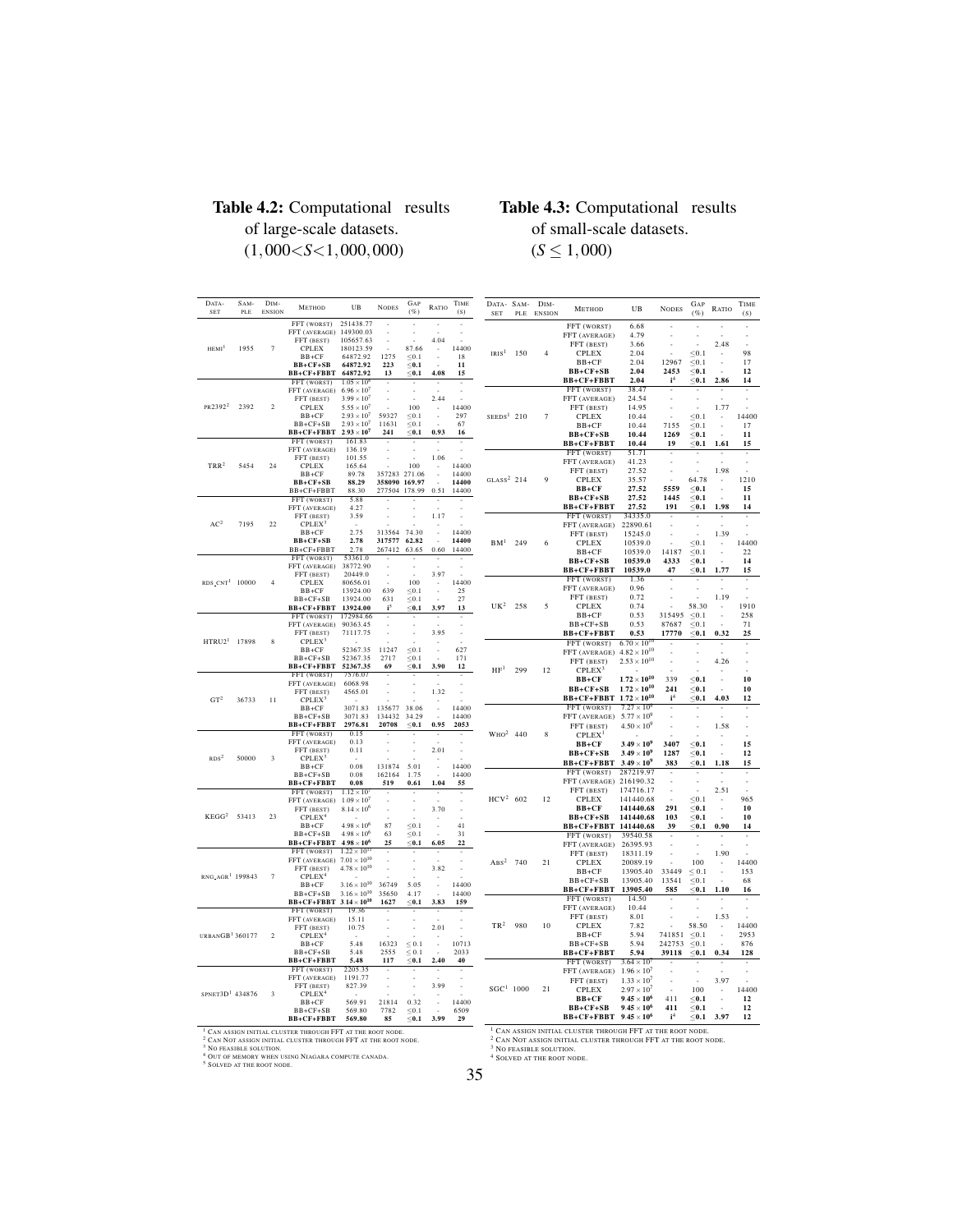### <span id="page-45-0"></span>Chapter 5

# Convergence Analysis of The Branch and Bound Scheme

In this chapter, we establish the convergence of the BB scheme constructed using only the basic lower and upper bounding problems. The basic lower and upper bounding problems of *k*-means clustering are presented in Section [3.1.1](#page-21-1) and Section [3.2.1,](#page-25-1) respectively. Moreover, for the *k*-center clustering, Section [4.1](#page-32-1) and Section [4.2](#page-34-0) introduce the basic lower and upper bounding problems, respectively. Along BB process, it can generate a monotonically nonincreasing sequence  $\{\alpha_i\}$  and a monotonically nondecreasing sequence  $\{\beta_i\}$  since the search space is narrowing along the path.

#### <span id="page-45-1"></span>5.1 *k*-Means Clustering

For the *k*-means problem, the number of feasible solutions is infinite. In this case, a branch and bound scheme is said to be convergent if  $\lim \alpha_i = \lim \beta_i = z^{km}$ . Besides, since sample grouping and Lagrangian Decomposition will only provide tighter bounds, they will not break the convergence.

Our proposed BB clustering algorithm can be regarded as a rooted tree. The root node is the original variable space  $M_0$ . This node is indexed at level 0. We denote  $M_{i_q}$  as the node at level *q* which is explored at iteration  $i_q$ . A node  $M_{i_{q+1}}$  is a child node that connected to its parent node  $M_{i_q}$ , with  $M_{i_{q+1}} \subset M_{i_q}$ . The child node is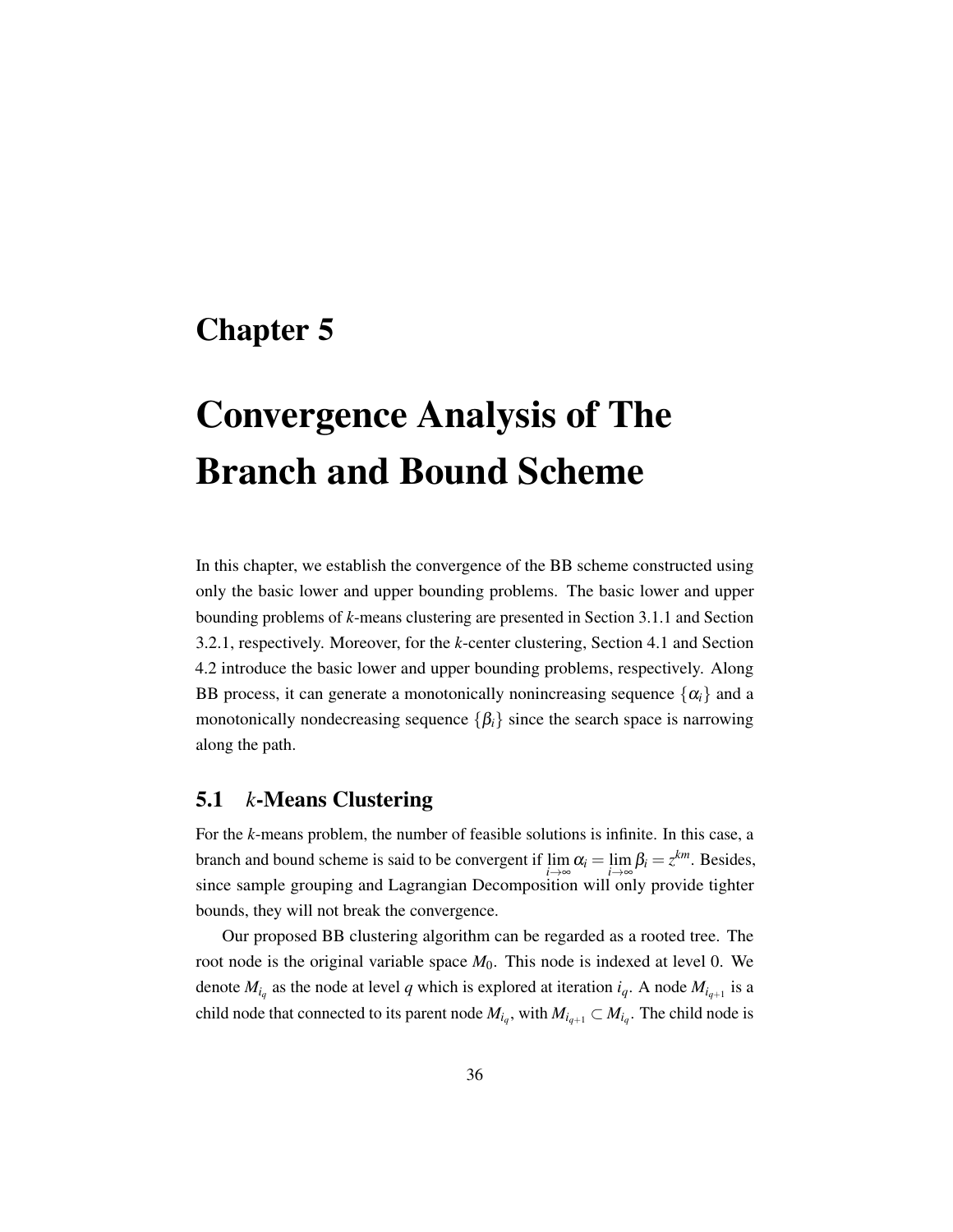<span id="page-46-1"></span>at level  $q+1$  and is explored at iteration  $i_{q+1}$ . We denote  $\{M_{i_q}\}$  as the sequence of the partition element that represents a path of the tree from the root node to the node  $M_{i_q}$  at the level *q*. If the scheme is convergent, then it produces a global  $\varepsilon$ -optimal solution in a finite number of steps.

In the proof analysis, we adapt the basic results from the work in [\[9\]](#page-51-12) and the seminal work in the Chapter IV of [\[29\]](#page-52-11). Unlike these works in which the general constraints might implicitly reduce the feasible regions, any point  $\mu \in M$  in the clustering problem is a feasible solution. Therefore, we modified definitions and theories accordingly in this thesis.

Lemma 5.1.1 (Corollary IV.1 [\[29\]](#page-52-11)). *If a BB procedure is infinite, then it generates at least one infinitely decreasing sequence* {*Mi<sup>q</sup>* } *of successively refined partition*  $\ell$ *elements,*  $M_{i_{q+1}} \subset M_{i_q}$ .

Definition 5.1.2 (Definition IV.10 [\[29\]](#page-52-11)). A subdivision is called exhaustive if  $\lim_{n \to \infty} \delta(M_{i_q}) = 0$ , for all decreasing sub-sequences  $\{M_{i_q}\}\$  generated by the subdivi*q*→∞ sion.

It is easy to see that if the element of  $\mu$  that corresponds to  $\delta(M)$  is selected for partitioning, the created subdivision is guaranteed to be exhaustive.

The next several conclusions help to prove the convergence of lower bounds.

Definition 5.1.3 (Definition IV.7 [\[29\]](#page-52-11)). A lower bounding operation is called strongly consistent, if, at every iteration, any undeleted partition set can be further refined and if any infinite decreasing sequence  $\{M_{i_q}\}$  of successively refined partition elements, contains a sub-sequence  $\{M_{i_{q'}}\}$ , satisfying,  $\lim_{q'\to\infty}$  $\beta(M_{i_{q'}})=z^{km}(\overline{M}),$ where  $\overline{M} = \bigcap_{q} M_{i_q}$ .

<span id="page-46-0"></span>Lemma 5.1.4. *Given an exhaustive subdivision on* µ*, The lower bounding operation in Algorithm [1](#page-19-1) is strongly consistent.*

*Proof.* With an exhaustive subdivision,  $M_{i_q}$  shrinks to a single point  $\bar{\mu}$  and we thus have that  $\overline{M} = {\overline{\mu}}$ . We then prove the lemma by showing that  $\lim_{q \to \infty} \beta(M_{i_q}) =$  $z^{km}(\bar{M}) = \sum_{z \in \mathbb{Z}^g} Q_s(\bar{\mu})$ . Let  $\tilde{\mu}_{i_q,s} \in \{Q_s(\mu_s) : \mu_s \in M_{i_q}\}$ , since  $M_{i_q}$  shrinks to  $\bar{\mu}$ , we *s*∈S have lim lim  $\tilde{\mu}_{q\to\infty}$   $\tilde{\mu}_{i_q,s} = \bar{\mu}$ . Based on the continuity of  $Q_s(.)$  (Lemma [2.1.1\)](#page-18-0), we have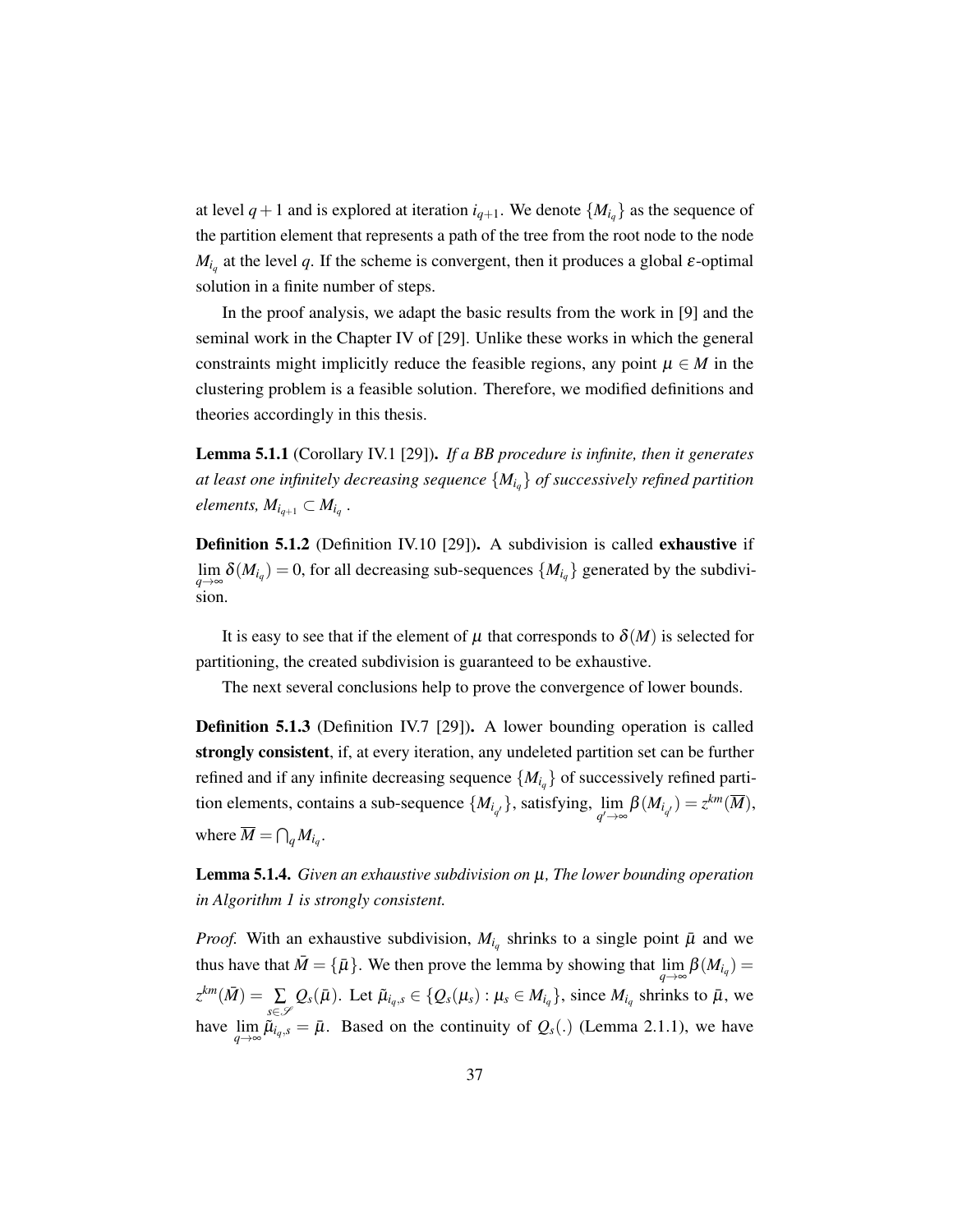<span id="page-47-3"></span> $Q_s(\overline{\mu}) = \lim_{q \to \infty} Q_s(\tilde{\mu}_{i_q,s}) = \lim_{q \to \infty} \beta_s(M_{i_q})$ . Take the sum over *s*, we obtain  $\lim_{q \to \infty}$  $\lim_{q \to \infty} \beta(M_{i_q}) =$  $\Box$  $\mathcal{Q}_s(\overline{M}).$ ∑ *s*∈S

Definition 5.1.5 (Definition IV.6 [\[29\]](#page-52-11)). A selection operation is said to be bound improving, if, after a finite number of steps, at least one partition element where the actual lower bounding is attained is selected for further partition.

The selection operation in Algorithm [1](#page-19-1) is bound improving, because at each iteration, Algorithm [1](#page-19-1) selects the node where the actual lower bounding is attained for further partition.

<span id="page-47-0"></span>Lemma 5.1.6 (Theorem IV.3 [\[29\]](#page-52-11)). *For a BB scheme using a lower bounding operation that is strongly consistent and using a selection operation that is bound improving, we have that* lim  $\lim_{i\to\infty}\beta_i=z^{km}$ .

<span id="page-47-1"></span>**Lemma 5.[1](#page-19-1).7.** *Given an exhaustive subdivision on*  $\mu$ *, Algorithm 1 satisfies*  $\lim_{i \to \infty} \beta_i =$ *z km.*

*Proof.* This result can be obtained from Lemma [5.1.4](#page-46-0) and [5.1.6.](#page-47-0)

 $\Box$ 

Finally, the convergence of the upper bounds is established through the following lemma.

<span id="page-47-2"></span>Lemma 5.1.8. *Given an exhaustive subdivision on* µ*, Algorithm [1](#page-19-1) generates a sequence*  $\{\alpha_i\}$  *such that*  $\lim_{i\to\infty} \alpha_i = z^{km}$ *.* 

*Proof.* Let  $\mu^* \in M_0$  denote an optimal solution of the *k*-means problem. Because of the continuity of *Q* (implied by the continuity of  $Q_s$ ), we have  $Q(\mu) - Q(\mu^*) \le$ *K*|| $\mu - \mu^*$ || for all  $\mu \in M$ . Given  $\varepsilon > 0$ ,  $r = \varepsilon/K$ , for every point  $\mu \in B_r(\mu^*)$ , we have  $Q(\mu) - Q(\mu^*) \le K ||\mu - \mu^*|| \le \varepsilon$  holds.

Since the subdivision is exhaustive, after a finite number of iterations *i*, we have, either the partition considered satisfies  $M_i \subseteq B_r(\mu^*)$ , or the partition  $M_i$  which contain the solution  $\mu^*$  is pruned. For the first case, since  $M_i \subseteq B_r(\mu^*)$ , we have  $Q(\mu) - Q(\mu^*) \le \varepsilon, \forall \mu \in M_i$ . Then we have that  $\alpha_i \le \alpha(M_i) \le Q(\mu^*) + \varepsilon$ . In the second one, since  $M_i$  is pruned, then we have  $\alpha_i \leq \alpha(M_i) \leq \beta(M_i) + \varepsilon$ . Because  $\mu^* \in M_i$ , we also have  $\beta(M_i) \leq Q(\mu^*)$ . Hence,  $\alpha_i \leq Q(\mu^*) + \varepsilon$ . For both cases,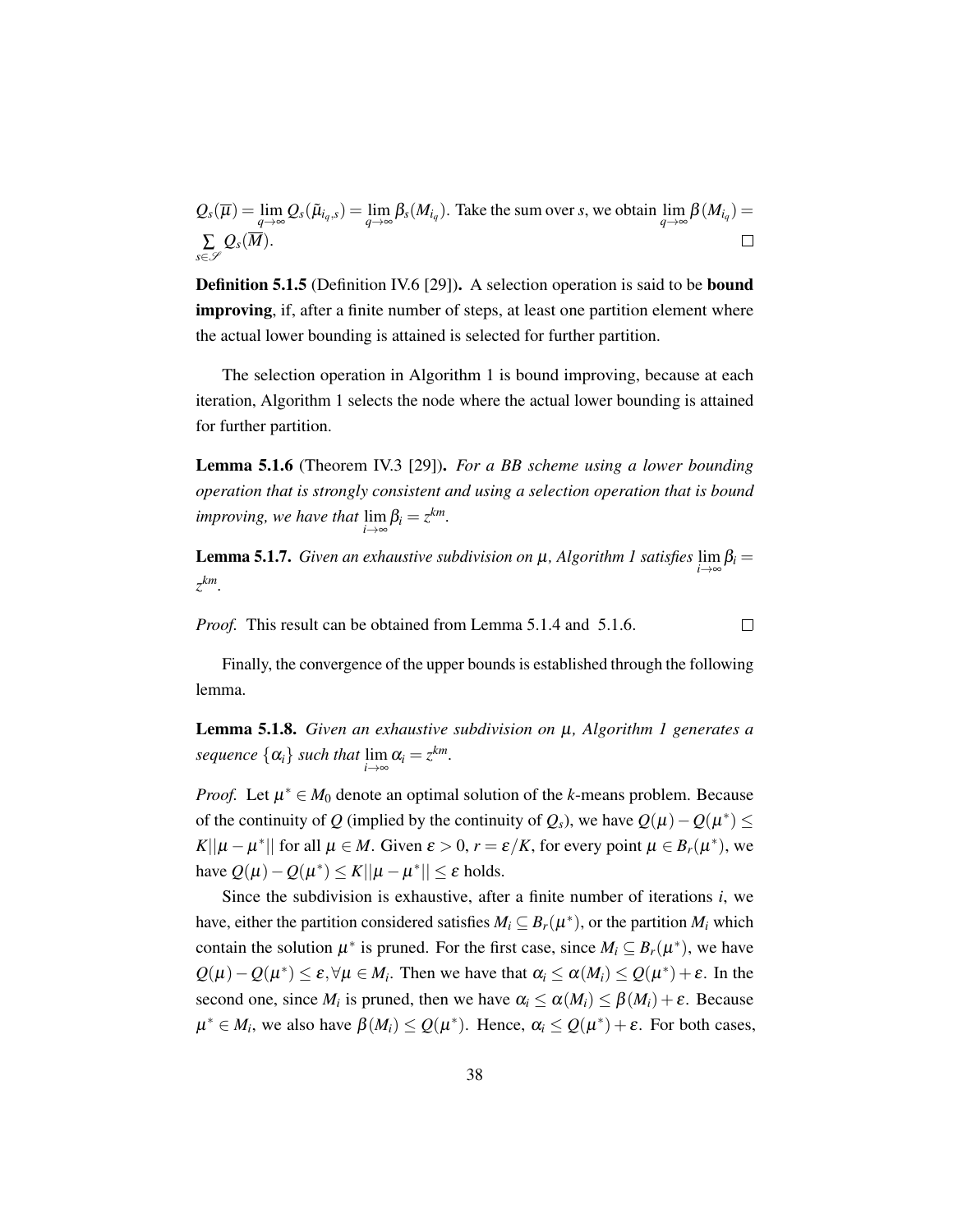we have  $z^{km} \le \alpha_i \le z^{km} + \varepsilon$ . Since the above conclusion holds for arbitrary  $\varepsilon > 0$ ,  $\lim_{i\to\infty} \alpha_i = z^{km}$  holds. lim  $\Box$ 

Combing Lemma [5.1.7](#page-47-1) and [5.1.8,](#page-47-2) we obtain the following theorem:

Theorem 5.1.9. *Given an exhaustive subdivision on* µ*, Algorithm [1](#page-19-1) converges in the sense that*

$$
\lim_{i \to \infty} \alpha_i = \lim_{i \to \infty} \beta_i = z^{km}.
$$
\n(5.1)

#### <span id="page-48-0"></span>5.2 *k*-Center Clustering

For the *k*-center problem, the proof of the convergence for the BB scheme becomes obvious by noticing that the number of feasible solutions is finite because of the "centers on samples" constraint  $\mu \in X$ . We can show that  $\{\alpha_i\}$  and  $\{\beta_i\}$  both converge to  $z^{kc}$  in a finite number of steps.

Lemma 5.2.1. *Algorithm [1](#page-19-1) terminates in a finite number of steps for the k-center problem.*

Since we add a partition *M* to the node set M only if  $M^k \cap X \neq \emptyset, \forall k \in \mathcal{K}$ , the BB procedure will not generate any infinitely decreasing sequence of successively refined partition elements. In the worse case, a sequence of successively refined partition elements will end at a leaf node in which  $|M^k \cap X| = 1, \forall k \in \mathcal{K}$ . Since each leaf node corresponds to a feasible solution, the number of leaf nodes is finite and so the number of total nodes visited in a BB procedure is finite. Moreover, at a leaf node *M*, it can be shown that  $\beta(M) = \alpha(M)$ . Therefore, the BB procedure will terminate in a finite number of steps by only branching on  $\mu$ , with the lower bound and upper bound converging to the optimal solution.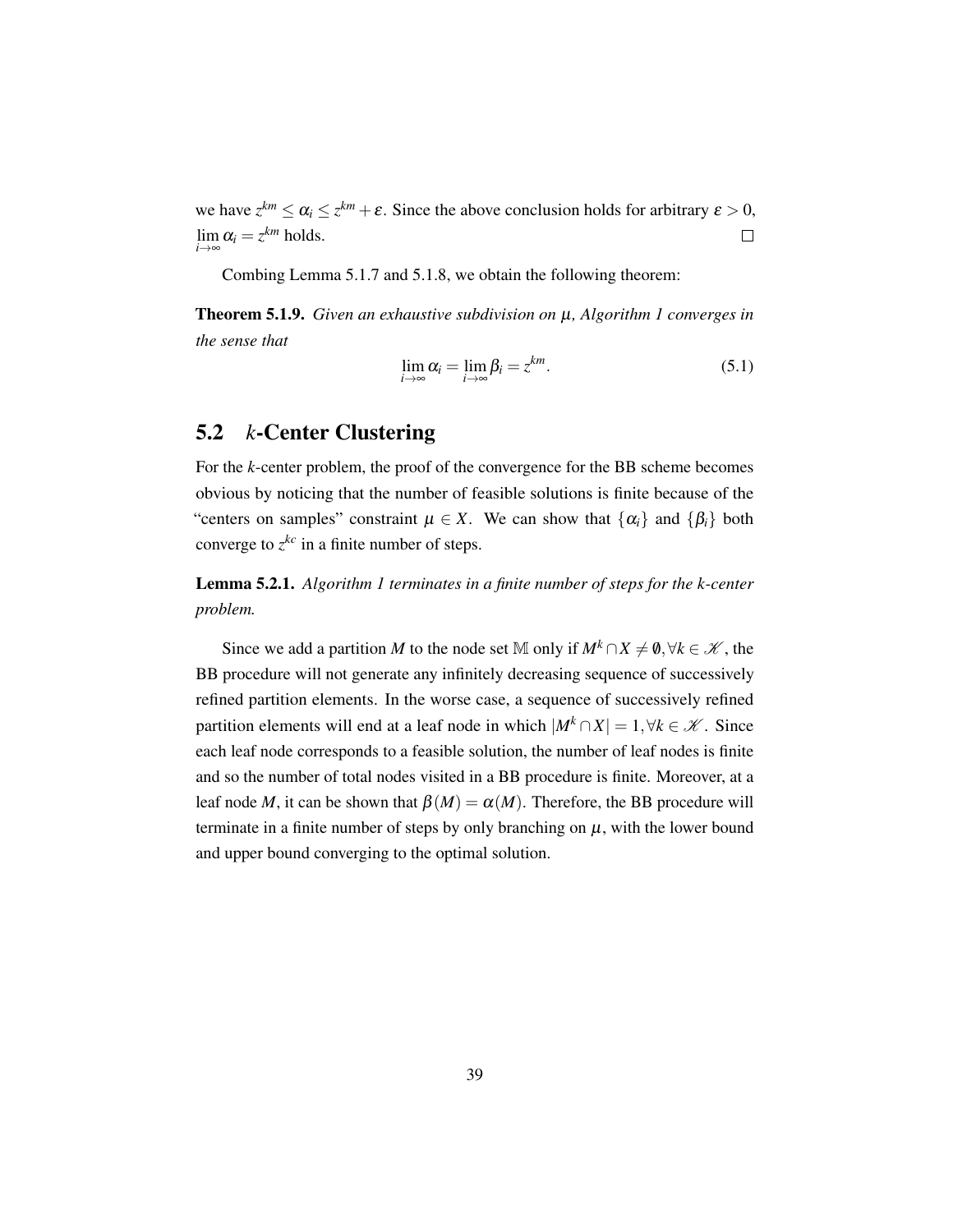### <span id="page-49-0"></span>Chapter 6

## Conclusion

To conclude, throughout this thesis, we have proposed and implemented a scalable global optimization algorithm for the *k*-means and *k*-center problems. In our reduced-space algorithm, only the centers of clusters need to be branched, and lower bounding problems can be decomposed into smaller subproblems. We have proved this algorithm converges to a global optimal solution.

In the implementation of the algorithm for *k*-means problem, the numerical experiments demonstrated our algorithm's ability to handle datasets with up to 200,000 samples, which improves scale of solvable *k*-means problem by 100 times larger than state of the art. Numerical results also illustrate that the algorithm can provide the deterministic clustering results with good generations on diverse real-world datasets.

For the *k*-center problem, we have adapted feasibility-based bounds tightening and symmetric breaking to tighten bounds, which have accelerated the convergence of branch and bound scheme in the implementation. We test 29 datasets, even including 6 datasets with millions of samples. Our algorithm is able to solve datasets with up to 14 million samples in 4 hours and get an excellent optimality gap. For the largest case, we can attain an optimality gap of  $\leq 0.1\%$  within 2 hours for the dataset with 14,057,567 samples and 3 attributes.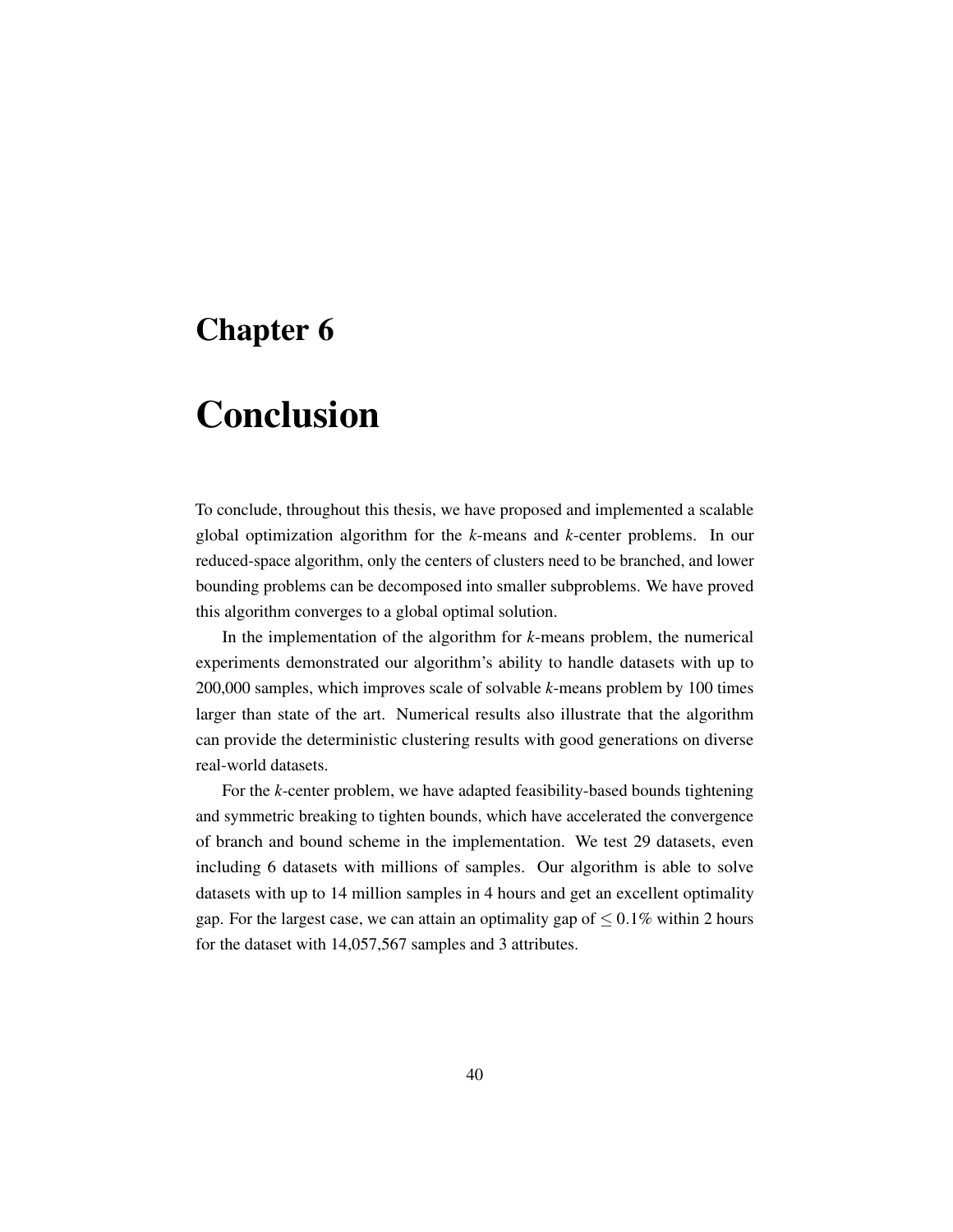## <span id="page-50-0"></span>Bibliography

- <span id="page-50-3"></span>[1] A. F. Agarap and A. P. Azcarraga. Improving k-means clustering performance with disentangled internal representations. *arXiv preprint arXiv:2006.04535*, [2](#page-11-0)020.  $\rightarrow$  page 2
- <span id="page-50-2"></span>[2] C. C. Aggarwal, J. L. Wolf, and P. S.-l. Yu. Method for targeted advertising on the web based on accumulated self-learning data, clustering users and semantic node graph techniques, Mar. 30 2004. US Patent 6,714,975.  $\rightarrow$  page [1](#page-10-2)
- <span id="page-50-6"></span>[3] D. Aloise and C. Contardo. A sampling-based exact algorithm for the solution of the minimax diameter clustering problem. *Journal of Global Optimization*, 71(3):613–630, 2018.  $\rightarrow$  pages [3,](#page-12-1) [4](#page-13-1)
- <span id="page-50-1"></span>[4] D. Aloise, P. Hansen, and L. Liberti. An improved column generation algorithm for minimum sum-of-squares clustering. *Mathematical Programming*, 131(1):195–220, 2012. → pages [viii,](#page-7-1) [20,](#page-29-2) [21,](#page-30-1) [22](#page-31-1)
- <span id="page-50-5"></span>[5] C. J. Alpert and A. B. Kahng. Splitting an ordering into a partition to minimize diameter. *Journal of Classification*, 14(1):51–74, 1997. → page [3](#page-12-1)
- <span id="page-50-8"></span>[6] F. Barahona and R. Anbil. The volume algorithm: producing primal solutions with a subgradient method. *Mathematical Programming*, 87(3):385–399, 2000.  $\rightarrow$  page [15](#page-24-3)
- <span id="page-50-7"></span>[7] H. Calik and B. C. Tansel. Double bound method for solving the p-center location problem. *Computers & operations research*, 40(12):2991–2999,  $2013. \rightarrow$  page [4](#page-13-1)
- <span id="page-50-4"></span>[8] Y. Cao and V. M. Zavala. A scalable global optimization algorithm for stochastic nonlinear programs. *Journal of Global Optimization*, 75(2): 393–416, [2](#page-11-0)019.  $\rightarrow$  page 2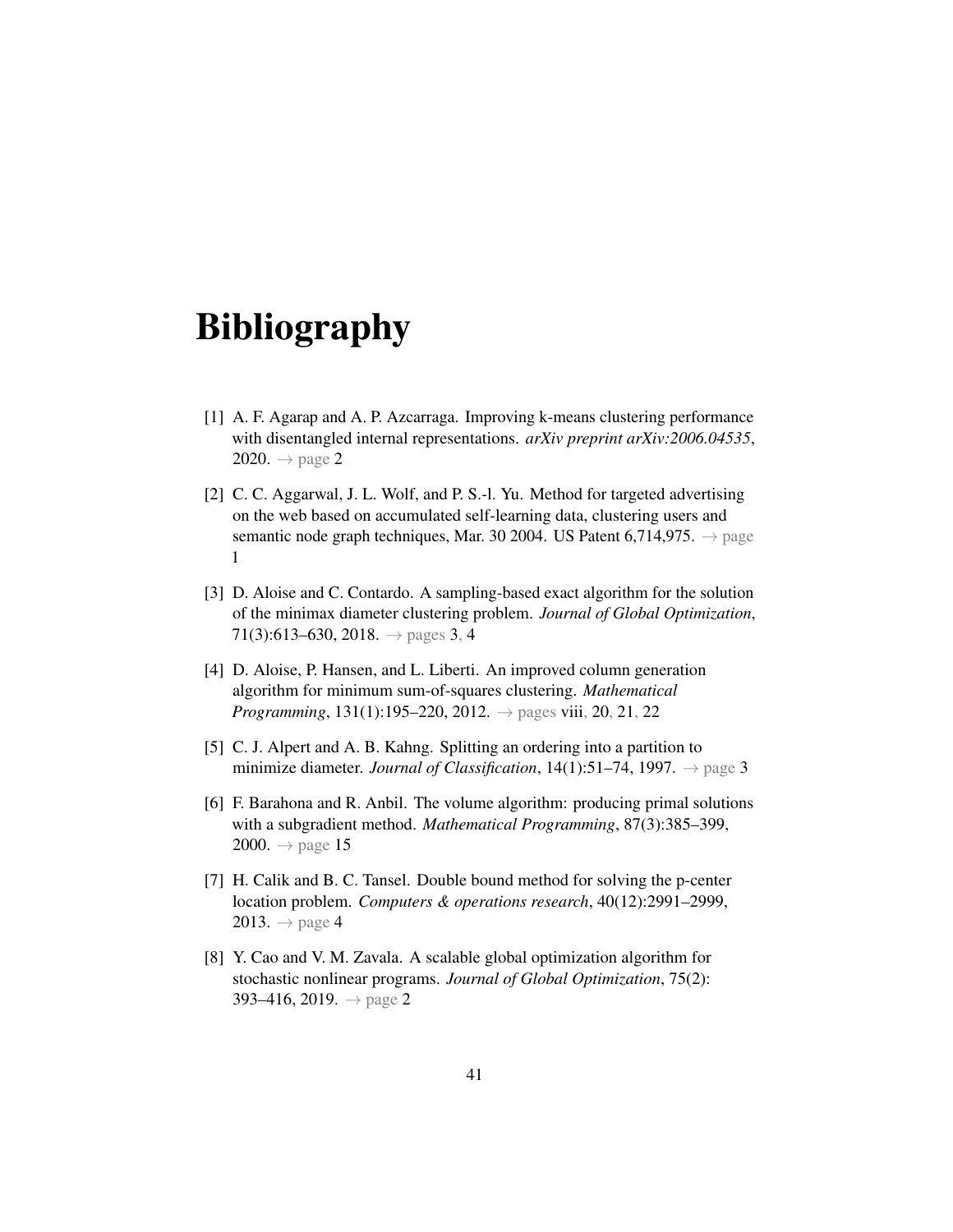- <span id="page-51-12"></span>[9] Y. Cao and V. M. Zavala. A scalable global optimization algorithm for stochastic nonlinear programs. *Journal of Global Optimization*, 75(2): 393–416, 2019.  $\rightarrow$  page [37](#page-46-1)
- <span id="page-51-1"></span>[10] C. C. CarøE and R. Schultz. Dual decomposition in stochastic integer programming. *Operations Research Letters*, 24(1-2):37–45, 1999. → page [2](#page-11-0)
- <span id="page-51-7"></span>[11] D. Chen and R. Chen. New relaxation-based algorithms for the optimal solution of the continuous and discrete p-center problems. *Computers & Operations Research*, 36(5):16[4](#page-13-1)6–1655, 2009. → page 4
- <span id="page-51-6"></span>[12] R. Chen and G. Y. Handler. Relaxation method for the solution of the minimax location-allocation problem in euclidean space. *Naval Research Logistics (NRL)*, 3[4](#page-13-1)(6):775–788, 1987.  $\rightarrow$  page 4
- <span id="page-51-5"></span>[13] C. Contardo, M. Iori, and R. Kramer. A scalable exact algorithm for the vertex p-center problem. *Computers & Operations Research*, 103:211–220, 2019.  $\rightarrow$  page [4](#page-13-1)
- <span id="page-51-9"></span>[14] I. I. Cplex. V12. 1: User's manual for cplex. *International Business Machines Corporation*,  $46(53):157, 2009. \rightarrow$  page [17](#page-26-1)
- <span id="page-51-11"></span>[15] I. I. Cplex. V20.1.0: User's Manual for CPLEX. *International Business Machines Corporation*, 2020. → page [31](#page-40-1)
- <span id="page-51-2"></span>[16] M. S. Daskin. A new approach to solving the vertex p-center problem to optimality: Algorithm and computational results. *Communications of the Operations Research Society of Japan*, 45(9):428–436, 2000. → page [3](#page-12-1)
- <span id="page-51-10"></span>[17] D. Dua and C. Graff. UCI machine learning repository, 2017. URL <http://archive.ics.uci.edu/ml>.  $\rightarrow$  pages [20,](#page-29-2) [21,](#page-30-1) [30](#page-39-2)
- <span id="page-51-4"></span>[18] K.-C. Duong, C. Vrain, et al. Constrained clustering by constraint programming. *Artificial Intelligence*, 244:70–94, 2017. → page [4](#page-13-1)
- <span id="page-51-3"></span>[19] S. Elloumi, M. Labbe, and Y. Pochet. A new formulation and resolution ´ method for the p-center problem. *INFORMS Journal on Computing*, 16(1): 84–94, 2004.  $\rightarrow$  page [3](#page-12-1)
- <span id="page-51-8"></span>[20] M. L. Fisher. The lagrangian relaxation method for solving integer programming problems. *Management science*, 27(1):1–18, 1981. → page [15](#page-24-3)
- <span id="page-51-0"></span>[21] N. Freed and F. Glover. A mixed-integer programming approach to the clustering problem. *Communications in Statistics-Simulation and Computation*, 1[2](#page-11-0)(5):595–607, 1983.  $\rightarrow$  page 2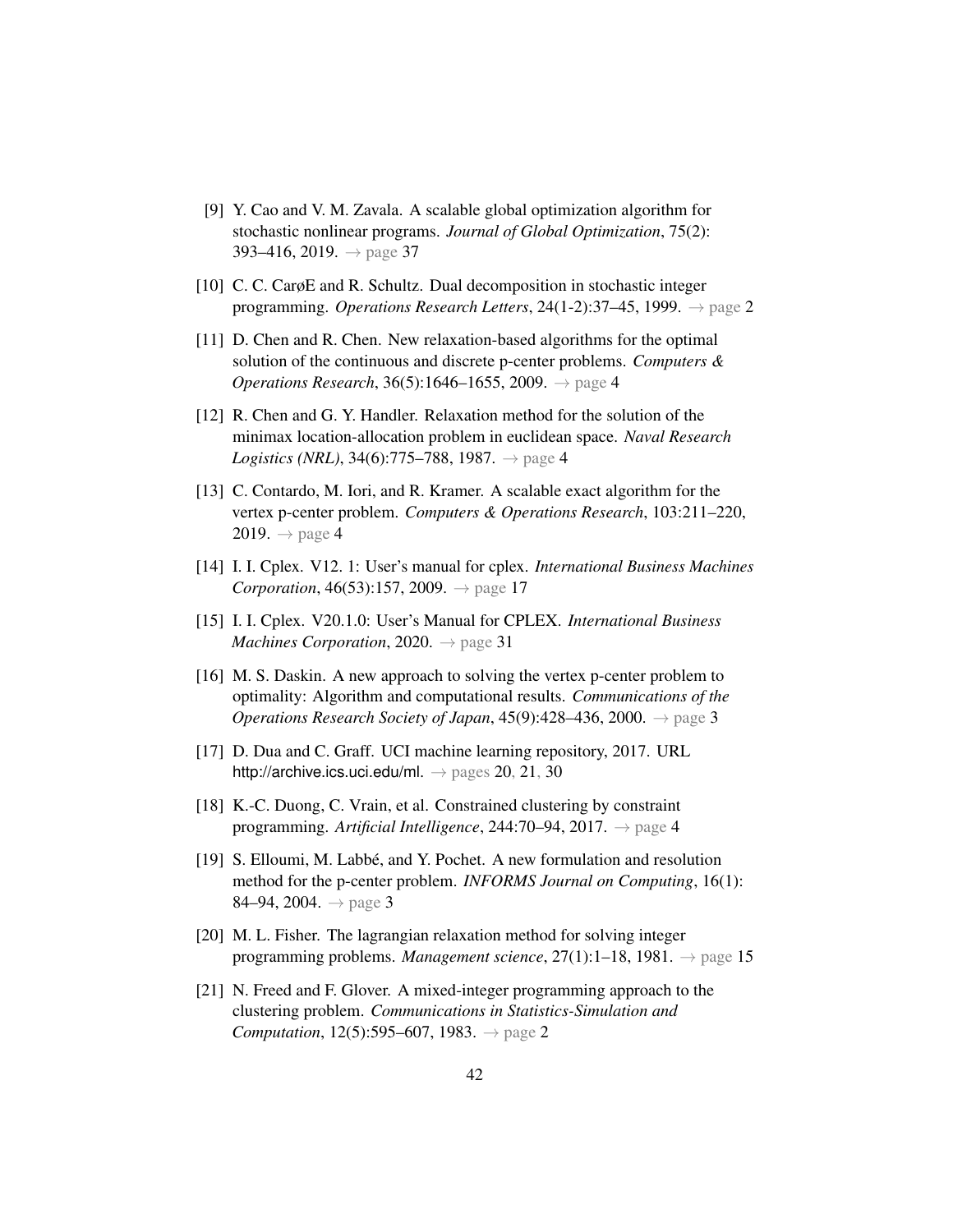- <span id="page-52-3"></span>[22] G. Gamrath, D. Anderson, K. Bestuzheva, W.-K. Chen, L. Eifler, M. Gasse, P. Gemander, A. Gleixner, L. Gottwald, K. Halbig, et al. The scip optimization suite 7.0. [2](#page-11-0)020.  $\rightarrow$  page 2
- <span id="page-52-9"></span>[23] M. R. Garey and D. S. Johnson. *Computers and intractability*, volume 174. freeman San Francisco, 1979.  $\rightarrow$  page [3](#page-12-1)
- <span id="page-52-4"></span>[24] A. M. Geoffrion. Generalized benders decomposition. *Journal of optimization theory and applications*,  $10(4):237–260$  $10(4):237–260$  $10(4):237–260$ ,  $1972$ .  $\rightarrow$  page 2
- <span id="page-52-8"></span>[25] T. F. Gonzalez. Clustering to minimize the maximum intercluster distance. *Theoretical Computer Science*, [3](#page-12-1)8:293–306, 1985.  $\rightarrow$  page 3
- <span id="page-52-2"></span>[26] P. Hansen, J. Brimberg, D. Urošević, and N. Mladenović. Solving large p-median clustering problems by primal–dual variable neighborhood search. *Data Mining and Knowledge Discovery,* [1](#page-10-2)9(3):351–375, 2009.  $\rightarrow$  page 1
- <span id="page-52-1"></span>[27] Z. R. Hesabi, Z. Tari, A. Goscinski, A. Fahad, I. Khalil, and C. Queiroz. Data summarization techniques for big data—a survey. In *Handbook on Data Centers*, pages [1](#page-10-2)109–1152. Springer, 2015.  $\rightarrow$  page 1
- <span id="page-52-10"></span>[28] D. S. Hochbaum and D. B. Shmoys. A best possible heuristic for the k-center problem. *Mathematics of Operations Research*, 10(2):180–184, 1985. → page [3](#page-12-1)
- <span id="page-52-11"></span>[29] R. Horst and H. Tuy. *Global optimization: Deterministic approaches*. Springer Science & Business Media, 2013.  $\rightarrow$  pages [37,](#page-46-1) [38](#page-47-3)
- <span id="page-52-0"></span>[30] K. Hua, M. Shi, and Y. Cao. A Scalable Deterministic Global Optimization Algorithm for Clustering Problems. In *International Conference on Machine Learning*, pages 4391–4401. PMLR, 2021.  $\rightarrow$  pages [iii,](#page-2-1) [v](#page-4-1)
- <span id="page-52-5"></span>[31] R. Karuppiah and I. E. Grossmann. A lagrangean based branch-and-cut algorithm for global optimization of nonconvex mixed-integer nonlinear programs with decomposable structures. *Journal of global optimization*, 41  $(2):163-186, 2008. \rightarrow$  $(2):163-186, 2008. \rightarrow$  $(2):163-186, 2008. \rightarrow$  page 2
- <span id="page-52-7"></span>[32] L. Kaufman and P. J. Rousseeuw. *Finding groups in data: an introduction to cluster analysis*, volume [3](#page-12-1)44. John Wiley & Sons, 2009.  $\rightarrow$  page 3
- <span id="page-52-6"></span>[33] A. Khajavirad and J. J. Michalek. A deterministic lagrangian-based global optimization approach for quasiseparable nonconvex mixed-integer nonlinear programs. *Journal of Mechanical Design*, 131(5), 2009. → page [2](#page-11-0)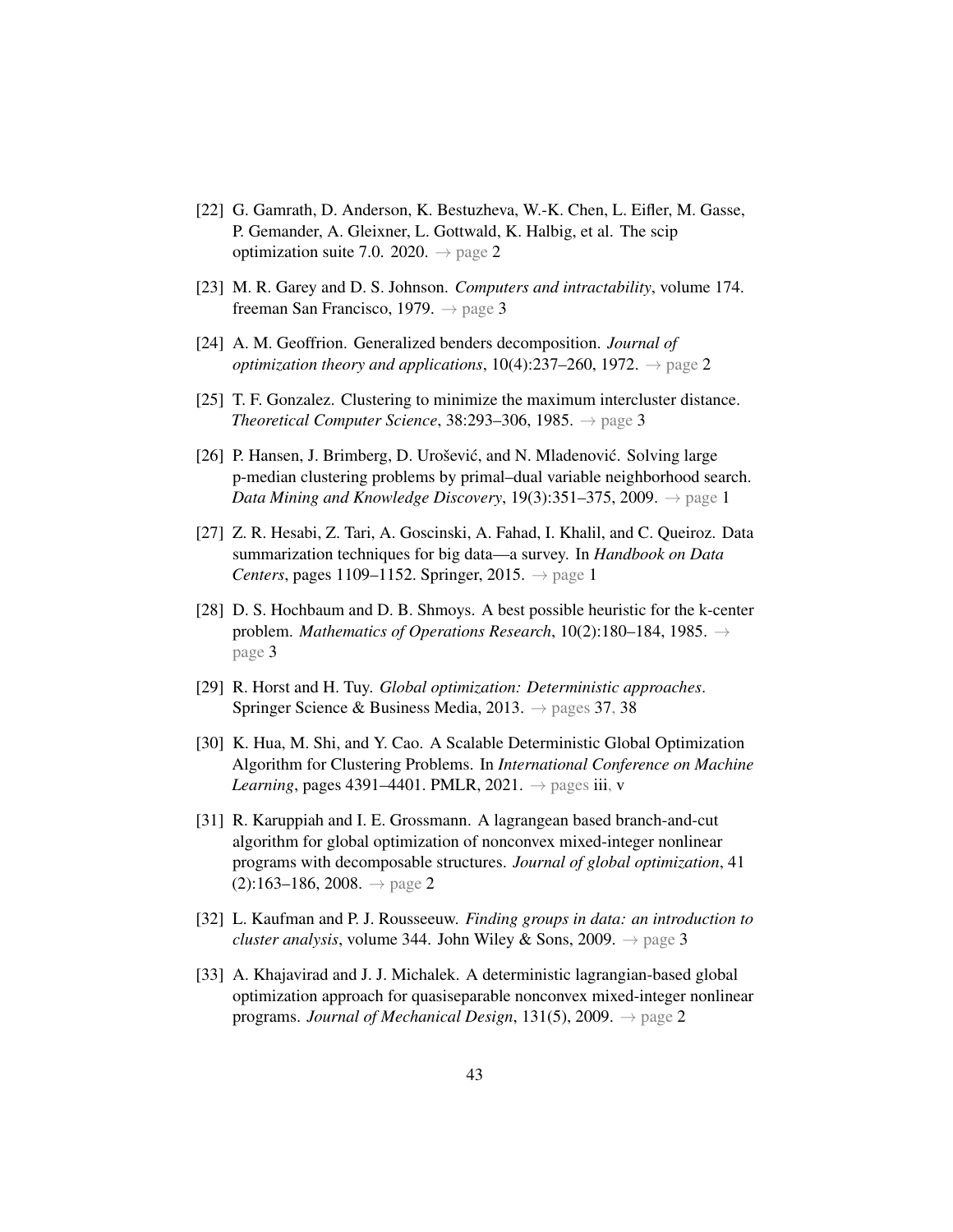- <span id="page-53-0"></span>[34] M. Kleindessner, P. Awasthi, and J. Morgenstern. Fair k-center clustering for data summarization. In *International Conference on Machine Learning*, pages 3448–3457. PMLR, 2019. → page [1](#page-10-2)
- <span id="page-53-5"></span>[35] N. Komodakis, N. Paragios, and G. Tziritas. Clustering via lp-based stabilities. *Advances in neural information processing systems*, 21:865–872, [2](#page-11-0)008.  $\rightarrow$  page 2
- <span id="page-53-8"></span>[36] C. Li and I. E. Grossmann. A generalized benders decomposition-based branch and cut algorithm for two-stage stochastic programs with nonconvex constraints and mixed-binary first and second stage variables. *Journal of Global Optimization*, 75(2):247–272, 2019. → page [2](#page-11-0)
- <span id="page-53-9"></span>[37] X. Li, A. Tomasgard, and P. I. Barton. Nonconvex generalized benders decomposition for stochastic separable mixed-integer nonlinear programs. *Journal of optimization theory and applications*,  $151(3):425$  $151(3):425$  $151(3):425$ ,  $2011. \rightarrow$  page 2
- <span id="page-53-4"></span>[38] A. Likas, N. Vlassis, and J. J. Verbeek. The global k-means clustering algorithm. *Pattern recognition*, 36(2):451–461, 2003. → page [2](#page-11-0)
- <span id="page-53-3"></span>[39] S. Lloyd. Least squares quantization in pcm. *IEEE transactions on information theory*, 28(2):[1](#page-10-2)29–137, 1982.  $\rightarrow$  page 1
- <span id="page-53-2"></span>[40] T. S. Madhulatha. An overview on clustering methods. *arXiv preprint*  $arXiv:1205.1117, 2012. \rightarrow$  $arXiv:1205.1117, 2012. \rightarrow$  $arXiv:1205.1117, 2012. \rightarrow$  page 1
- <span id="page-53-10"></span> $[41]$  J. Mihelič and B. Robic. Solving the k-center problem efficiently with a dominating set algorithm. *CIT*, 1[3](#page-12-1):225–234, 09 2005.  $\rightarrow$  page 3
- <span id="page-53-6"></span>[42] R. Misener and C. A. Floudas. Antigone: algorithms for continuous/integer global optimization of nonlinear equations. *Journal of Global Optimization*, 59([2](#page-11-0)-3):503–526, 2014.  $\rightarrow$  page 2
- <span id="page-53-7"></span>[43] D. R. Morrison, S. H. Jacobson, J. J. Sauppe, and E. C. Sewell. Branch-and-bound algorithms: A survey of recent advances in searching, branching, and pruning. *Discrete Optimization*, 19:79–102, 2016. → page [2](#page-11-0)
- <span id="page-53-11"></span>[44] M. Padberg and G. Rinaldi. A branch-and-cut algorithm for the resolution of large-scale symmetric traveling salesman problems. *SIAM review*, 33(1): 60–100, 1991.  $\rightarrow$  pages [20,](#page-29-2) [21,](#page-30-1) [30](#page-39-2)
- <span id="page-53-1"></span>[45] W. Pan, X. Shen, and B. Liu. Cluster analysis: Unsupervised learning via supervised learning with a non-convex penalty. *Journal of Machine Learning Research*, [1](#page-10-2)4(7), 2013.  $\rightarrow$  page 1